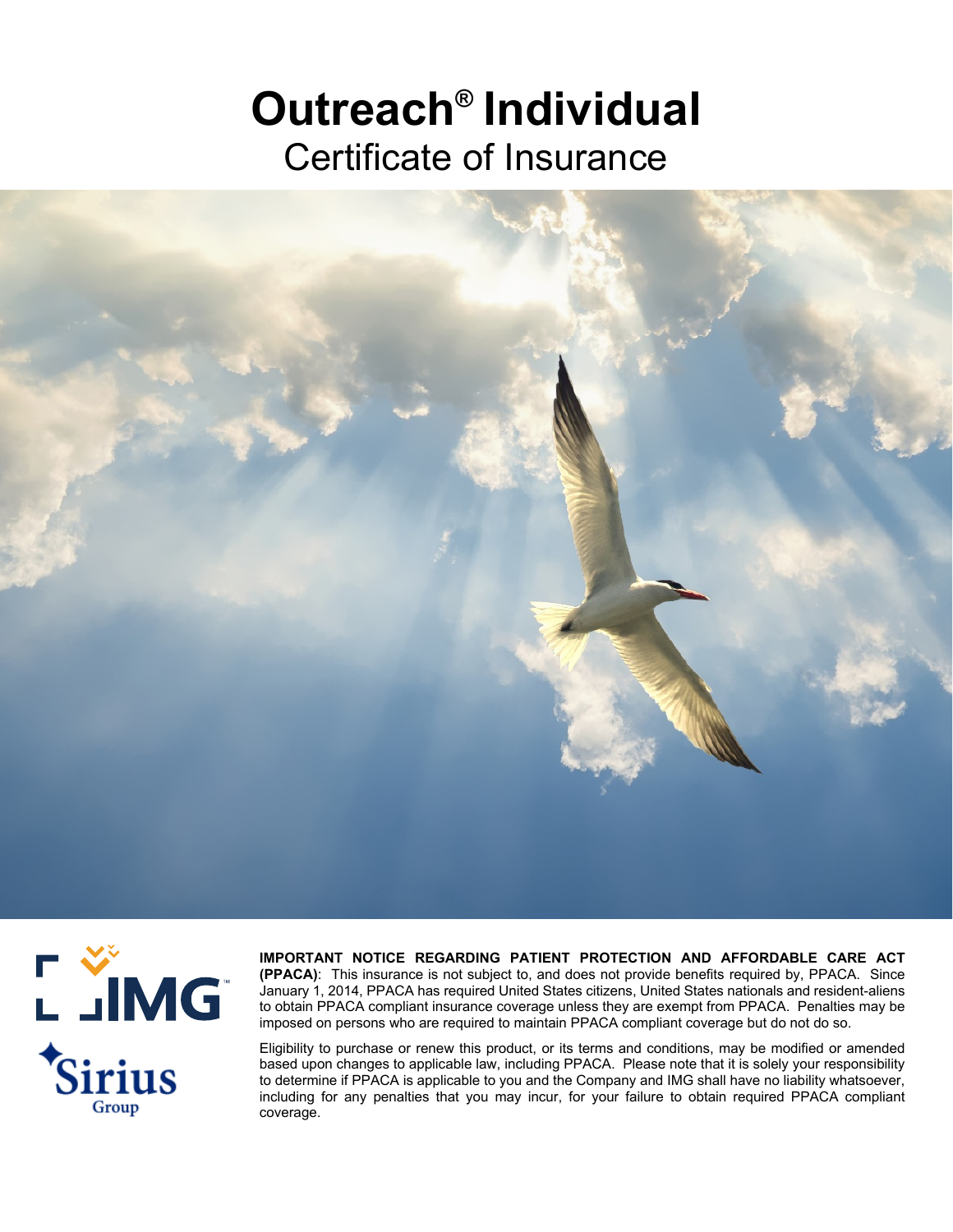### **Table of Contents**

| А. |  |
|----|--|
| В. |  |
|    |  |
| D. |  |
| Е. |  |
| F. |  |
| G. |  |
| Н. |  |
| L. |  |
| J. |  |
| Κ. |  |
| L. |  |
|    |  |
| N. |  |
| O. |  |
| Р. |  |
| Q. |  |
| R. |  |
| S. |  |
| Τ. |  |
| U. |  |
| V. |  |
|    |  |
| X. |  |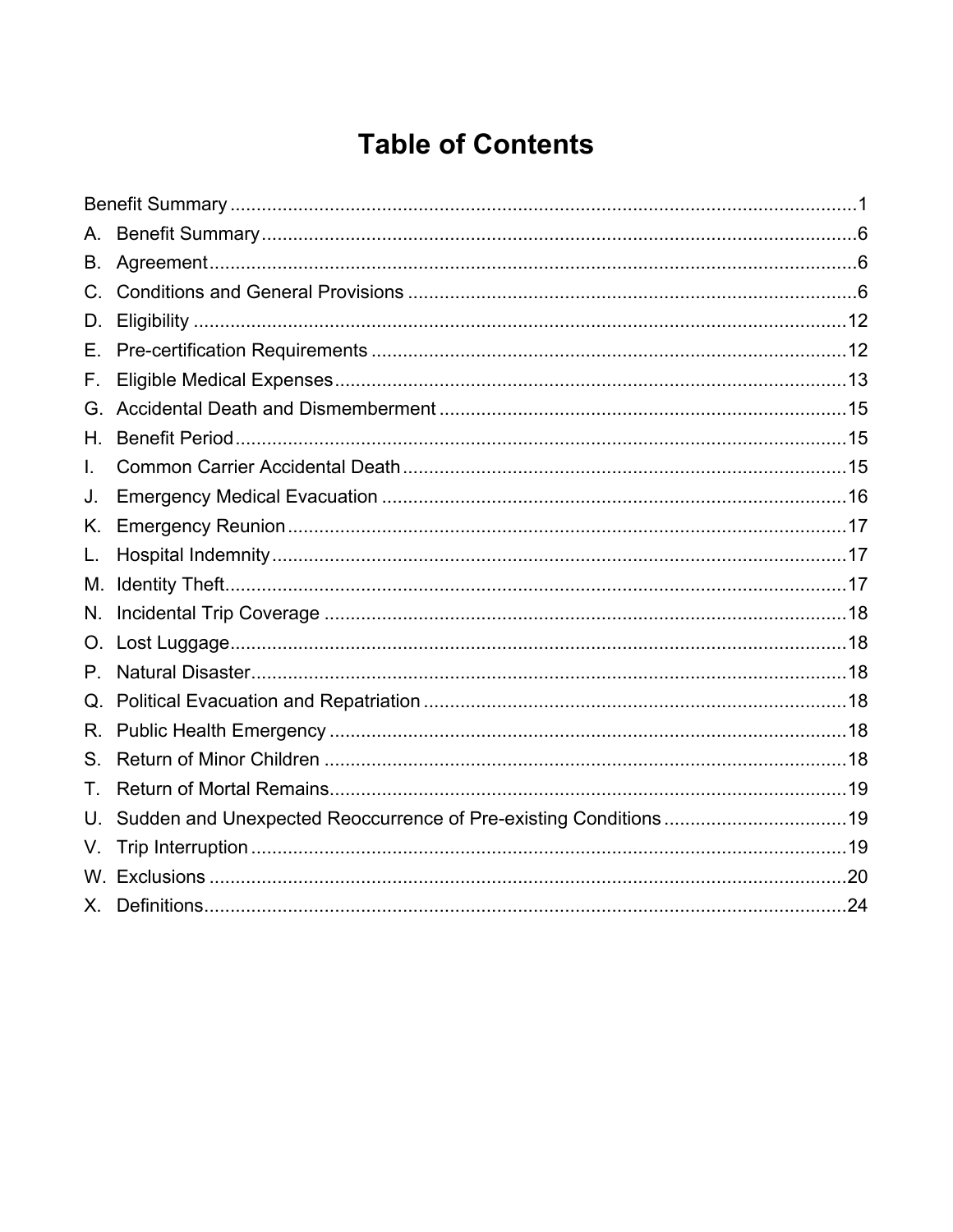## **BENEFIT SUMMARY**

<span id="page-2-0"></span>

| <b>Coverage Limit / Maximum Amount for Eligible Medical Expenses</b>                    |                                                                                                                                                                                                                                                                                                                                                                                                                                  |                      |                 |
|-----------------------------------------------------------------------------------------|----------------------------------------------------------------------------------------------------------------------------------------------------------------------------------------------------------------------------------------------------------------------------------------------------------------------------------------------------------------------------------------------------------------------------------|----------------------|-----------------|
| Period of Coverage                                                                      | 5 days up to 12 months                                                                                                                                                                                                                                                                                                                                                                                                           |                      |                 |
| <b>Benefit Period</b><br>• Refer to the BENEFIT PERIOD provision for<br>further details | 3 months                                                                                                                                                                                                                                                                                                                                                                                                                         |                      |                 |
| Period of Coverage limit<br>• As indicated on the Declaration                           | Traveling to the United States:<br>$\bullet$<br>14 days through age 69: \$50,000, \$100,000, \$500,000, \$1,000,000<br>$\circ$<br>Traveling Outside the United States:<br>$\bullet$<br>14 days through age 69: \$50,000, \$100,000, \$500,000,<br>$\circ$<br>\$1,000,000, or \$2,000,000<br>• Traveling Inbound and Outside the United States:<br>Ages 70 to 79: \$50,000<br>$\Omega$<br>Ages 80 and older: \$10,000<br>$\Omega$ |                      |                 |
| Area of Coverage                                                                        | Worldwide excluding the Insured Person's Country of Residence                                                                                                                                                                                                                                                                                                                                                                    |                      |                 |
| <b>Benefit Plan Features</b>                                                            |                                                                                                                                                                                                                                                                                                                                                                                                                                  |                      |                 |
| <b>Benefit Levels</b>                                                                   | <b>United States</b>                                                                                                                                                                                                                                                                                                                                                                                                             | <b>United States</b> | International   |
|                                                                                         | In-Network                                                                                                                                                                                                                                                                                                                                                                                                                       | Out-of-Network       | International   |
| <b>Deductible for Eligible Medical Expenses</b>                                         |                                                                                                                                                                                                                                                                                                                                                                                                                                  |                      |                 |
| Deductible                                                                              | \$0, \$100, \$250, \$500, \$1,000 or \$2,500 per Insured Person, As indicated<br>on the Declaration                                                                                                                                                                                                                                                                                                                              |                      |                 |
| <b>Coinsurance for Eligible Medical Expenses</b>                                        |                                                                                                                                                                                                                                                                                                                                                                                                                                  |                      |                 |
| Coinsurance                                                                             | Plan pays 90%                                                                                                                                                                                                                                                                                                                                                                                                                    | Plan pays 80%        | Plan pays 100%  |
| • In addition to Deductible                                                             | Insured pays 10%                                                                                                                                                                                                                                                                                                                                                                                                                 | Insured pays 20%     | Insured pays 0% |
| Out of Pocket Maximum                                                                   | \$500                                                                                                                                                                                                                                                                                                                                                                                                                            | \$1,000              | \$0             |
|                                                                                         | <b>Pre-certification</b>                                                                                                                                                                                                                                                                                                                                                                                                         |                      |                 |

• Interfacility Ambulance Transfer: No coverage if Pre-certification requirements are not met.

- Emergency Medical Evacuation: No coverage if not approved by the Company. Refer to the EMERGENCY MEDICAL EVACUATION provision for complete requirements and coverage.
- All other Treatments & supplies: 50% reduction of Eligible Medical Expenses if Pre-certification requirements are not met.
- Deductible is taken after reduction.
- Coinsurance is applied to remainder of the reduced amount.
- Refer to the PRE-CERTIFICATION REQUIREMENTS provision for a complete list of services that require Pre-certification.

**Sudden and Unexpected Recurrence of Pre-existing Conditions**

- For Insured Persons up to age 65 with a Primary Health Plan: up to the Maximum Limit
- For Insured Persons up to age 65 without a Primary Health Plan: Maximum Limit: \$20,000
- For Insured Persons age 65 and older: Maximum Limit: \$2,500
- Emergency Medical Evacuations that arise or result directly or indirectly from a sudden and unexpected reoccurrence of a Pre-existing Condition eligible for coverage: Maximum Limit: Up to \$25,000 for Insured Persons up to age 65; Must be approved in advance and coordinated by the Company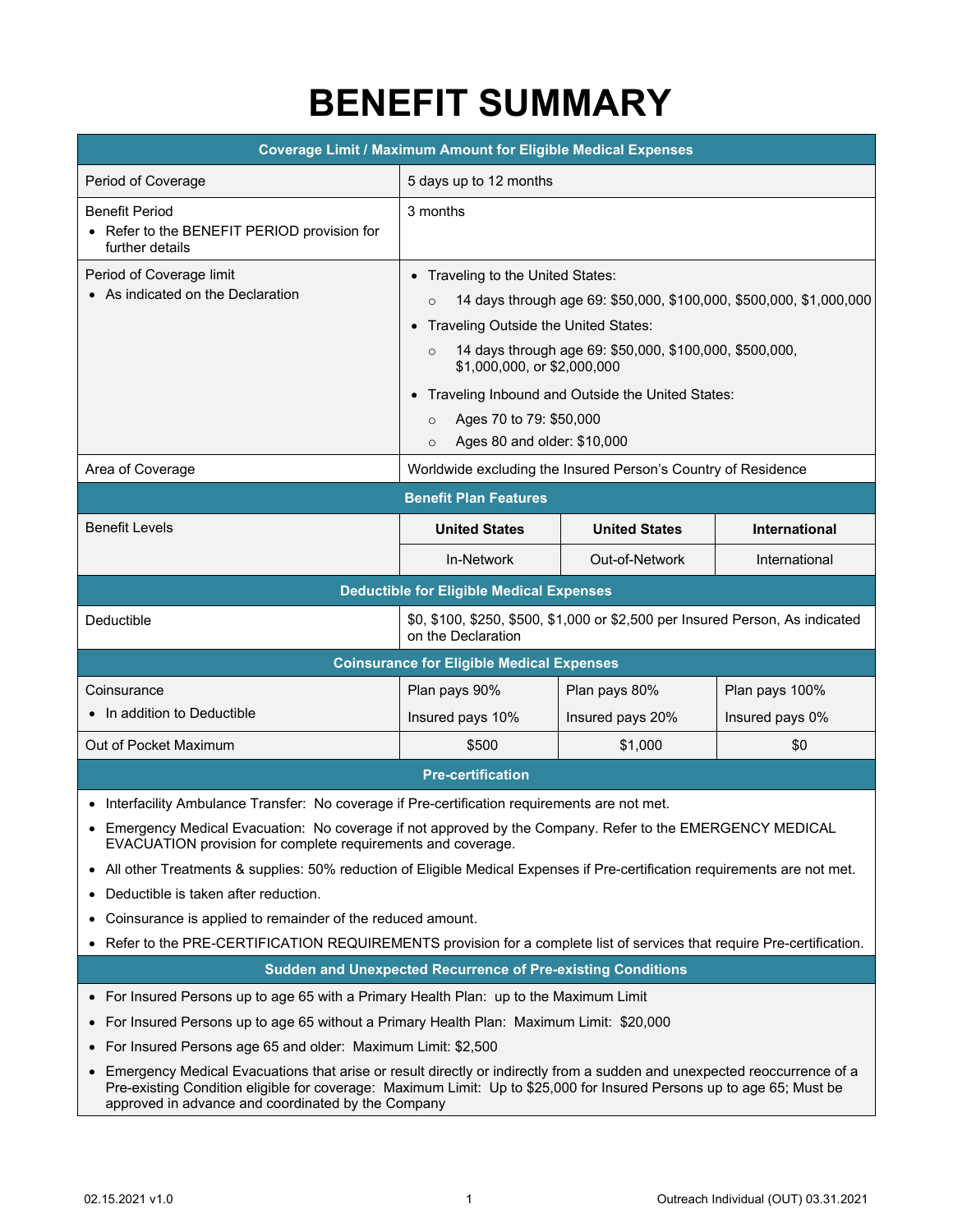| <b>Inpatient or Outpatient Services</b>                                                                                                      |                |                |                |  |
|----------------------------------------------------------------------------------------------------------------------------------------------|----------------|----------------|----------------|--|
| Subject to Deductible and Coinsurance unless otherwise noted                                                                                 |                |                |                |  |
| Eligible Medical Expenses are limited to Usual, Reasonable and Customary<br>Limits per Period of Coverage unless stated as Maximum Limit     |                |                |                |  |
| <b>Out-of-Network</b><br><b>Benefit</b><br><b>In-Network</b><br><b>International</b>                                                         |                |                |                |  |
| <b>Eligible Medical Expenses</b>                                                                                                             | 90%            | 80%            | 100%           |  |
| Physician Visits / Services                                                                                                                  | 90%            | 80%            | 100%           |  |
| Hospital Emergency Room: United States                                                                                                       |                |                |                |  |
| • Injury: Not subject to Emergency Room<br>Deductible                                                                                        | 90%            | 80%            | Not Applicable |  |
| Illness: Subject to a \$250 Deductible for each<br>Emergency Room visit for Treatment that does<br>not result in a direct Hospital admission |                |                |                |  |
| Hospital Emergency Room: International                                                                                                       | Not Applicable | Not Applicable | 100%           |  |
| Hospitalization / Room & Board                                                                                                               |                |                |                |  |
| • Average semi-private room rate                                                                                                             | 90%            | 80%            | 100%           |  |
| • Includes nursing services, miscellaneous and<br>Ancillary services                                                                         |                |                |                |  |
| <b>Intensive Care</b>                                                                                                                        | 90%            | 80%            | 100%           |  |
| <b>Outpatient Surgical / Hospital Facility</b>                                                                                               | 90%            | 80%            | 100%           |  |
| Laboratory                                                                                                                                   | 90%            | 80%            | 100%           |  |
| Radiology / X-ray                                                                                                                            | 90%            | 80%            | 100%           |  |
| Chemotherapy / Radiation Therapy                                                                                                             | 90%            | 80%            | 100%           |  |
| Pre-admission Testing                                                                                                                        | 90%            | 80%            | 100%           |  |
| Surgery                                                                                                                                      | 90%            | 80%            | 100%           |  |
| Reconstructive Surgery                                                                                                                       |                |                |                |  |
| • Surgery is incidental to and follows Surgery<br>that was covered under the plan                                                            | 90%            | 80%            | 100%           |  |
| <b>Assistant Surgeon</b><br>• 20% of the primary surgeon's eligible fee                                                                      | 90%            | 80%            | 100%           |  |
| Anesthesia                                                                                                                                   | 90%            | 80%            | 100%           |  |
| Durable Medical Equipment                                                                                                                    | 90%            | 80%            | 100%           |  |
| Chiropractic Care<br>• Medical order or Treatment plan required                                                                              | 90%            | 80%            | 100%           |  |
| <b>Physical Therapy</b>                                                                                                                      |                |                |                |  |
| • Medical order or Treatment plan required                                                                                                   | 90%            | 80%            | 100%           |  |
| <b>Extended Care Facility</b>                                                                                                                |                |                |                |  |
| • Upon direct transfer from an acute care Facility                                                                                           | 90%            | 80%            | 100%           |  |
| Home Nursing Care                                                                                                                            |                |                |                |  |
| • Provided by a Home Health Care Agency                                                                                                      | 90%            | 80%            | 100%           |  |
| • Upon direct transfer from an acute care Facility                                                                                           |                |                |                |  |
| <b>Prescriptions</b><br>Subject to Deductible and Coinsurance unless otherwise noted                                                         |                |                |                |  |
| Eligible Medical Expenses are limited to Usual, Reasonable and Customary                                                                     |                |                |                |  |
| Limits per Period of Coverage unless stated as Maximum Limit                                                                                 |                |                |                |  |
| Prescriptions                                                                                                                                | 90%            | 80%            | 100%           |  |
| • Dispensing limit per prescription: 90 days                                                                                                 |                |                |                |  |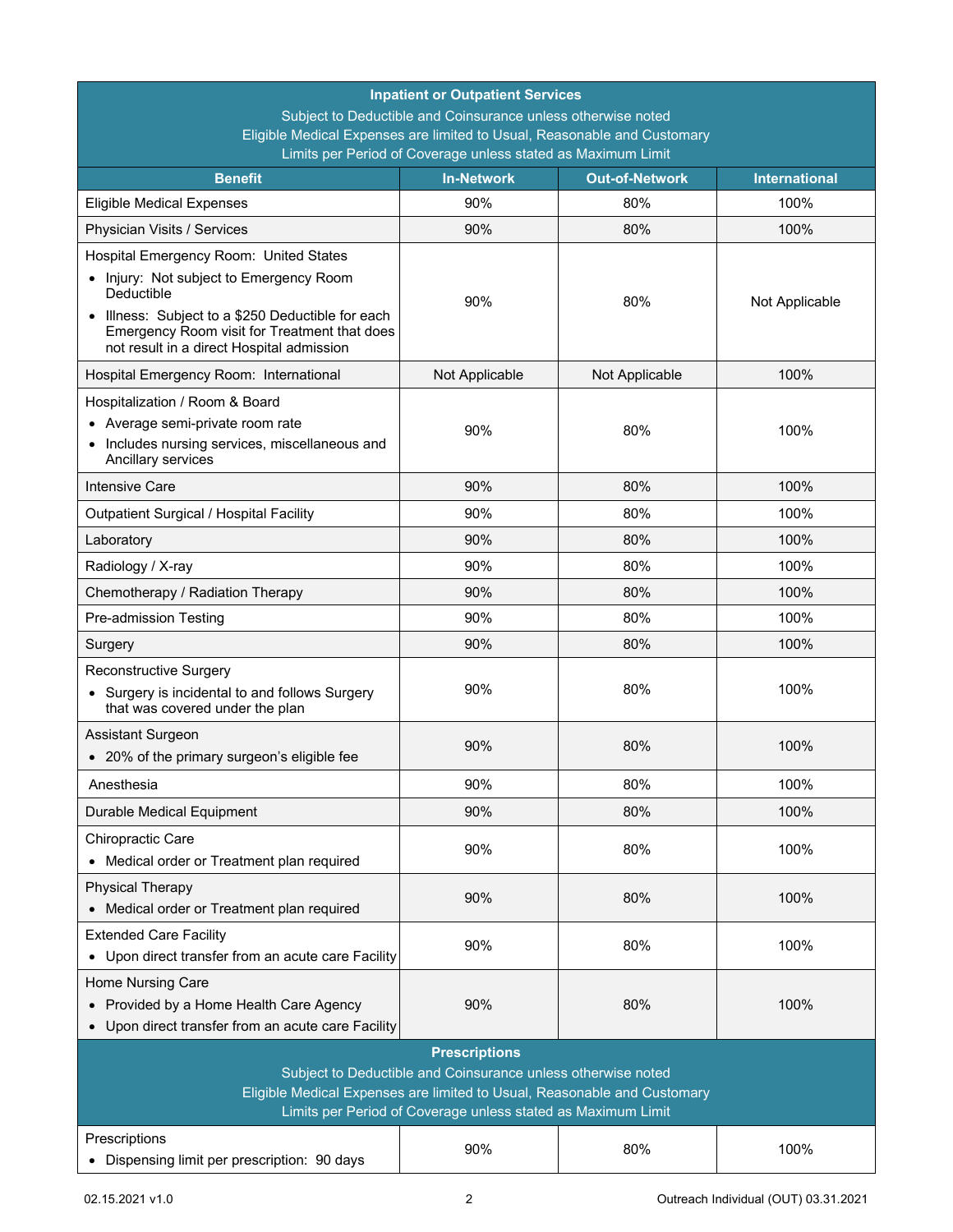| <b>Emergency Services</b><br>NOT Subject to Deductible and Coinsurance unless otherwise noted<br>Eligible Medical Expenses are limited to Usual, Reasonable and Customary<br>Limits per Period of Coverage unless stated as Maximum Limit |      |      |      |  |  |
|-------------------------------------------------------------------------------------------------------------------------------------------------------------------------------------------------------------------------------------------|------|------|------|--|--|
| <b>Benefit</b><br><b>In-Network</b><br><b>Out-of-Network</b><br><b>International</b>                                                                                                                                                      |      |      |      |  |  |
| <b>Emergency Local Ambulance</b><br>• Subject to Deductible and Coinsurance<br>Injury<br>Illness resulting in an Inpatient Hospital<br>admission                                                                                          | 90%  | 80%  | 100% |  |  |
| <b>Emergency Medical Evacuation</b><br>• Maximum Limit: \$500,000<br>• Approved in advance and coordinated by the<br>Company                                                                                                              | 100% | 100% | 100% |  |  |
| <b>Emergency Reunion</b><br>• Lifetime Maximum Limit: \$50,000<br>• Maximum days: 15<br>• Meal maximum per day: \$25<br>• Reasonable and necessary travel costs and<br>accommodations<br>• Approved in advance by the Company             | 100% | 100% | 100% |  |  |
| Interfacility Ambulance Transfer<br>• Transfer must be a result of an Inpatient<br>Hospital admission                                                                                                                                     | 100% | 100% | 100% |  |  |
| Political Evacuation and Repatriation<br>• Maximum Limit: \$10,000<br>• Approved in advance by the Company                                                                                                                                | 100% | 100% | 100% |  |  |
| Return of Minor Children<br>• Maximum Limit: \$50,000<br>• Approved in advance by the Company                                                                                                                                             | 100% | 100% | 100% |  |  |
| Return of Mortal Remains<br>• Maximum Limit: \$50,000<br>• Local Burial / Cremation Maximum Limit:<br>\$5,000<br>• Return of Insured Person's Mortal Remains to<br>Country of Residence<br>• Approved in advance by the Company           | 100% | 100% | 100% |  |  |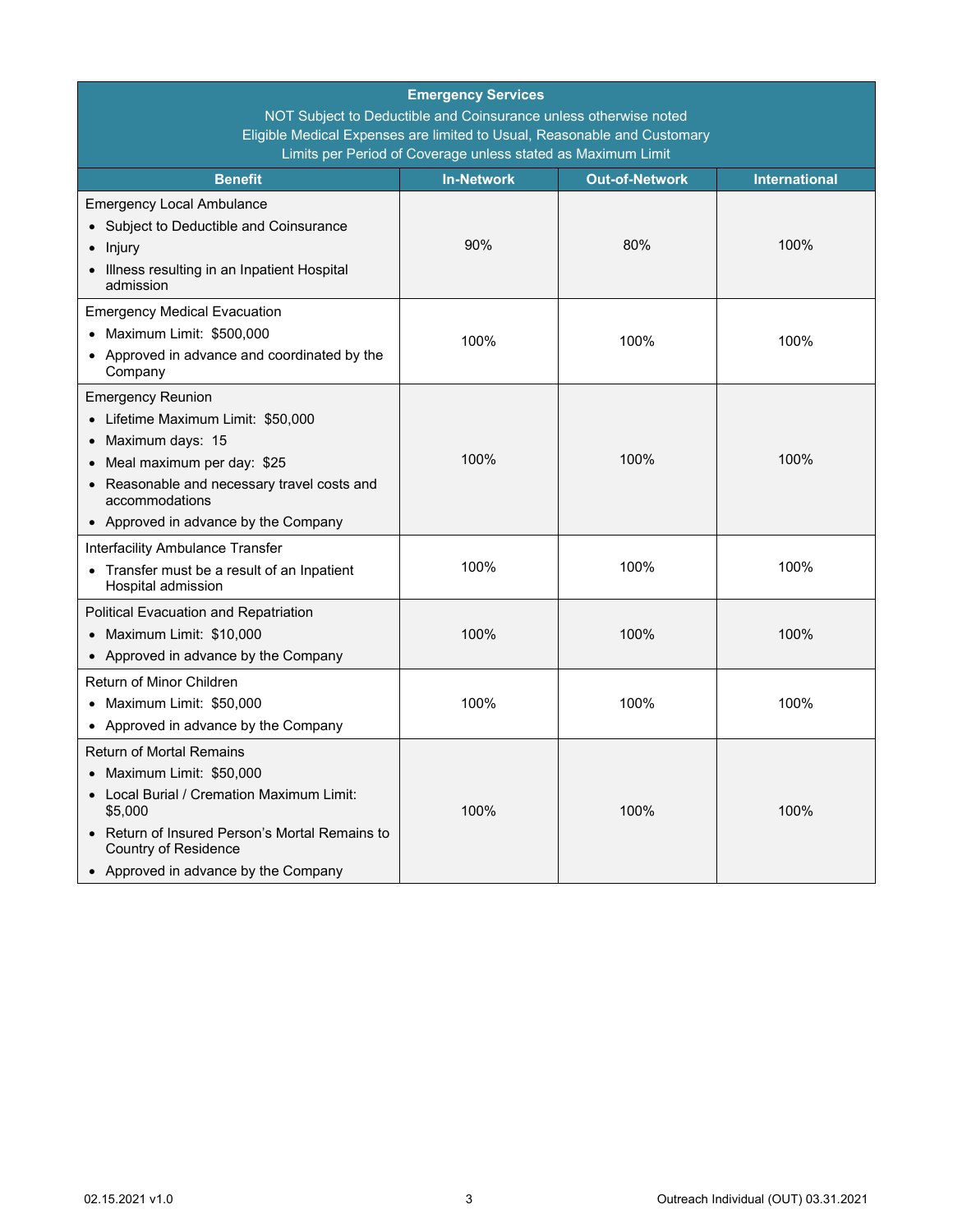| <b>Other Services</b>                                                               |                                           |                       |                                 |  |
|-------------------------------------------------------------------------------------|-------------------------------------------|-----------------------|---------------------------------|--|
| NOT Subject to Deductible and Coinsurance unless otherwise noted                    |                                           |                       |                                 |  |
| Eligible Medical Expenses are limited to Usual, Reasonable and Customary            |                                           |                       |                                 |  |
| Limits per Period of Coverage unless stated as Maximum Limit                        |                                           |                       |                                 |  |
| <b>Benefit</b>                                                                      | <b>In-Network</b>                         | <b>Out-of-Network</b> | <b>International</b>            |  |
| Accidental Death & Dismemberment                                                    | Accidental Death: 100% of Principal Sum   |                       |                                 |  |
| Principal Sum Maximum Limit: \$25,000                                               | Dismemberment:                            |                       |                                 |  |
| • Death must occur within 90 days of the<br>Accident                                | <b>Accidental Loss</b>                    |                       | <b>Percent of Principal Sum</b> |  |
|                                                                                     | Sight of one eye                          | 50%                   |                                 |  |
|                                                                                     | One hand or one foot                      | 50%                   |                                 |  |
|                                                                                     | One hand and the loss of sight of one eye | 100%                  |                                 |  |
|                                                                                     | One foot and the loss of sight of one eye | 100%                  |                                 |  |
|                                                                                     | One hand and one foot                     | 100%                  |                                 |  |
|                                                                                     | Both hands or both feet                   | 100%                  |                                 |  |
|                                                                                     | Sight of both eyes                        | 100%                  |                                 |  |
| <b>Common Carrier Accidental Death</b>                                              |                                           |                       |                                 |  |
| • Maximum Limit per adult: \$50,000                                                 | 100%                                      | 100%                  | 100%                            |  |
| • Maximum Limit per Family: \$250,000                                               |                                           |                       |                                 |  |
| <b>Emergency Dental</b>                                                             |                                           |                       |                                 |  |
| Subject to Deductible and Coinsurance                                               |                                           |                       |                                 |  |
| • Limit: \$100                                                                      | 100%                                      | 100%                  | 100%                            |  |
| • Accident Related                                                                  |                                           |                       |                                 |  |
| <b>Traumatic Dental Injury</b>                                                      |                                           |                       |                                 |  |
| Subject to Deductible and Coinsurance                                               |                                           |                       |                                 |  |
| Treatment at a Hospital due to an Accident                                          |                                           |                       |                                 |  |
| • Additional Treatment for the same Injury                                          | 100%                                      | 100%                  | 100%                            |  |
| rendered by a Dental Provider will be paid at                                       |                                           |                       |                                 |  |
| 100%                                                                                |                                           |                       |                                 |  |
| Hospital Indemnity                                                                  |                                           |                       |                                 |  |
| Overnight limit: \$100                                                              |                                           |                       |                                 |  |
| • Maximum nights: 10                                                                | 100%                                      | 100%                  | 100%                            |  |
| Outside Insured Person's Country of<br>$\bullet$<br>Residence and the United States |                                           |                       |                                 |  |
| • Inpatient Hospitalization only                                                    |                                           |                       |                                 |  |
|                                                                                     |                                           |                       |                                 |  |
| <b>Identity Theft</b>                                                               | 100%                                      | 100%                  | 100%                            |  |
| • Limit: \$500                                                                      |                                           |                       |                                 |  |
| <b>Incidental Trip</b>                                                              |                                           |                       |                                 |  |
| • Maximum days: 14                                                                  | 100%                                      | 100%                  | 100%                            |  |
| Refer to the INCIDENTAL TRIP provision for<br>further details                       |                                           |                       |                                 |  |
| Lost Luggage                                                                        |                                           |                       |                                 |  |
| • Limit: \$250                                                                      | 100%                                      | 100%                  | 100%                            |  |
| • Limit: \$50 per item                                                              |                                           |                       |                                 |  |
| <b>Natural Disaster</b>                                                             |                                           |                       |                                 |  |
| • Limit per day: \$100                                                              | 100%                                      | 100%                  | 100%                            |  |
| • Maximum days: 5                                                                   |                                           |                       |                                 |  |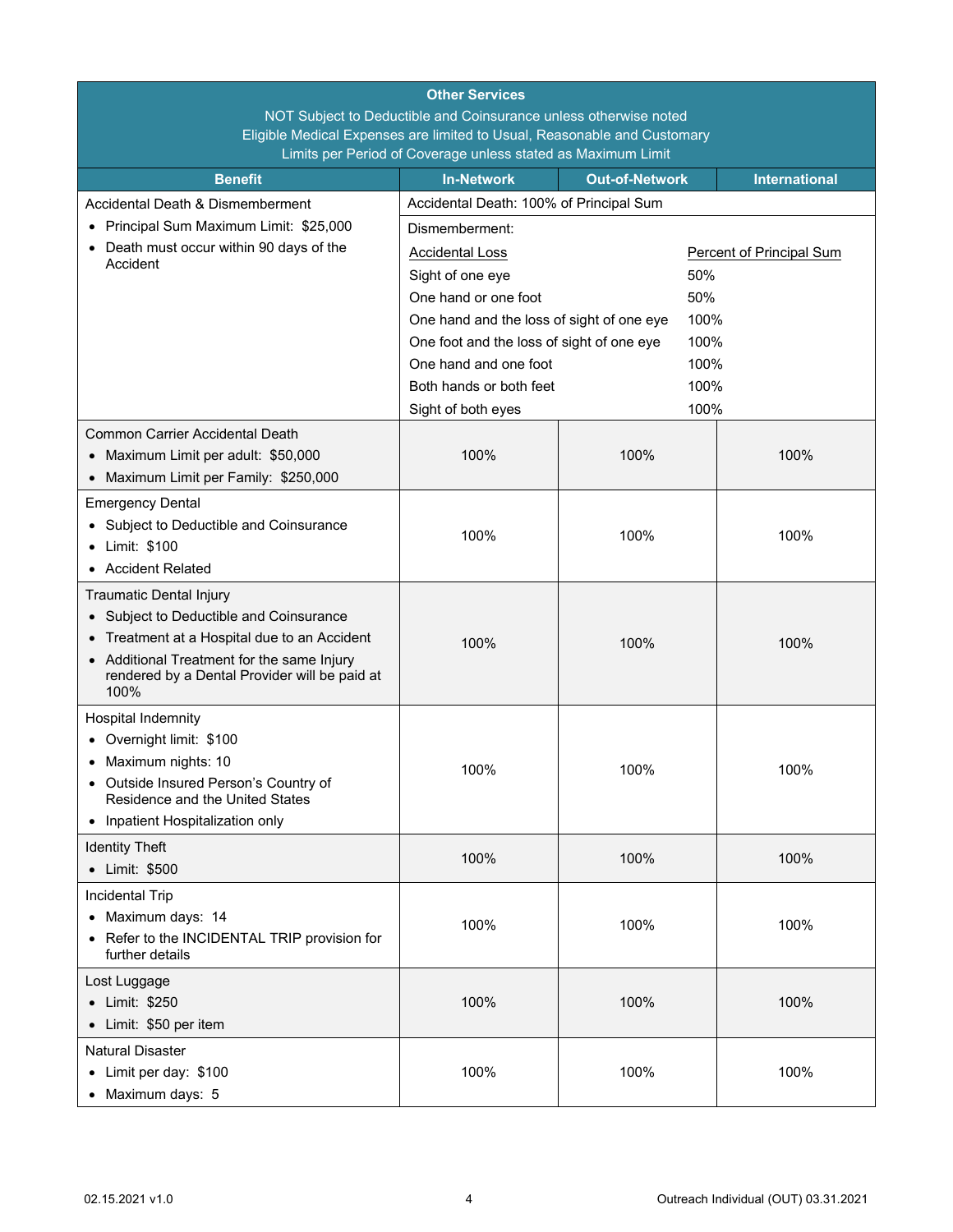| <b>Other Services</b><br>NOT Subject to Deductible and Coinsurance unless otherwise noted<br>Eligible Medical Expenses are limited to Usual, Reasonable and Customary<br>Limits per Period of Coverage unless stated as Maximum Limit |                 |      |      |
|---------------------------------------------------------------------------------------------------------------------------------------------------------------------------------------------------------------------------------------|-----------------|------|------|
| <b>Benefit</b>                                                                                                                                                                                                                        | <b>Coverage</b> |      |      |
| Terrorism<br>Maximum Limit: \$50,000<br>$\bullet$                                                                                                                                                                                     | 100%            | 100% | 100% |
| Trip Interruption<br>Limit: \$5,000<br>$\bullet$                                                                                                                                                                                      | 100%            | 100% | 100% |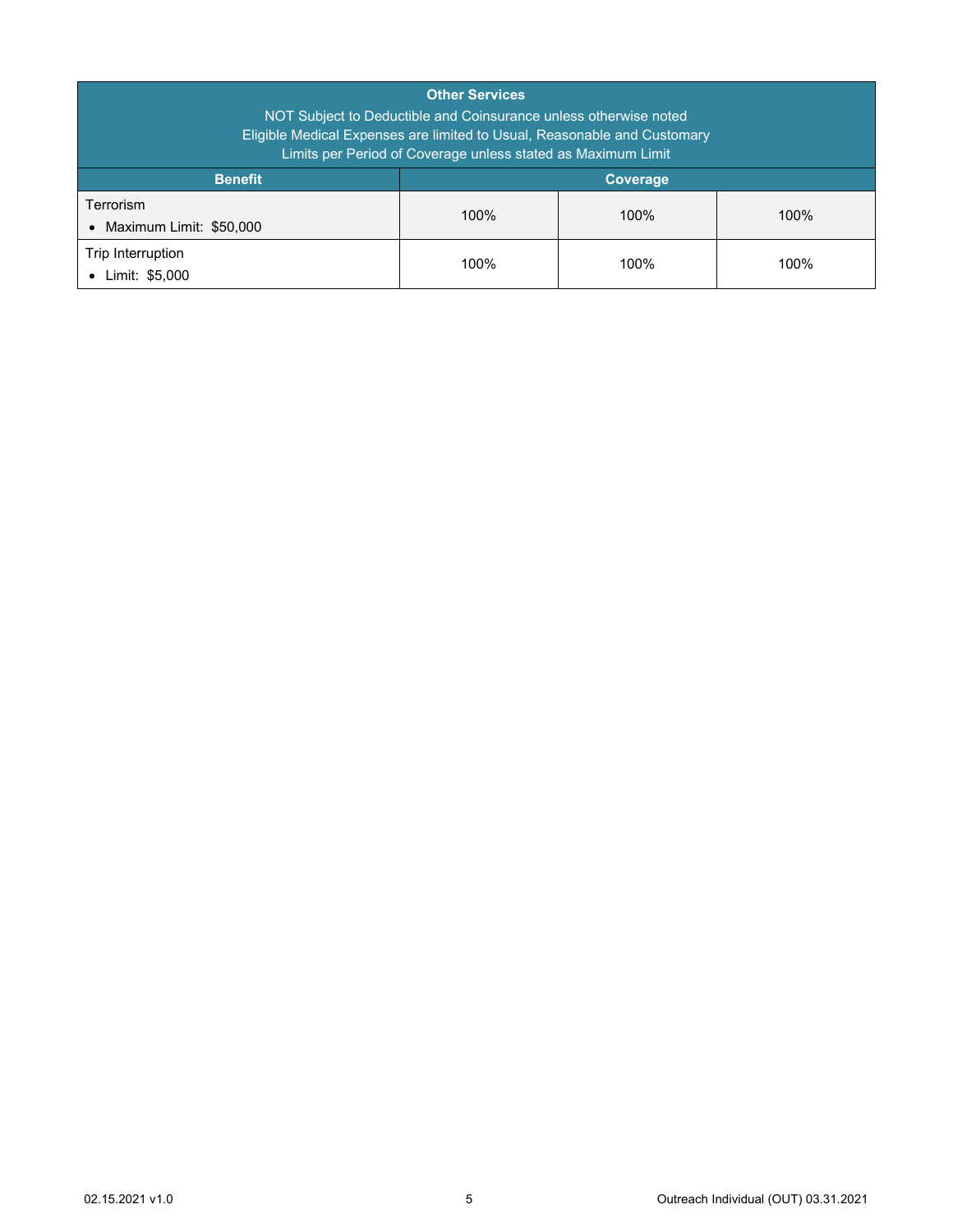- <span id="page-7-0"></span>**A. BENEFIT SUMMARY**: Subject to the Terms of this insurance, including the AGREEMENT provision, the following benefits are available to the Insured Person while outside his/her Country of Residence and coverage is available to the Insured Person arising out of Injury or Illness incurred while in the Destination Country.
- <span id="page-7-1"></span>**B. AGREEMENT**: Sirius Specialty Insurance Corporation (publ) (the Company) promises and agrees to provide the Insured Person with the benefits described in the Master Policy, as outlined herein and coverage for which is certified hereunder by the Company. The Company makes this promise and agreement in consideration of the Assured's Application and the accuracy and truthfulness of the Insured Person's Application and payment of Premium and subject to all of the Terms of the Master Policy, Declaration and any Riders. The Master Policy is effective as of March 31, 2021 and shall remain in effect until terminated in accordance with the CONDITIONS AND GENERAL PROVISIONS, TERMINATION OF MASTER POLICY provision. This Certificate shall be effective as of the Effective Date of Coverage and shall remain in effect until terminated in accordance with the CONDITIONS AND GENERAL PROVISIONS, TERMINATION OF COVERAGE FOR INSURED PERSONS provision. This Certificate is not part of the insurance contract. The contract is the Master Policy, the Application, the Declaration and any applicable Riders (such insurance being sometimes referred to herein as "this insurance" or "the plan"). This Certificate is merely a description of and evidence of the Insured Person's rights and benefits under the contract. The Declaration likewise is evidence of the coverage under the contract and a statement of the Effective Date of Coverage, subject always to the Terms of coverage contained within the contract. The Company hereby recognizes International Medical Group®, Inc., as the Company's authorized representative and as the Plan Administrator of the Master Policy and this Certificate. Subject to the Terms of the CONDITIONS AND GENERAL PROVISIONS, SERVICE OF SUIT; VENUE; CHOICE OF LAW; TRIAL BY COURT provision, all communications, notices and payments to the Company that are required or permitted under the Master Policy and/or as described in this Certificate shall be transmitted through the Plan Administrator, and receipt of same by the Plan Administrator shall be considered receipt by the Company. **SURPLUS LINES NOTICE**: This insurance is issued pursuant to applicable surplus lines law. Persons insured by surplus lines carriers do not have the protection of state Insurance Guaranty laws to the extent of any right of recovery for the obligation of an insolvent unlicensed insurer.
- <span id="page-7-2"></span>**C. CONDITIONS AND GENERAL PROVISIONS**: The following Terms are conditions precedent to the Company's liability under the insurance provided to the Insured Person pursuant to and in accordance with the Terms of this insurance:
- **(1) ENTIRE AGREEMENT**: The Master Policy, the Application, the Declaration and any Riders shall constitute the entire agreement among the Company, the Assured and the Insured Person. This Certificate is an outline and evidence of the insurance provided by the Master Policy. This Certificate does not extend or change the coverage provided by the Master Policy. The insurance evidenced by this Certificate is subject to all Terms of the Master Policy, the Application, the Declaration and any Riders.
- **(2) PREMIUM**: Payment of required Premium shall be remitted to the Company:
	- (a) on or before the Due Date(s) specified on the Declaration
	- (b) on or before any renewal date subject to the CONDITIONS AND GENERAL PROVISIONS, RENEWAL; AMENDMENTS provision
- **(3) CLAIMS NOTIFICATION**: All claims and related claim information should be filed with the Company through the Plan Administrator at the contact information below, or online at www . imglobal . com / member as soon as possible: International Medical Group

Attn: Claims Department PO Box 9162

Farmington Hills, MI 48333-9162

USA

**Proof of Claim**: When the Insured Person receives Treatment or the Company receives notice of a claim for benefits under this insurance, the Insured Person shall submit an International Medical Group (IMG) Claim Form as a necessary component of the Proof of Claim. An IMG Claim Form may be obtained from the form's library on IMG's website at www . imglobal . com or completed online via the MyIMG customer portal.

- (a) A Proof of Claim shall not be effective and will not satisfy the Terms of this insurance unless it includes all the following:
	- (i) a duly completed, timely submitted and signed IMG Claim Form for each new Illness, diagnosis or Injury unless the Company waives such requirement in writing
	- (ii) an Authorization for Release of Medical Information when specifically requested by IMG
	- (iii) all original Universal Billing Forms, Superbill and statements of service rendered from Physicians, Hospitals, and other healthcare or medical service providers involved with respect to the claim
	- (iv) all original receipts for any costs, prescription medications, fees or expenses that have been incurred or paid by, or on behalf of, the Insured Person with respect to the claims, including without limitation all original receipts for any cash and/or credit card payments. The provider of service's full name, address, telephone number (including area/country code), date of service, description of service (applicable procedure codes), and diagnosis codes must be included on the receipts.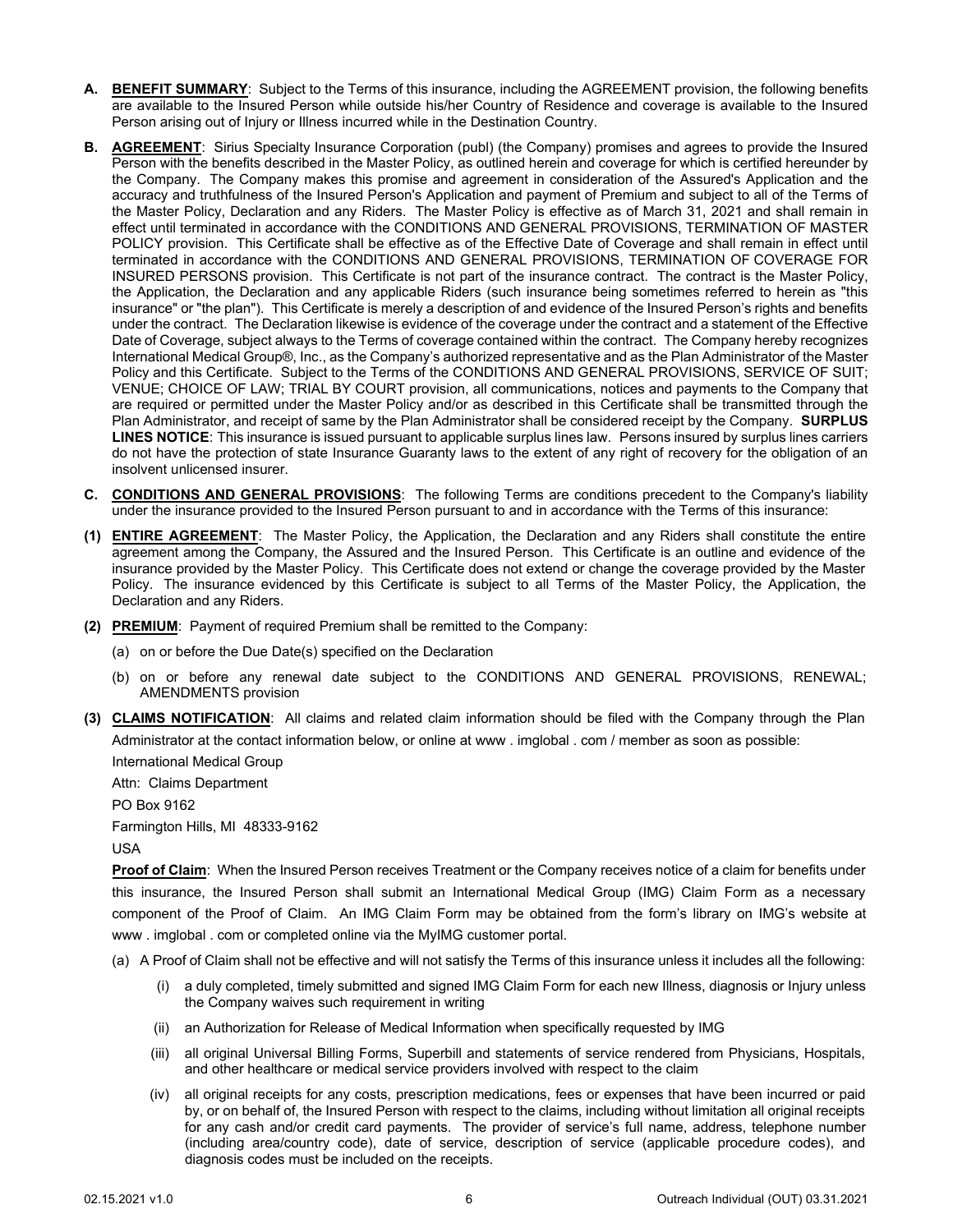- (v) If the claims are submitted electronically, copies of the above items are acceptable; however, the Company reserves the right to request the original documents.
- (b) The Insured Person and/or Physician, Hospital and other healthcare and medical service providers and suppliers shall have one hundred eighty (180) days from the date a claim is incurred to submit a complete Proof of Claim. The Company at its option may pend resolution and adjudication of submitted claims and/or may deny coverage due to any of the following:
	- (i) IMG's receipt of an incomplete Proof of Claim
	- (ii) failure to submit any Proof of Claim
	- (iii) Insured Person's, Physician's or Hospital's failure to submit a timely Proof of Claim
- (c) The Company may require the Insured Person to sign an Authorization for Release of Medical Information to request medical records on their behalf or supply us with additional documentation if we are unable to make a benefit determination based on the submitted Proof of Claim. The Insured Person and/or Physician, Hospital and other healthcare and medical service providers and suppliers shall have sixty (60) days from the date of the request to submit the requested information. If the information is not received within the designated time period, previously submitted and subsequent claims will be denied.
- **(4) APPEALING A CLAIM**: In the event the Company denies all or part of a claim, the Insured Person shall have sixty (60) days from the date that the notice of denial was mailed to the Insured Person's last known residence or mailing address within which to appeal the determination. The Insured Person must file an appeal prior to bringing any legal action under the contract of insurance. The Insured Person should submit a written request for an appeal along with comments, all relevant, pertinent or related documents, medical records and other information relating to the claim.

The appeal must be sent to:

International Medical Group

Attn: Benefit Review

2960 N. Meridian Street

Indianapolis, IN 46208

USA

The Company's review will take into account all comments, documents, records and other information submitted by the Insured Person relating to the claim without regard to whether such information was submitted or considered in the initial claim determination. Upon receipt of a written appeal, the Company shall have an opportunity for further reasonable investigation and/or review as set forth in the CONDITIONS AND GENERAL PROVISIONS, EXPLANATION OR VERIFICATION OF BENEFITS provision and will respond in writing as soon as reasonably practicable, and in any event within ninety (90) days from receipt thereof.

- **(5) ASSIGNMENT, CHANGE OR WAIVER**: Notwithstanding any law, statute, judicial decision or rule to the contrary that may be or may purport to be otherwise applicable within the jurisdiction, locale or forum state of any healthcare or medical service provider, no transfer or assignment of any of the Insured Person's rights, benefits or interests under this insurance shall be valid, binding on or enforceable against the Company or Plan Administrator unless first expressly agreed and consented to in writing by the Company. Any such purported transfer or assignment not in compliance with the foregoing Terms shall be void ab initio and without effect as against the Company or Plan Administrator, and the Company shall have no liability of any kind under this insurance to any such purported transferee or assignee with respect thereto. The Terms of the Master Policy as evidenced by this Certificate shall not be waived or modified except by the express written agreement of the Company.
- **(6) SERVICE OF SUIT; VENUE; CHOICE OF LAW; TRIAL BY COURT**: No action at law or in equity can be brought by an Insured Person to recover on the contract of insurance prior to the later of (a) expiration of sixty (60) days after written Proof of Claim has been furnished in accordance with the contract of insurance or (b) exhaustion of one (1) appeal under the CONDITIONS AND GENERAL PROVISIONS, APPEALING A CLAIM provision above. No action at law or in equity can be brought after the expiration of three (3) years after the time written Proof of Claim is required to be furnished under the contract of insurance. The contract of insurance between the Insured Person and the Company, as evidenced by the Master Policy and this Certificate, shall be deemed issued, finalized and made in Indianapolis, Indiana. Sole and exclusive jurisdiction and venue for any court action or administrative proceeding relating to this insurance shall be in Marion County, Indiana, for which the Insured Person expressly consents. The subjects, risks and benefits of insurance covered by the Master Policy and evidenced by this Certificate are not intended or considered by the Insured Person or the Company (or the Plan Administrator) to be resident, located, or performed in any particular State of the United States. Indiana surplus lines law shall govern all rights and claims raised under this Certificate of Insurance.

In the event of the failure of the Company to provide benefits or pay or reimburse any amount claimed to be due under this insurance, the Company, at the request of the Insured Person and upon receipt of lawful process or summons, will submit to the jurisdiction of a court of competent subject matter jurisdiction located in Marion County, Indiana, provided there exists an independent statutory and constitutional basis for *in personam* jurisdiction over the Company in said court and by said forum State. The Company and the Insured Person consent to personal jurisdiction and venue in the Circuit and/or Superior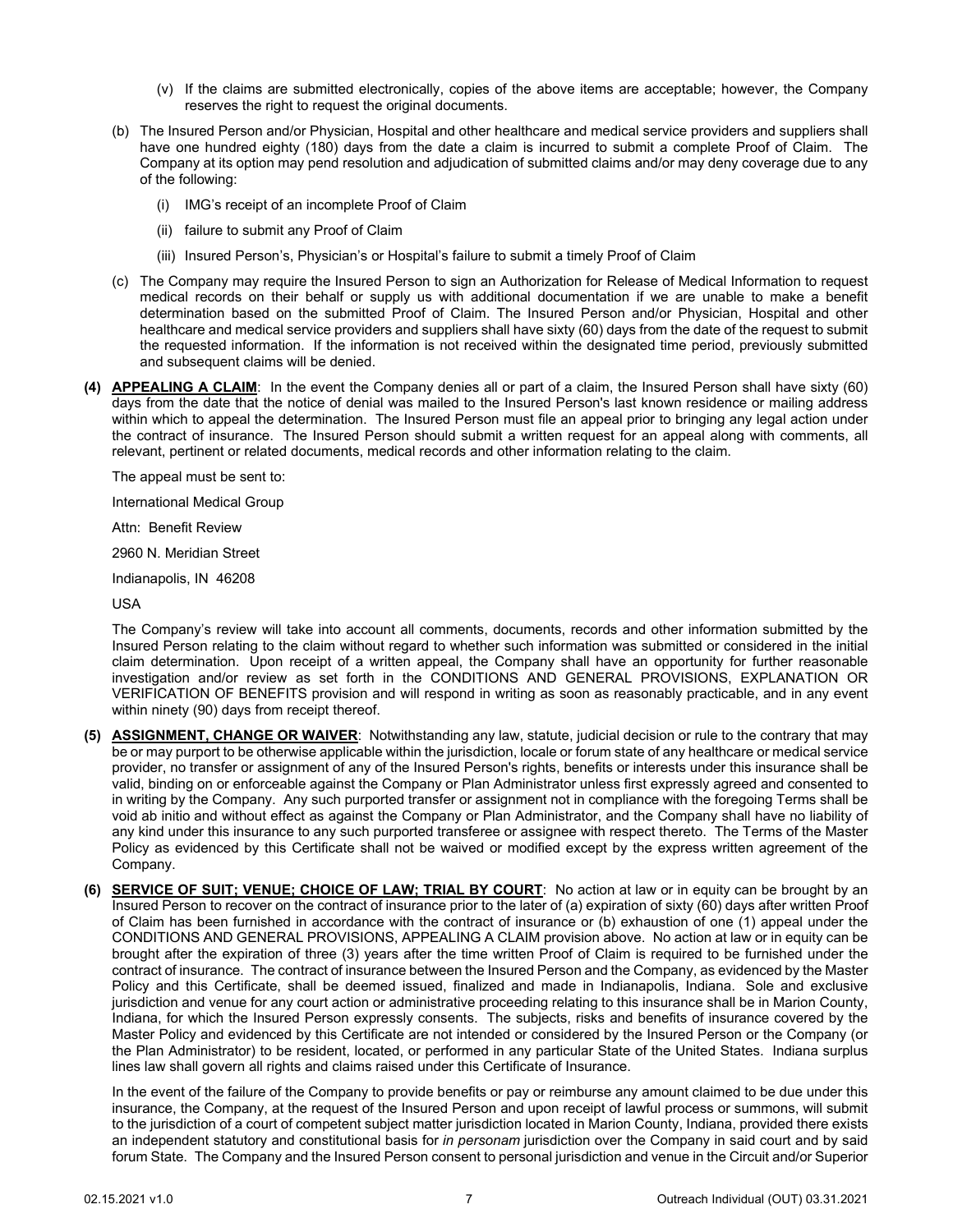Courts of Marion County, Indiana, and in the United States District Court for the Southern District of Indiana, Indianapolis Division (assuming that federal jurisdiction is otherwise appropriate and lawful). All trials regarding any dispute under this insurance shall be exclusively presented to and determined solely by the court as the trier of fact, without a jury. The Company reserves the right, acting by and through the Plan Administrator, to initiate and pursue actions for declaratory judgment and/or other appropriate relief with respect to the validity, binding effect, administration of and/or any dispute or controversy arising under this insurance. In any suit instituted by or against the Company or the Insured Person pursuant to the Terms of this provision, the Company and the Insured Person will abide by the final decision of such Indiana court or of any appellate court in the event of an appeal.

Nothing in this provision constitutes or should be deemed, considered or understood to constitute a waiver of the Company's or the Insured Person's rights to: (i) oppose venue, procedural and/or substantive choice of law, personal jurisdiction, or subject matter jurisdiction in any forum other than the Circuit or Superior Courts of Marion County, Indiana, or the United States District Court for the Southern District of Indiana, Indianapolis Division (assuming that federal jurisdiction is otherwise appropriate and lawful), (ii) commence an action in any court of competent jurisdiction in or outside of the United States, (iii) remove an action to a United States District Court, or (iv) seek transfer of a case to another court or forum as permitted by the laws of such forum or the laws of the United States or of any State in the United States, as applicable; all of which rights are expressly reserved and retained.

Subject to and without limiting, expanding, superseding, modifying or waiving any of the foregoing Terms contained in this provision pursuant to any statute of any State, territory or district of the United States which makes provision thereof, the Company hereby designates the Superintendent, Commissioner, or Director of Insurance (or such other officer specified for that purpose in the statute), or his/her successor or successors in office, as its true and lawful attorney, under a special power of attorney, upon whom may be served any lawful process issued in connection with the initiation of any action, suit or proceeding instituted by or on behalf of the Insured Person arising out of this insurance, including specifically the Commissioner of Insurance for the Indiana Department of Insurance, 311 West Washington Street, Suite 300, Indianapolis, IN 46204, and hereby designates and appoints John P. Dearie, Jr., Esq., Locke Lord, LLP, Brookfield Place, 200 Vesey Street, 20th Floor, New York, New York 10281-2101, as its attorney-in-fact and agent for service of process to whom said officer or Commissioner is authorized to mail or serve any such process or a true copy thereof.

For Florida residents only: If any dispute shall arise as under the Terms and conditions of this Certificate, such dispute may be referred to arbitration in accordance with the procedures of the American Arbitration Association. Any such arbitration shall be held within fifty (50) miles of the Insured Person's residence, with the Company to pay costs and fees (not including any attorney fees) of the proceeding in excess of five hundred dollars (\$500.00).

- **(7) ECONOMIC SANCTIONS**: The Company will not cover any person as an Insured Person if such cover would result in the Company being exposed to any sanction, prohibition or restriction under United Nations resolutions or the trade or economic sanctions, laws, or regulations of the European Union, United Kingdom or the United States of America.
- **(8) MISREPRESENTATION**: Any false representation, incomplete information, misleading statement, misstatement, omission, concealment or fraud, whether or not innocently made, either in the Insured Person's Application or in relation to any claim form, statement, certification or warranty made by the Insured Person or his/her representatives, agents or proxies, whether in writing or otherwise, to the Company or the Plan Administrator or their respective agents, employees or representatives, or in connection with the making of any claim under this insurance, shall render the Declaration and this Certificate null and void and all claims and benefits under this insurance shall be forfeited and waived.
- **(9) INSOLVENCY**: The insolvency, bankruptcy, financial impairment, receivership, voluntary plan of arrangement with creditors or dissolution of the Assured or any Insured Person shall not impose upon the Company any liability or obligation other than that specifically included in this insurance.
- **(10) SUBROGATION CLAUSE**: The Insured Person shall undertake to pursue in his/her own name and stead, and to fully cooperate with the Company in the pursuit and prosecution of, any and all valid claims that the Insured Person may have against any third party who may be liable or responsible for any loss or damage arising out of any act, omission or occurrence that results or may result in a loss payment, provision of benefits or coverage of claim by the Company under this insurance and to fully account to the Company for any amounts recovered or recoverable in connection therewith, on the basis that the Company shall be reimbursed and entitled to recover first in full for any sums paid or to be paid by it before the Insured Person shares in any amount so recovered, regardless of whether or not the Insured Person has been made whole or has been fully compensated for their injuries.

The Insured Person further agrees and understands that the Company requires the Insured Person to complete a subrogation questionnaire, sign an acknowledgment of the Company's subrogation rights and sign an agreement before the Company considers paying, or continues to pay, any claims. Should the Insured Person fail to so cooperate, account or prosecute any valid claims against any such third party or parties, and the Company thereupon or otherwise becomes liable or otherwise obligated to make payment under the Terms of this insurance, then the Company shall be fully subrogated to all rights and interests of the Insured Person with respect thereto and may prosecute such claims in its own name as subrogee.

The Insured Person's submission of Proof of Claim or acceptance of coverage or benefits under this insurance shall be deemed to constitute an authorization, consent and assignment of such subrogation rights by the Insured Person to the Company. The Insured Person agrees that the Company has a secured proprietary interest in any settlement proceeds the Insured Person receives or may be entitled to receive.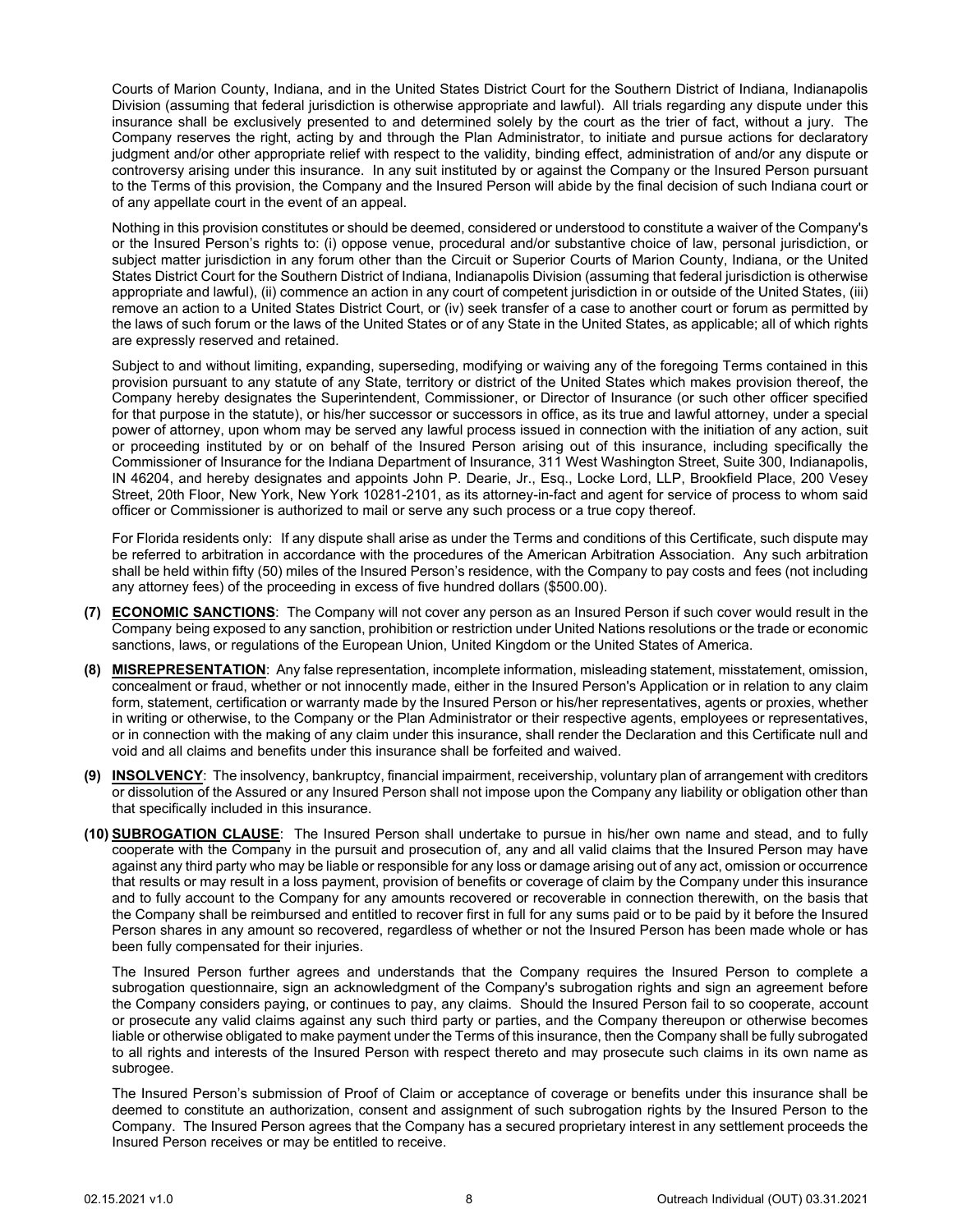The Insured Person understands and agrees that the Company is entitled to a constructive trust interest in the proceeds of any settlement or recovery. The Insured Person agrees to include the Company as a co-payee on any settlement check or check from any third party or insurer. The Insured Person agrees he/she will not release any party or their insured without prior written approval from the Company and will take no action that prejudices the Company's rights.

The Insured Person is obligated to inform their legal representative of the Company's rights and lien and to make no distributions from any settlement or judgment that will in any way result in the Company receiving less than the full amount of its lien without the written approval of the Company. Any amount recovered by the Company in accordance with the foregoing shall first be used to pay in full the costs and expenses of collection incurred by the Company, including reasonable attorneys' fees, and for reimbursement to the Company for any amount that it may have paid or become liable to pay under this insurance. Any remaining amounts recovered shall be paid to the Insured Person or other persons lawfully entitled thereto, as applicable. In the event that the Insured Person receives any form or type of settlement and either fails or refuses to abide by the Terms of this insurance contract, in addition to any other remedies the Company may have, the Company retains a right of equitable offset against future claims.

- **(11) OTHER INSURANCE**: The Company shall not be liable or obligated to provide any coverage or benefits or to pay or reimburse any claim under this insurance if there is any other insurance, membership benefit, workers' or workplace compensation coverage program or other government programs, reimbursement or indemnification coverage, right of contribution, recoupment or recovery, contract, or any other third-party obligation or liability for provision of benefits ("Other Coverage") that would, or would but for the existence of this insurance, be available or obligated to provide such benefit or to pay or reimburse or provide indemnity for such claim, except in respect of any excess beyond the amount payable or provided under such Other Coverage had this insurance not been effected. Notwithstanding the foregoing, the Company shall not be liable or obligated to provide any benefit or to pay or reimburse any claim for any Insured Person in respect to Treatment or supplies furnished by any program or agency funded by any government or governmental authority.
- **(12) CANCELLATION BY INSURED PERSON**: The Insured Person shall have three (3) days from the Initial Effective Date of Coverage (the "Review Period") to review the benefits, conditions, limitations, exclusions and all other Terms of the Master Policy as evidenced and outlined by this Certificate. If not completely satisfied, the Insured Person may request cancellation of this insurance retroactive to the Initial Effective Date of Coverage by sending a written request to the Company by email, mail or fax and received by the Company within the Review Period, thereby qualifying to receive a full refund of Premium paid. Upon effectuation of such cancellation and refund, neither the Company nor the Insured Person shall have any further rights, liabilities or obligations under this insurance. After the Review Period, the Insured person may request cancellation by sending a written request to the Company by email, mail or fax. However, the following conditions apply for Premium refund:
	- (a) If any claims have been filed with the Company, the Premium is fully earned and is non-refundable.
	- (b) If no claims have been filed with the Company:
		- (i) a cancellation fee of fifty dollars (\$50.00 USD) will be charged
		- (ii) only Premium covering time periods after cancellation are refundable
- **(13) APPLICABLE CURRENCY**: All benefit amounts, coverage, monetary limits and sub-limits, and other amounts stated in the Master Policy, the Application, the Declaration, this Certificate, and in any Riders, including Premium, are in USD (United States Dollars).
- **(14) COOPERATION**: The Insured Person and his/her Physicians, Hospitals and other healthcare and medical service providers and suppliers shall undertake to cooperate fully with the Company and the Plan Administrator in reviewing, investigating, adjudicating, considering an appeal of, and/or administering any claim for benefits under this insurance, including granting full right of access to all relevant, pertinent or related records, medical documentation, medical histories, reports, laboratory or test results, x-rays, and all other available evidence relating to or affecting the review, investigation, adjudication or administration of the claim. The Company at its own expense shall have the right and opportunity to examine all evidence related to a claim when and as often as it may reasonably require during the pendency of a claim hereunder. The Company at its option may suspend or pend adjudication of a claim and/or may deny benefits and/or coverage for a claim when any of the following has occurred:
	- (a) a refusal to so cooperate
	- (b) an unreasonable delay in such cooperation
	- (c) any other act or omission on the part of the Insured Person and/or his/her healthcare providers which hinders, delays, impairs or otherwise prejudices the performance of the Company's obligations under this insurance.
- **(15) CLAIM SETTLEMENT**: Eligible and covered claims for Eligible Medical Expenses or other benefits under this insurance that have previously been paid by or on behalf of the Insured Person at the time of the Company's favorable adjudication thereof will be reimbursed by the Company directly to the Insured Person, by check, at his/her last known residence or mailing address. While this insurance is in effect, in order to effectuate proper administration, the Insured Person shall undertake to promptly notify the Company of any change in such addresses. Eligible and covered claims for Eligible Medical Expenses or other benefits under this insurance that have not been paid by or on behalf of the Insured Person at the time of adjudication will be paid by the Company by check or electronic funds transfer to the Insured Person at his/her last known residence or mailing address, or, at the sole option and discretion of the Company (but without obligation to do so), and as an accommodation to the Insured Person, directly to the provider(s), as applicable. All claim settlements, payments and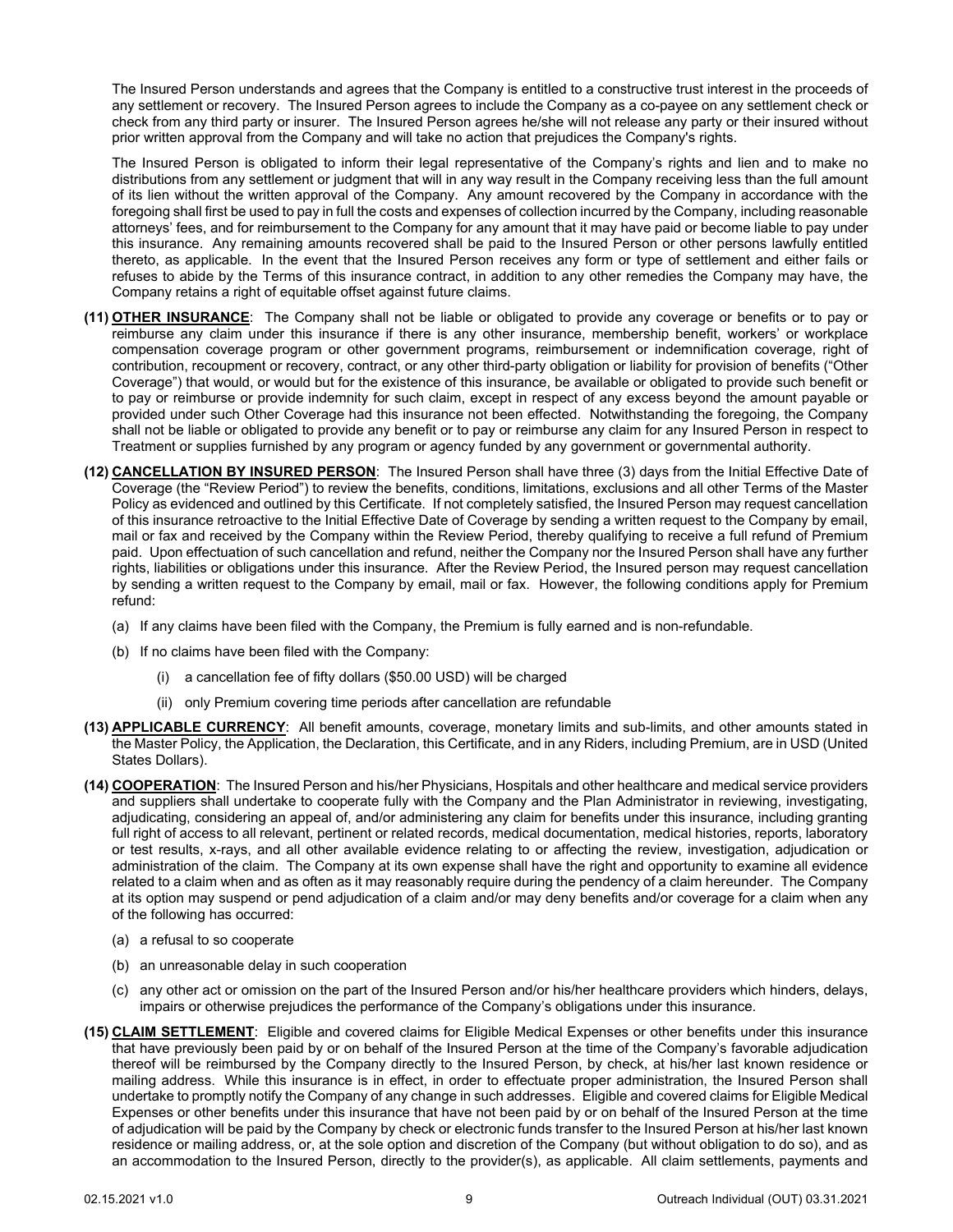reimbursements are subject to the insurance plan shown in the Declaration and all other Terms of this insurance. No healthcare or medical service provider or supplier, or any other third-party, shall have any direct or indirect interest, claim or right of action against the Company under this Certificate, the Declaration or the Master Policy, whether by purported assignment of benefits, subrogation of interests or otherwise, unless first expressly agreed and consented to in writing by the Company, and notwithstanding the Company's exercise or failure to exercise any option or discretion under this provision regarding the method of claim payment. No such provider, supplier or other third-party is intended to have or shall have any rights as a third-party beneficiary under this Certificate, the Declaration, or the Master Policy.

- **(16) FRAUDULENT CLAIMS**: A person who knowingly and with intent to defraud the Company files a statement of claim containing any false, incomplete, or misleading information commits a felony. If any claim or request for benefits under this insurance shall knowingly be in any respect false, incomplete, misleading, concealing, fraudulent or deceitful or if the Insured Person or anyone acting for or on his/her behalf under this insurance knowingly uses any false, incomplete, misleading, concealing, fraudulent or deceitful statements regarding the Insured Person, the insurance contract and all coverage thereunder may be cancelled, voided, rescinded and terminated by the Company in its sole and absolute discretion, and the Company shall have no obligation or liability for any such benefits, coverage or claims.
- **(17) ARBITRATION**: With the exception of Florida residents' option to refer to arbitration, no claim for benefits for which liability, eligibility, or coverage under this insurance has been denied in whole or in part by the Company nor any other dispute or controversy arising under or related to this insurance shall be arbitrable or subject to arbitration under any circumstances or for any reason.
- **(18) TERMINATION OF MASTER POLICY**: The Master Policy can be terminated at any time by either the Company or the Assured by giving at least thirty (30) days written notice to the other and to the Insured Person. Such termination will have no effect on this Certificate prior to the date of the termination or on eligible coverage or benefits under this insurance accrued prior thereto. No additional Certificates will be issued or further Applications accepted for the plan after the date the Master Policy is terminated.
- **(19) TERMINATION OF COVERAGE FOR INSURED PERSONS**: Coverage and benefits for the Insured Person under this insurance will terminate effective at 12:01 AM EST on the earliest of the following dates:
	- (a) the date the Master Policy is terminated pursuant to the CONDITIONS AND GENERAL PROVISIONS, TERMINATION OF MASTER POLICY provision
	- (b) the next day following the end of the coverage period for which Premium has been fully and timely paid
	- (c) the termination date as shown on the Declaration for this Certificate
	- (d) the date the Insured Person first fails to meet or no longer meets the eligibility requirements for this insurance as set forth in the Master Policy and outlined in this Certificate
	- (e) the date the Insured Person returns to his/her Country of Residence unless covered as an INCIDENTAL TRIP
	- (f) the date the Company, at its sole option, elects to cancel from this plan all Insured Persons of the same sex, age, class or geographic location as the Insured Person, provided the Company gives no less than thirty (30) days advance written notice by mail to the Insured Person's last known residence or mailing address of its intent to exercise such option
	- (g) the cancellation date specified by the Company pursuant to the CONDITIONS AND GENERAL PROVISIONS, CANCELLATION BY INSURED PERSON provision
	- (h) the cancellation date specified by the Insured Person pursuant to the CONDITIONS AND GENERAL PROVISIONS, RENEWAL; AMENDMENTS provision
	- (i) the next day following the maximum time period pursuant to the CONDITIONS AND GENERAL PROVISIONS, RENEWAL; AMENDMENTS provision
	- (j) the date specified by the Company in any notice of cancellation, forfeiture or rescission issued pursuant to or as a result of the circumstances described in the MISREPRESENTATION, FRAUDULENT CLAIMS and RIGHT OF RECOVERY subparagraphs of the CONDITIONS AND GENERAL PROVISIONS, or as otherwise permitted by the Terms of this insurance.

Coverage for the Insured Person shall remain in full force and effect unless terminated pursuant to this provision, except as otherwise provided in the Master Policy, the Declaration, or this Certificate.

**(20) RENEWAL; AMENDMENTS**: Subject to the Terms of the TERMINATION OF MASTER POLICY and TERMINATION OF COVERAGE FOR INSURED PERSONS subparagraphs of the CONDITIONS AND GENERAL PROVISIONS, an Insured Person can request coverage under this insurance plan to be extended a minimum of five (5) days for up to a three hundred sixty-five (365) day period until reaching a maximum of twenty-four (24) continuous months in accordance with and subject to the Terms of the plan then in effect (including the Terms of the then applicable Master Policy) and so long as extension Premium is paid when due and the Insured Person otherwise continues to meet the applicable eligibility requirements of the plan.

The Company's commitment and the Insured Person's ability to request extension is also subject to termination upon thirty (30) days written notice to the other party prior to the expiration date of the then existing Period of Coverage. The Company reserves the right in its sole discretion to make changes, additions, and/or deletions to the Terms of the Master Policy, this Certificate, extensions or replacements of either, and/or to the insurance plan (including the issuance of Riders to effectuate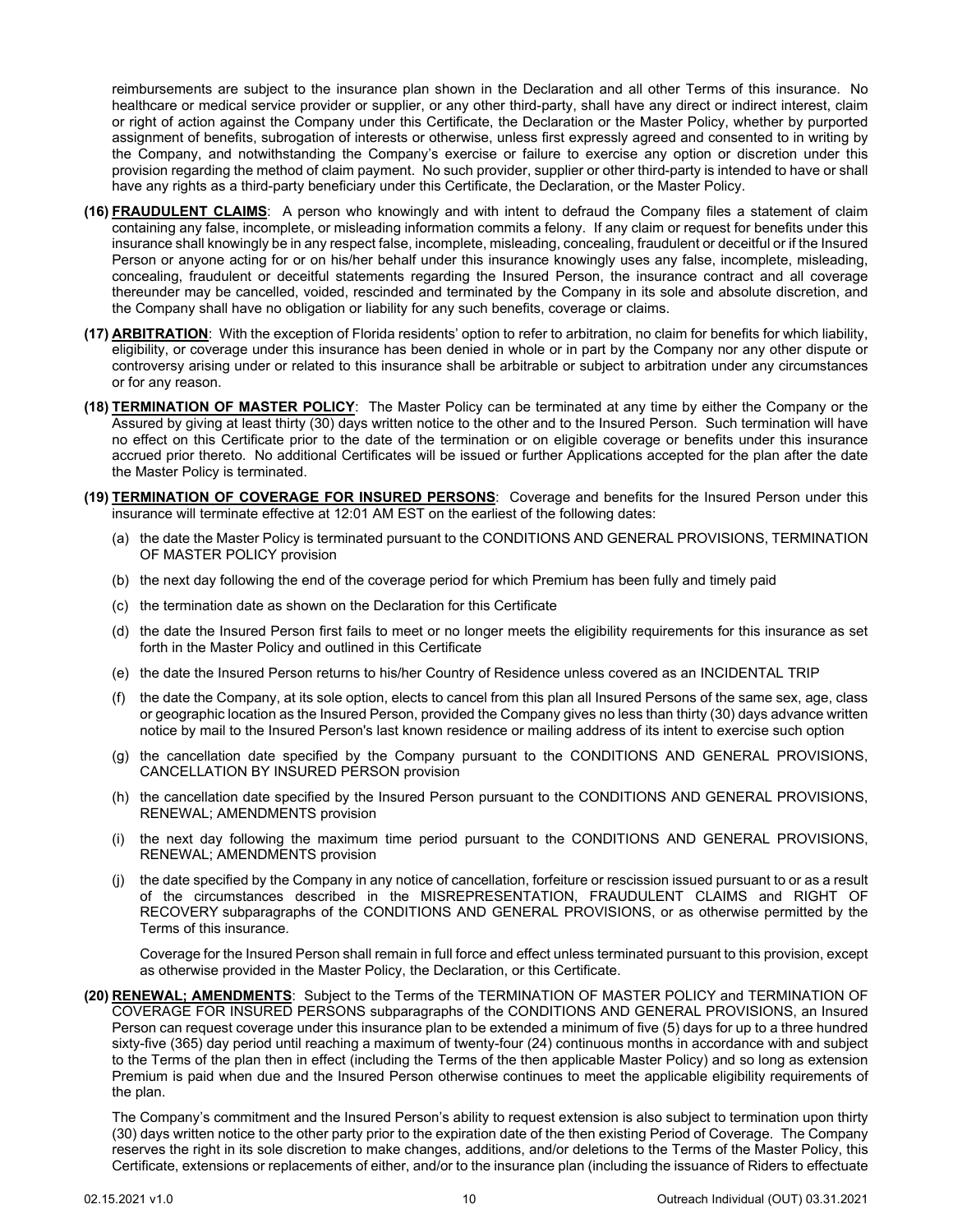same) at any time or from time to time after the Effective Date of Coverage of this Certificate, upon no less than thirty (30) days prior written notice to the Assured and the Insured Person (Notice of Amendment). The Notice of Amendment shall include a complete description of the changes, additions, and/or deletions to be made, the Effective Date thereof (the Change Date), and notice of the Insured Person's cancellation rights and shall be sent first class mail, postage prepaid, to the last known residence or mailing address of the Insured Person. Upon issuance of the Notice of Amendment, the Assured and/or the Insured Person shall have the right to request cancellation of this Certificate, at any time prior to the Change Date; provided, however that cancellation under this provision shall be at the option of the Insured Person and coverage under this insurance shall terminate with effect from the cancellation date specified by the Insured Person (subject to the Terms of the CONDITIONS AND GENERAL PROVISIONS, TERMINATION OF COVERAGE FOR INSURED PERSONS provision). If the Insured Person does not elect to cancel this Certificate in accordance with the foregoing, the changes, additions, and/or deletions as made by the Company and specified in said Notice of Amendment shall take effect as of the Change Date specified in the Company's Notice, and this insurance shall thereafter continue in effect in accordance with its Terms, as so amended and modified.

- **(21) PATIENT ADVOCACY**: Neither the Company nor the Plan Administrator shall have any right, obligation, or authority of any kind to ultimately select Physicians, Hospitals or other healthcare or health service providers for the Insured Person or to make any medical Treatment decisions for or on behalf of the Insured Person, and all such decisions shall be made solely and exclusively by the Insured Person and/or his/her guardians, Relatives, Treating Physicians and other healthcare providers. Subject to the foregoing, the Company may determine that a particular claim, benefit, Treatment or diagnosis occurring under or relating to this insurance may be placed under the Company's Patient Advocacy program to ensure that Medically Necessary Treatment and supplies are provided in the most cost-effective manner. In the event the Company determines that a claim, benefit, Treatment, or diagnosis meets the Company's Patient Advocacy program guidelines, the Company will notify the Insured Person as soon as reasonably practicable, and a Patient Advocate will be assigned to the Insured Person. Thereafter, the Company's Patient Advocate may make evaluations and/or recommendations of Treatment settings, procedures and/or supplies that may be more cost effective for the Company and/or the Insured Person. Such recommendations will be made with input from the Insured Person and/or the Insured Person's guardians, Relatives, Treating Physicians and/or other healthcare providers and will be made only when it can be reasonably demonstrated that the Medically Necessary Treatment and/or supplies can be provided in a more cost-effective manner to the Company and/or the Insured Person. The Company will use its best efforts to evaluate and recommend Treatment settings, procedures and/or supplies that can reasonably be expected to result in the same or better care of the Insured Person. The Insured Person is under no obligation to accept or follow any of the Company's recommendations. However, if the Insured Person accepts and follows any of the Company's recommendations, the Insured Person agrees to hold the Company and the Company's agents and representatives, including the Patient Advocate, harmless from same, and the Company shall not be held liable or otherwise responsible for any Treatment or supply provided to the Insured Person except for the payment of claims and benefits eligible for coverage under the Terms of this insurance. After the Insured Person has been notified that the claim, Treatment, benefit or diagnosis meets the Company's Patient Advocacy program guidelines, the Company reserves the right, at its option and in its sole discretion without liability:
	- (a) to make payment for Treatment and/or supplies that, although not expressly covered under this insurance, may be beneficial to the Insured Person and cost-effective to the Company
	- (b) to deny coverage and/or benefits for any Charges, including Eligible Medical Expenses otherwise eligible for coverage but for the Terms of this provision, which exceed the amount the Company would have covered had the Insured Person accepted and followed the recommendations of the Patient Advocacy program.
- **(22) RIGHT OF RECOVERY**: In the event of overpayment by the Company of any claim for benefits under this insurance, for any reason, including without limitation because of any of the following:
	- (a) all or part of the claim was not incurred by or paid by or on behalf of the Insured Person
	- (b) the Insured Person or any of the Insured Person's Relatives, whether or not the Relative is or was an Insured Person under this insurance plan, is repaid or is entitled to be repaid for all or part of the claim in accordance with the CONDITIONS AND GENERAL PROVISIONS, OTHER INSURANCE provision, for defective equipment or medical devices covered under a warranty, or by or from a source other than the Company
	- (c) all or part of the claim was not eligible for payment or coverage under the Terms of this insurance
	- (d) all or part of the claim was paid or reimbursed based on an incorrect or mistaken application of benefits under this insurance
	- (e) all or part of the claim has been excused, waived, abandoned, forfeited, discounted or released by the provider
	- (f) the Insured Person is not liable or responsible as a matter of law for all or part of a claim.

The Company shall have the right to receive a refund and to recover the amount of overpayment from the Insured Person and/or the Hospital, Physician and/or other provider of services or supplies (as the case may be). The amount of the refund and recovery for overpayment of claims shall be the difference between the amount actually paid by the Company and the amount, if any, that should have been paid by the Company under the Terms of this insurance.

For all other overpayments, the amount of the refund and recovery shall be the amount overpaid.

If the Insured Person, Hospital, Physician, or other provider of services or supplies does not promptly make any such refund to the Company, the Company may, in addition to any other rights or remedies available to it (all of which are reserved):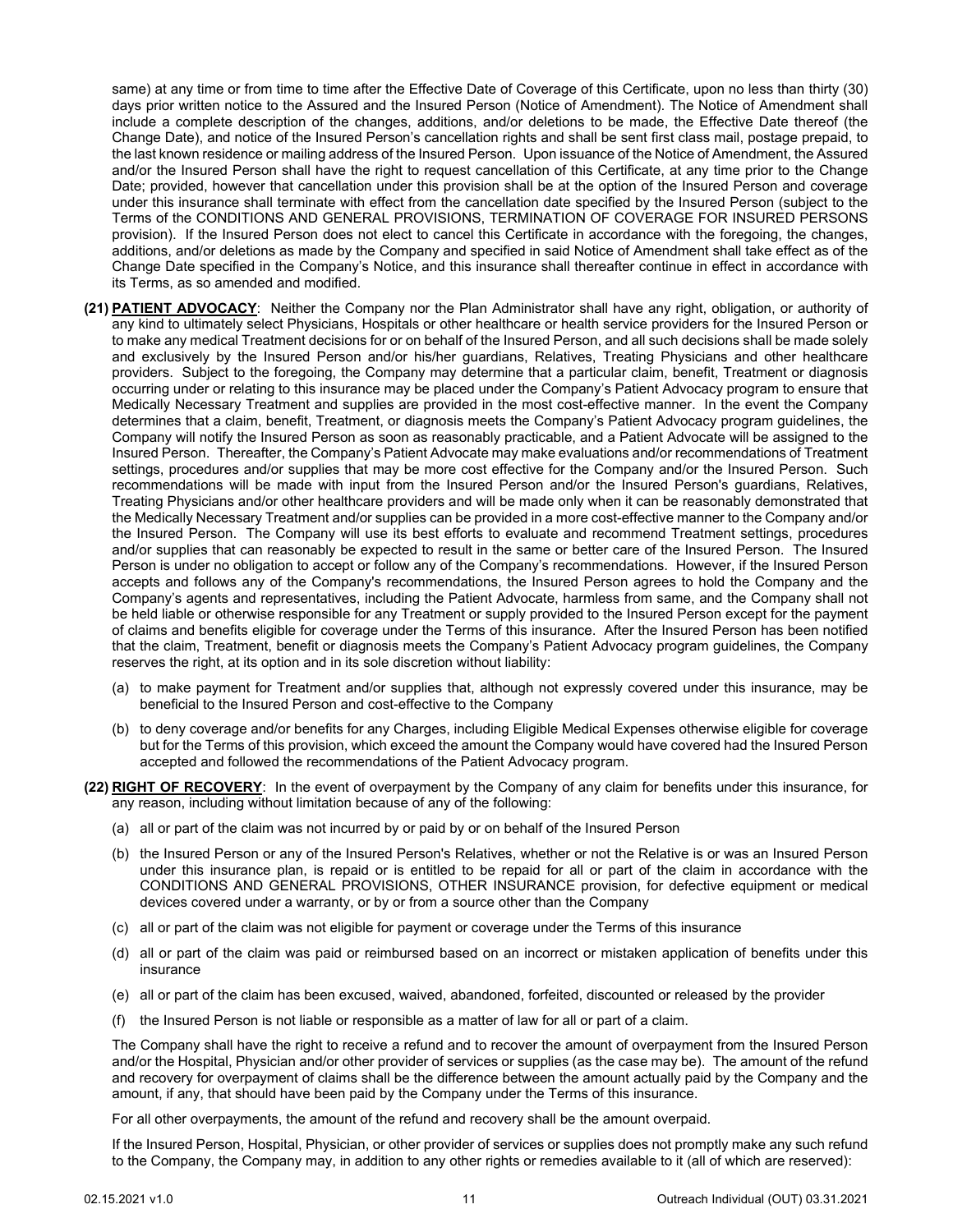- (i) reduce or deduct from the amount of any future claim that is otherwise eligible for coverage or payment under this insurance, to the full extent of the refund due to the Company; and/or
- (ii) cancel this Certificate and all further coverage of the Insured Person under the Master Policy by giving thirty (30) days advance written notice by mail to the Insured Person at his/her last known residence or mailing address and offset against the amount of any refund of Premium due the Insured Person to the full extent of the refund due to the Company.
- **(23) EXPLANATION OR VERIFICATION OF BENEFITS**: In the event of any verbal or telephone inquiry, every attempt will be made to help the Insured Person and his/her healthcare providers and suppliers understand the status, scope and extent of available benefits and coverage under this insurance, provided, however, that no statement made by any agent, employee or representative of the Company or the Plan Administrator will be deemed or construed as an actionable representation, promise or estoppel or will create any liability against the Company or the Plan Administrator or be deemed or construed to bind the Company or to modify, replace, waive, extend or amend any of the Terms of the Master Policy or this Certificate, unless expressly set forth in writing and signed by an authorized agent or representative of the Company. Actual eligibility determinations, benefit verifications, final coverage decisions, claim adjudications, final payments, reimbursements of benefits, or claims shall be determined and adjudicated only after or at the time a proper and complete Application and/or Proof of Claim is submitted (as the case may be), an opportunity for reasonable investigation and/or review is provided, cooperation required hereunder received, and all facts and supporting information, including relevant data, information and medical records when deemed necessary or appropriate by the Company, are presented in writing. Appealed claims may be further investigated and/or reviewed. The Terms of the Master Policy govern all available coverage and payments made or to be made. If a definite answer to a specific benefits or coverage question is required for any reason, the Insured Person or his/her healthcare providers may submit a written request to the Company, including all pertinent medical information and a statement from the attending Physician (if applicable), and a written reply will be sent by the Company and kept on file. If the Company elects to verify generally and/or preliminarily to a provider or the Insured Person that an Injury, Illness, diagnosis or proposed Treatment is or may be covered under this insurance, or that benefits for same are or may be available as outlined in this Certificate, any such verification of benefits does not guaranty either payment of benefits or the amount or eligibility of benefits. Final eligibility determinations, coverage decisions, claim appeals and actual reimbursement or payment of claims or benefits are subject to all Terms of this insurance, including without limitation filing a proper and complete Proof of Claim and complying with the CONDITIONS AND GENERAL PROVISIONS, COOPERATION provision.
- <span id="page-13-0"></span>**D. ELIGIBILITY**: If an Insured Person is not eligible, this Certificate is void ab initio and all Premium paid will be refunded. In order to be eligible and qualified for coverage under this insurance, a person must meet all of the following requirements:
- **(1)** complete and sign an Application as the Insured Person (or be listed thereon by proxy as an applicant and proposed Insured Person), and/or as the Insured Person's Spouse, Child and/or Grandchild
- **(2)** pay the required Premium on or before the Effective Date of Coverage
- **(3)** receive written acceptance of his/her Application, renewal or extension from the Company
- **(4)** be an individual at least fourteen (14) days old
- **(5)** on the Effective Date and on subsequent renewal dates, must have legally departed the Country of Residence and legally entered the Destination Country
- **(6)** not be Pregnant, Hospitalized or Disabled on the Initial Effective Date
- **(7)** not be HIV + on the Initial Effective Date
- **(8)** not have established a permanent residency in the Destination Country

Once the Insured Person and/or Spouse reaches the ages of seventy (70) and eighty (80) and at the time of their renewal, the Period of Coverage limit will be reflective of their new age range as listed in the BENEFIT SUMMARY.

<span id="page-13-1"></span>**E. PRE-CERTIFICATION REQUIREMENTS**: Pre-certification is a general determination of Medical Necessity only, and all such determinations are made by the Company (acting through its authorized agents and representatives) in reliance and based upon the completeness and accuracy of the information provided by the Insured Person and/or his/her Relatives, guardians and/or healthcare providers at the time of Pre-certification. The Company reserves the right to challenge, dispute and/or revoke a prior determination of Medical Necessity based upon subsequent information obtained. Pre-certification is not an assurance, authorization, preauthorization, or verification of Treatment or coverage, a verification of benefits, or a guarantee of payment. The fact that Treatment or supplies are Pre-certified by the Company does not guarantee the payment of benefits, the availability of coverage, or the amount of or eligibility for benefits. The Company's consideration and determination of a Pre-certification request, as well as any subsequent review or adjudication of all medical claims submitted in connection therewith, shall remain subject to all of the Terms of this insurance, including exclusions for Preexisting Conditions and other designated exclusions, benefit limitations and sub-limitations, and the requirement that claims be Usual, Reasonable and Customary. Any consideration or determination of a Pre-certification request shall not be deemed or considered as the Company's approval, authorization or ratification of, recommendation for, or consent to any diagnosis or proposed course of Treatment. Neither the Company nor the Plan Administrator (nor anyone acting on their respective behalves) has any authority or obligation to select Physicians, Hospitals, or other healthcare providers for the Insured Person, or to make any diagnosis or medical Treatment decisions on behalf of the Insured Person, and all such decisions must be made solely and exclusively by the Insured Person and/or his/her family members or guardians, Treating Physicians and other healthcare providers. If the Insured Person and his/her healthcare providers comply with the Pre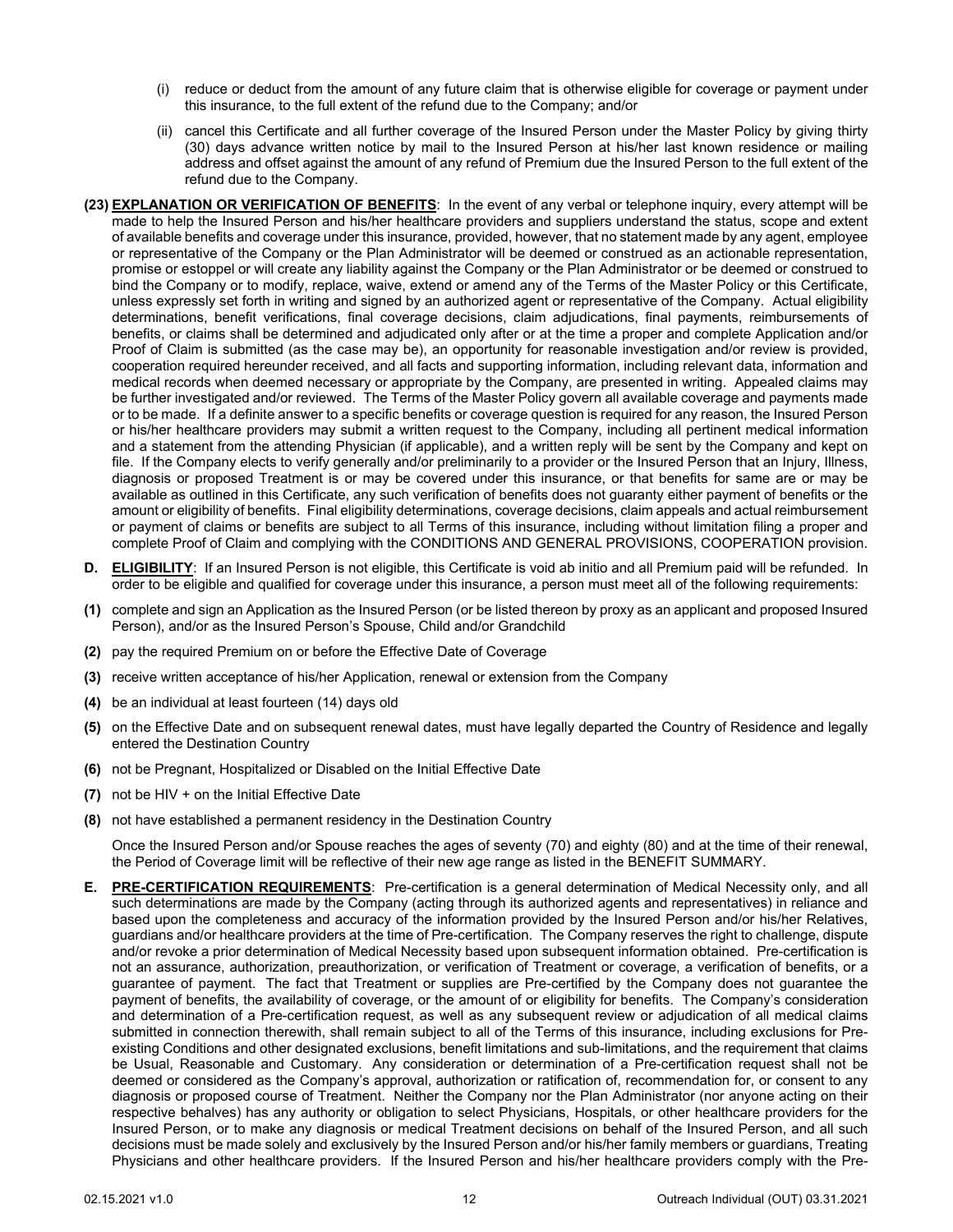certification requirements of the Master Policy and this Certificate, and the Treatment or supplies are Pre-certified as Medically Necessary, the Company will reimburse the Insured Person for Eligible Medical Expenses up to the amount shown in the BENEFIT SUMMARY incurred in relation thereto, subject to all Terms of this insurance. Eligibility for and payment of benefits are subject to all of the Terms of this insurance.

- **(1) SPECIFIC REQUIREMENTS**: The following must always be Pre-certified for Medical Necessity by the Company through the Plan Administrator before admission or receiving the Treatments and/or supplies:
	- (a) Chemotherapy
	- (b) Extended Care Facility
	- (c) Home Nursing Care
	- (d) Inpatient Hospitalization
	- (e) Interfacility Ambulance Transfer
	- (f) Radiation Therapy
	- (g) Surgery or Surgical procedure.
- **(2) GENERAL REQUIREMENTS**: To comply with the Pre-certification requirements of this insurance for the Treatments and/or supplies or services listed in the SPECIFIC REQUIREMENTS provision, above, the Insured Person or his/her Physician or healthcare provider must perform all of the following:
	- (a) contact the Company through the Plan Administrator at the contact information below and on the Insured Person's ID

card as soon as possible and before the Treatment or supply is to be obtained.

Inside the United States: +1.800.628.4664

Outside the United States: +1.317.655.4500 (Collect if necessary)

E-mail: acm@imglobal.com

Website: www . imglobal . com / member / precertification

- (b) comply with the instructions of the Company and submit any information or documents required by the Company
- (c) notify all Physicians, Hospitals and other healthcare providers that this insurance contains Pre-certification requirements and ask them to fully cooperate with the Company.
- **(3) LOSS OF COVERAGE / BENEFITS FOR NON-COMPLIANCE OF PRE-CERTIFICATION REQUIREMENTS**: If the Insured Person or his/her healthcare providers do not comply with the Pre-certification requirements for the Treatment or supplies identified in the SPECIFIC REQUIREMENTS subparagraphs above, or if such Treatment or supplies are not Precertified:
	- (a) Eligible Medical Expenses incurred with respect to said Treatment and/or supplies will be reduced by the amount shown in the BENEFIT SUMMARY
	- (b) the Deductible will be subtracted from the remaining amount
	- (c) Coinsurance will be applied.
- **(4) EMERGENCY PRE-CERTIFICATION**: In the event of an Emergency Hospital admission, Pre-certification must be completed within forty-eight (48) hours after the admission, or as soon as is reasonably possible.
- **(5) CONCURRENT REVIEW**: For Inpatient Treatment of any kind, the Company will Pre-certify a limited number of days of confinement based upon the disclosed medical condition. Thereafter, Pre-certification must again be requested and approved if additional days of Inpatient Treatment are necessary.
- **(6) APPEAL PROCESS**: If the Insured Person disagrees with a Pre-certification decision of the Company, the Insured Person may in writing ask the Company to reconsider the decision and may supply additional documentation to support the appeal. The Company may reconsider its decision based on review of the additional documentation and facts, if any. The Company will advise the Insured Person of its decision within a reasonable time frame following receipt of additional documentation and facts.

The appeal must be sent to AkesoCare:

Phone: +1.317.655.4500, Option #2

Fax: +1.317.655.4505: ATTN: AkesoCare - Appeals

Email: ACM@akesocare.com

<span id="page-14-0"></span>**F. ELIGIBLE MEDICAL EXPENSES**: Subject to the Terms of this insurance, and the insurance plan shown in the Declaration, the Company will reimburse the Insured Person up to the amount shown in the BENEFIT SUMMARY for the following costs, Charges and expenses incurred by the Insured Person during the Period of Coverage or any applicable Benefit Period, with respect to an Illness or Injury suffered or sustained by the Insured Person during the Period of Coverage and while this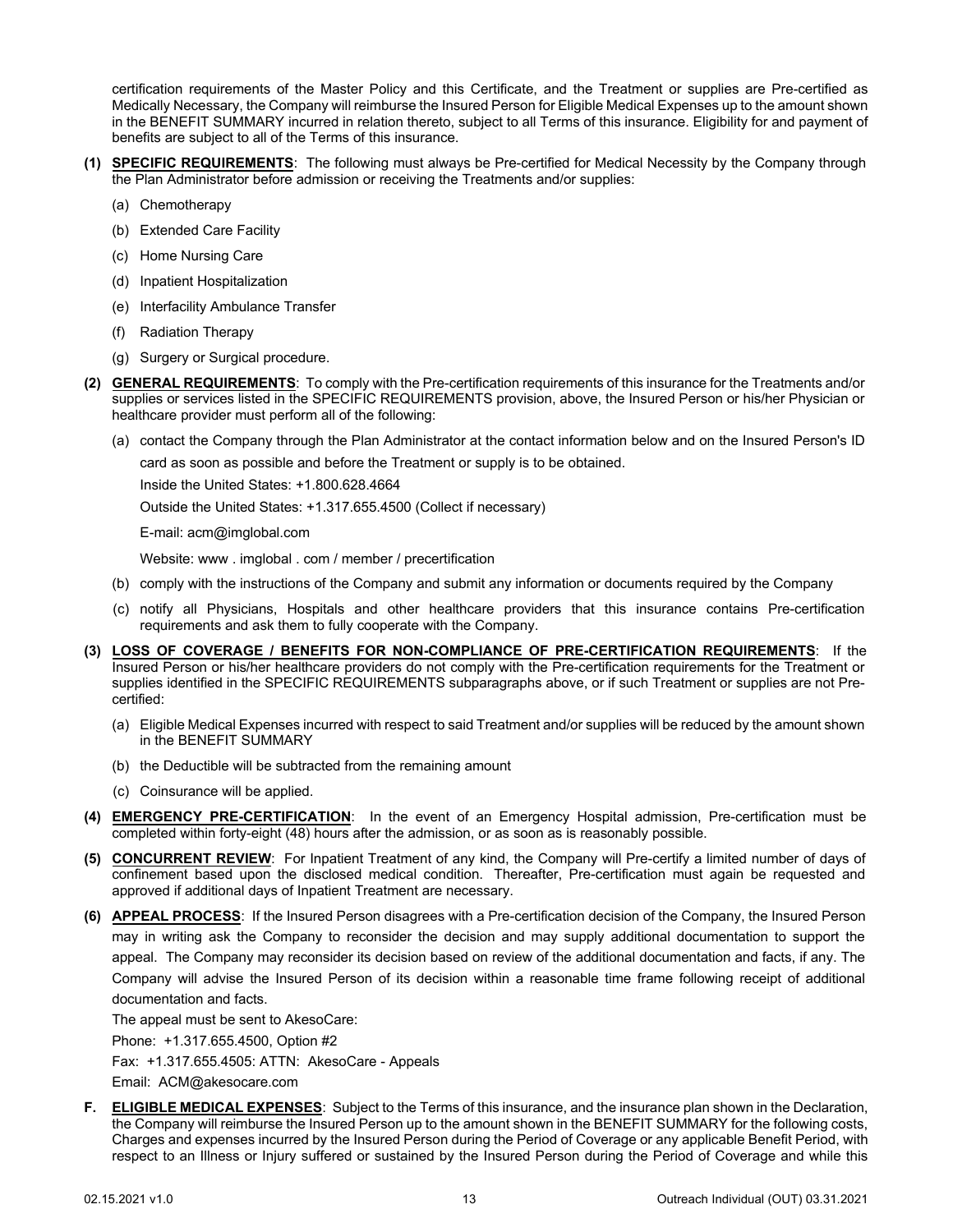Certificate is in effect, so long as the Illness or Injury is covered under this Certificate, Charges are Usual, Reasonable and Customary, and Charges are incurred for Treatment or supplies that are Medically Necessary ("Eligible Medical Expenses"):

- **(1)** Charges incurred at a Hospital for:
	- (a) daily room and board, nursing services, and Ancillary Services not to exceed the average semi-private room rate. A private room will be considered when no semi-private room is available or if medical necessity warrants this type of room. The private room rate is not to exceed the average private room rate.
	- (b) daily room and board, nursing services and Ancillary Services in an Intensive Care Unit
	- (c) use of operating, Treatment or recovery room
	- (d) services and supplies that are routinely provided by the Hospital to persons for use while an Inpatient
	- (e) Emergency Treatment of an Injury, even if Hospital confinement is not required
	- (f) Emergency Treatment of an Illness; however, an additional Deductible shown in the BENEFIT SUMMARY will be required for use of the Emergency Room, unless the Insured Person is directly admitted to the Hospital as Inpatient for further Treatment of that Illness or the condition had manifested itself by acute signs or symptoms which could reasonably result in placing life or limb in danger if medical attention is not provided within twenty-four (24) hours
- **(2)** Charges incurred for Surgery at an Outpatient Surgical Facility, including services and supplies
- **(3)** Charges by a Physician for professional services rendered, including Surgery; provided, however, that Charges by or for an assistant surgeon will be limited and covered at the rate of up to twenty percent (20%) of the Usual, Reasonable and Customary charge of the primary surgeon; and provided, further, that the standby availability of a Physician or surgeon will not be deemed to be a professional service and is not eligible for coverage
- **(4)** Charges incurred for:
	- (a) dressings, sutures, casts or other supplies that are Medically Necessary
	- (b) diagnostic testing using Radiology, ultrasonography or laboratory services. Laboratory services billed for professional component fees are covered if the pathologist has direct involvement in providing a written report or verbal consultation for specimen-specific pathology services
	- (c) Implant devices that are Medically Necessary; however, any Implants provided outside the PPO network are limited to a payment of no more than one hundred fifty percent (150%) of the established invoice price and/or list price for that item
	- (d) basic functional artificial limbs, eye or larynx or breast prostheses, but not the replacement or repair thereof
	- (e) reconstructive Surgery when the Surgery is incidental to and follows Surgery that was covered hereunder
	- (f) radiation therapy or Treatment, and chemotherapy
	- (g) hemodialysis for the Treatment of acute renal failure only and the Charges by a Hospital for processing and administration of blood or blood components
	- (h) oxygen and other gases and their administration
	- (i) anesthetics and their administration by a Physician
	- (j) drugs that require a prescription by a Physician for Treatment of Illness or Injury, but not for the replacement of lost, stolen, damaged, expired or otherwise compromised drugs, and for a maximum supply of ninety (90) days of any one (1) prescription
	- (k) care in a licensed Extended Care Facility upon direct transfer from an acute care Hospital
	- (l) Home Nursing Care in bed by a qualified licensed professional, provided by a Home Health Care Agency upon direct transfer from an acute care Hospital
	- (m) Emergency Local Ambulance Transport necessarily incurred in connection with:
		- (i) an Injury
		- (ii) an Illness resulting in Hospital confinement as an Inpatient
	- (n) Interfacility Ambulance Transfer must be a result of an Inpatient Hospital Admission, Medically Necessary and from one licensed health care Facility to another licensed health care Facility via air or land ambulance
	- (o) chiropractic services prescribed by a Physician and performed by a professional chiropractor and necessarily incurred to continue recovery from a covered Injury or covered Illness; services include manipulations, x-rays and laboratory tests ordered by the chiropractor
	- (p) physical therapy prescribed by a Physician and performed by a professional physical therapist and necessarily incurred to continue recovery from a covered Injury or covered Illness
	- (q) Durable Medical Equipment, as defined herein, deemed to be Medically Necessary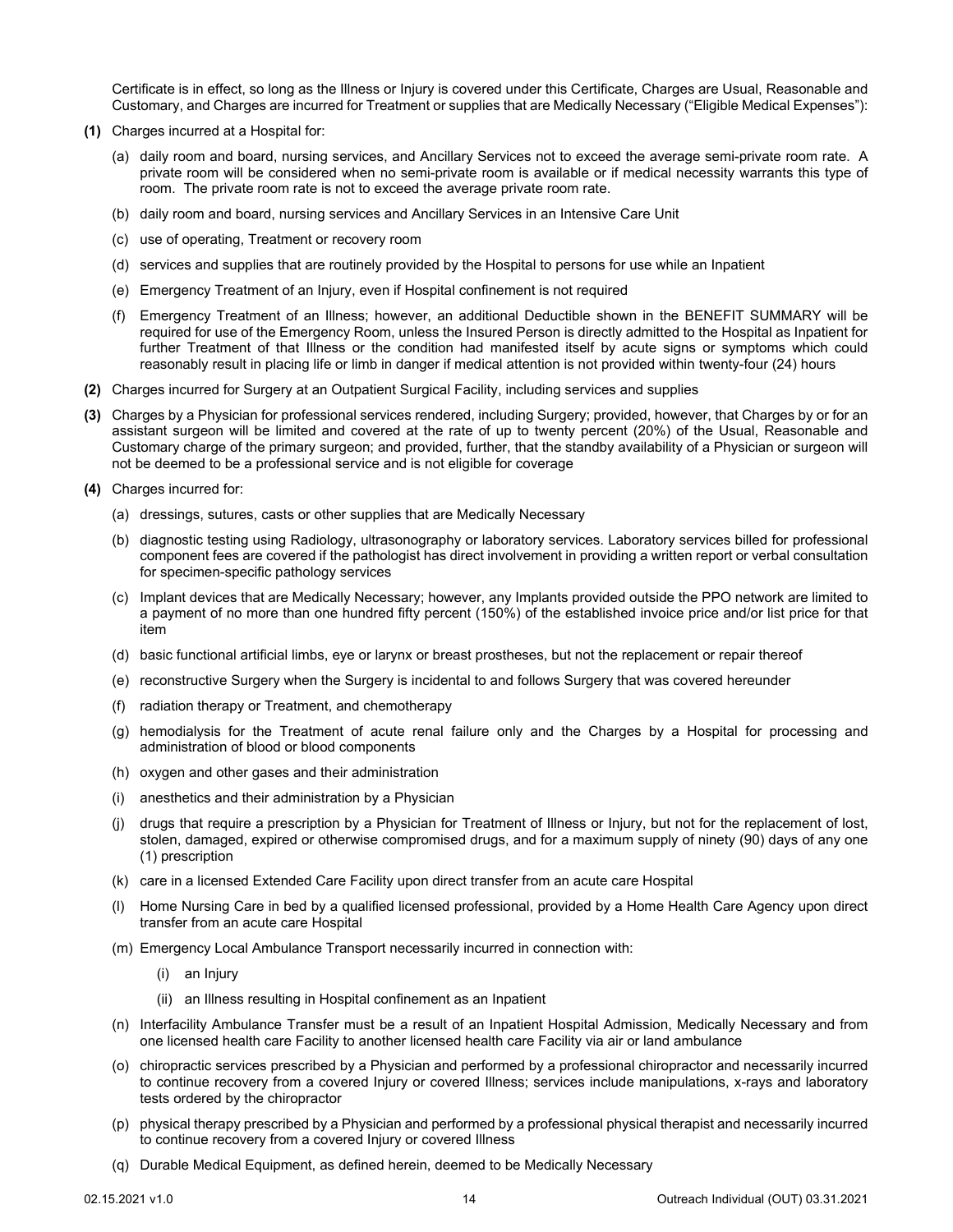- **(5)** Charges for a Teleconsultation or Virtual Physician Visit
- **(6)** Charges incurred for Treatment at an Urgent Care Clinic
- **(7)** Charges incurred for Treatment at a Walk-in Clinic
- **(8)** Charges for Treatment of an Injury to the foot due to an Accident covered hereunder
- **(9)** Charges for Treatment of an Illness for which foot Surgery is Medically Necessary and determined to be the only appropriate method of Treatment
- **(10)** Charges for Dental Treatment as follows up to the amount shown in the BENEFIT SUMMARY:
	- (a) Charges for Treatment following Traumatic Dental Injury from a covered Accident that resulted in physical Injury to the Insured Person
	- (b) Charges incurred for non-emergency Dental Treatment necessary due to an Accident covered hereunder
- **(11)** Charges for Treatment resulting from COVID-19/SARS-CoV-2
- **(12)** Charges for value-added tax (VAT) or like tax incurred on Eligible Medical Expenses.

#### <span id="page-16-0"></span>**G. ACCIDENTAL DEATH AND DISMEMBERMENT**:

**(1) ACCIDENTAL DEATH**: Subject to the Terms of this insurance, and in the event the Insured Person has an Accident during the Period of Coverage that results in death during the Period of Coverage, the Company will pay an Accidental Death benefit in the amount of the Principal Sum shown in the BENEFIT SUMMARY.

The Insured Person's death must occur within ninety (90) days of the Accident and result, directly and independently of all other causes, from an accidental bodily Injury that is unintended, unexpected and unforeseen. The bodily Injury must be evidenced by a visible contusion or wound, except in the case of accidental drowning. The bodily Injury must be the sole cause of death. The Company will pay the benefit owed upon proper application therefor, in the following order:

- (a) to the beneficiary designated in writing by the Insured Person
- (b) to the Insured Person's closest surviving Relative
- (c) the Insured Person's estate
- (d) to a claimant entitled to payment under applicable small estate affidavit laws.
- **(2) DISMEMBERMENT**: Subject to the Terms of this insurance and if the Insured Person has an Accident during the Period of Coverage which results in a loss identified in the BENEFIT SUMMARY within ninety (90) days from the date of the Accident and during the Period of Coverage, the Company will reimburse the Insured Person the applicable loss/dismemberment shown in the BENEFIT SUMMARY.

The maximum benefit payable for all dismemberments or losses resulting from any one (1) Accident or Injury shall not exceed the Principal Sum shown in the BENEFIT SUMMARY for Accidental Death.

The loss of a hand or foot means the complete severance at or above the wrist or ankle joint. The loss of sight means the entire and irrecoverable loss of sight. The Insured Person's dismemberment must result, directly and independently of all other causes, from an accidental bodily Injury which is unintended, unexpected, and unforeseen. The bodily Injury must be evidenced by a visible contusion or wound. The bodily Injury must be the sole cause of dismemberment.

- <span id="page-16-1"></span>**H. BENEFIT PERIOD**: Subject to the applicable Deductible and Coinsurance and the various limits and sub-limits set forth in the BENEFIT SUMMARY, and the Terms of this insurance, if a covered Injury or Illness requires Continuing Treatment after the expiration of the Period of Coverage, the Insured Person may receive benefits for the covered Injury or Illness for the shorter of the duration of Continuing Treatment or three (3) months from the first day Treatment began for the covered Injury or Illness during the Period of Coverage.
- **(1)** the Injury or Illness must have occurred while outside the Insured Person's Country of Residence
- **(2)** the Insured Person began Treatment for the covered Injury or Illness during the Period of Coverage
- <span id="page-16-2"></span>**COMMON CARRIER ACCIDENTAL DEATH:** Subject to the Terms of this insurance, including the EXCLUSIONS provision, and in the event of an Unexpected death of an Insured Person during the Period of Coverage as a result of an Accident that occurred during the Period of Coverage and while the Insured Person was traveling on a Common Carrier, the Company will reimburse a Common Carrier Accidental Death benefit up to the amount shown in the BENEFIT SUMMARY provided, however, that such Common Carrier Accidental Death benefits shall not exceed the maximum amount shown in the BENEFIT SUMMARY per Family involved in the same Accident.
- **(1)** The Company will pay the benefit owed, upon proper application therefor, in the following order:
	- (a) to the beneficiary designated in writing by the Insured Person
	- (b) to the Insured Person's closest surviving Relative
	- (c) the Insured Person's estate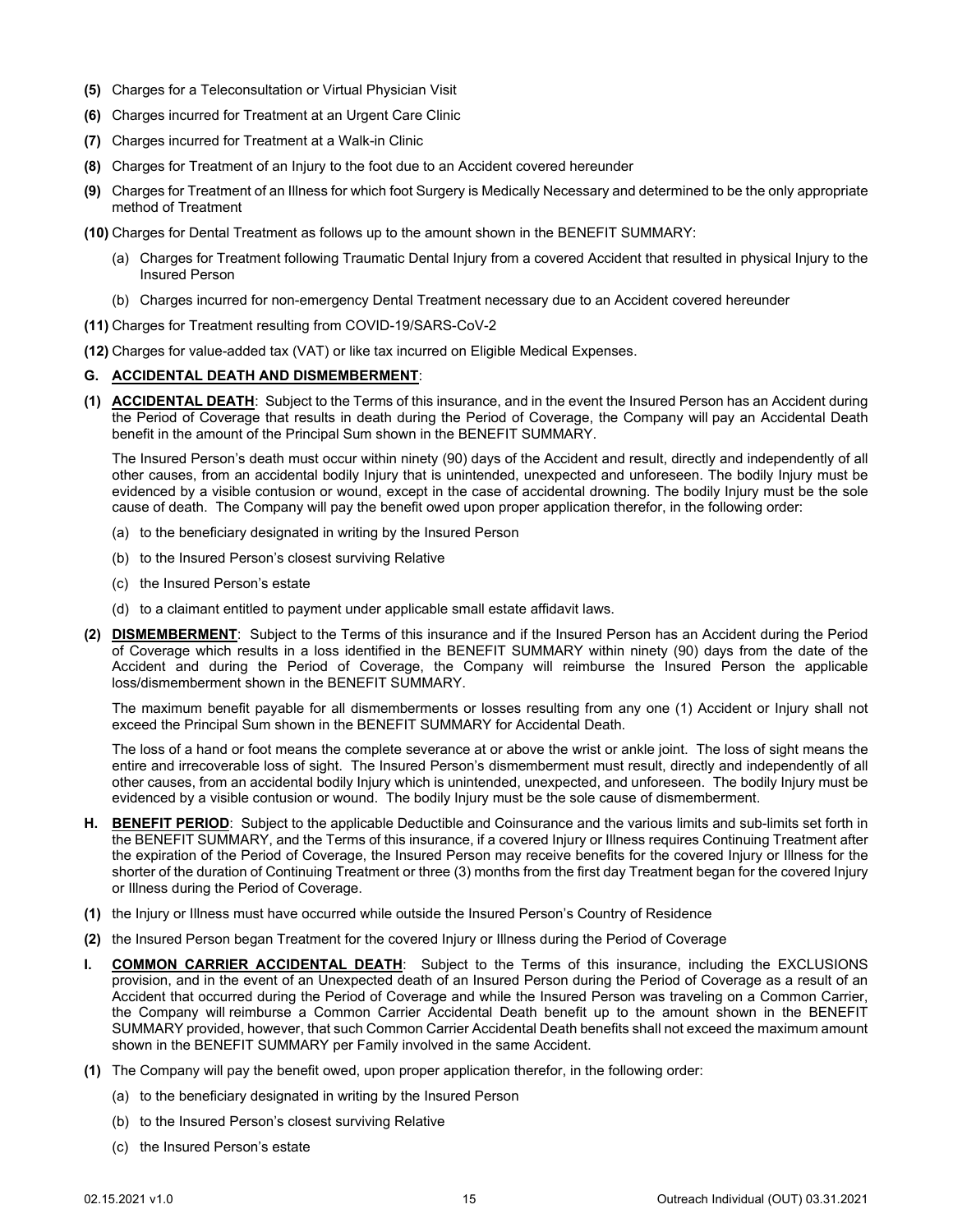(d) to a claimant entitled to payment under applicable small estate affidavit laws.

#### <span id="page-17-0"></span>**J. EMERGENCY MEDICAL EVACUATION**:

- **(1)** Subject to the applicable Maximum Limit set forth in the BENEFIT SUMMARY, and the other Terms of this insurance, including the EXCLUSIONS provision and the CONDITIONS AND RESTRICTIONS subparagraph below, the Company will reimburse the Insured Person for the following transportation costs, when the Company or Plan Administrator arranges such transportation, and expenses incurred by the Insured Person arising out of or in connection with an Emergency Medical Evacuation occurring while this Certificate is in effect and during the Period of Coverage:
	- (a) Emergency air transportation to a suitable airport nearest to the Hospital where the Insured Person will receive **Treatment**
	- (b) Emergency ground transportation necessarily preceding Emergency air transportation and from the destination airport to the Hospital where the Insured Person will receive Treatment
	- (c) Return ground and air transportation, upon medical release by the attending Physician, to the country where the evacuation initially occurred or to the Insured Person's Country of Residence, at the Insured Person's option.
- **(2) CONDITIONS AND RESTRICTIONS**: To be eligible for coverage for Emergency Medical Evacuation benefits, the Insured Person must be in compliance with all Terms of this insurance. The Company will provide Emergency Medical Evacuation benefits only when the condition, Illness, Injury or occurrence giving rise to the Emergency Medical Evacuation is covered under the Terms of this insurance. The Company will provide Emergency Medical Evacuation benefits only when all of the following conditions and restrictions are met:
	- (a) Medically Necessary Treatment cannot be provided locally
	- (b) transportation by any other means or methods would result in loss of the Insured Person's life or limb within twentyfour (24) hours, based upon a reasonable medical certainty
	- (c) Emergency Medical Evacuation is recommended by the attending Physician who certifies to the matters in subparagraphs (a) and (b), above
	- (d) Emergency Medical Evacuation is agreed to by the Insured Person or a Relative of the Insured Person
	- (e) Emergency Medical Evacuation is provided by designated, licensed, qualified, professional emergency personnel acting within the scope of such license and approved in advance and all arrangements are coordinated by the Company
	- (f) the condition, Illness, Injury or occurrence giving rise to the need for the Emergency Medical Evacuation:
		- (i) occurred outside the Insured Person's Country of Residence suddenly, Unexpectedly, and spontaneously, and without: (1) advance warning, or (2) advance Treatment, diagnosis or recommendation for Treatment by a Physician, or (3) prior manifestation of symptoms or conditions that would have caused a reasonably prudent person to seek medical attention prior to the onset of the Emergency
		- (ii) was not a Pre-existing Condition unless otherwise expressly provided for under the SUDDEN AND UNEXPECTED RECURRENCE OF A OF PRE-EXISTING CONDITIONS provision
	- (g) The Company will cover reimbursement for the above-described costs and expenses and will arrange Emergency Medical Evacuation only to the nearest Hospital that is qualified to provide the Medically Necessary Treatment to prevent the Insured Person's loss of life or limb.

The Insured Person may select a different Hospital in his/her Country of Residence at his/her option, but in such event the Insured Person shall be solely responsible for all costs and expenses in excess of the amounts that would have been incurred had the Insured Person used the nearest qualified Hospital. If a Hospital other than the nearest qualified Hospital is selected by the Insured Person, then the attending Physician, Insured Person or a Relative of the Insured Person shall certify to the Company the Insured Person's understanding and acknowledgement of such responsibility for excess costs and expenses in addition to the matters set forth in the CONDITIONS AND RESTRICTIONS subparagraph, above. In all cases the Company will make the necessary arrangements for the Emergency Medical Evacuation and will use its best efforts to arrange with independent, third-party contractors any Emergency Medical Evacuation within the least amount of time reasonably possible.

By acceptance of this Certificate and request for Emergency Medical Evacuation benefits hereunder, the Insured Person understands, acknowledges and agrees that the timeliness, duration, occurrences during and outcome of an Emergency Medical Evacuation can be directly and indirectly affected by events and/or circumstances that are not within the supervision or control of the Company, including but not limited to: the availability, limitations, physical condition, reliability, maintenance and training schedules and procedures and performance or non-performance of competent transportation equipment, supplies and/or staff of such third-party contractors; delays or restrictions on flights or other modes or means of transportation caused by mechanical problems, government officials, telecommunications problems, non-availability of routes, and/or other travel, geographical or weather conditions; and other acts of God and unforeseeable and/or uncontrollable occurrences.

The Insured Person agrees to release and to hold the Company, the Plan Administrator and their agents and representatives harmless from, and agrees that the Company, the Plan Administrator and their agents and representatives shall not be held liable or responsible for, any delays, losses, damages, further Injuries or Illnesses, or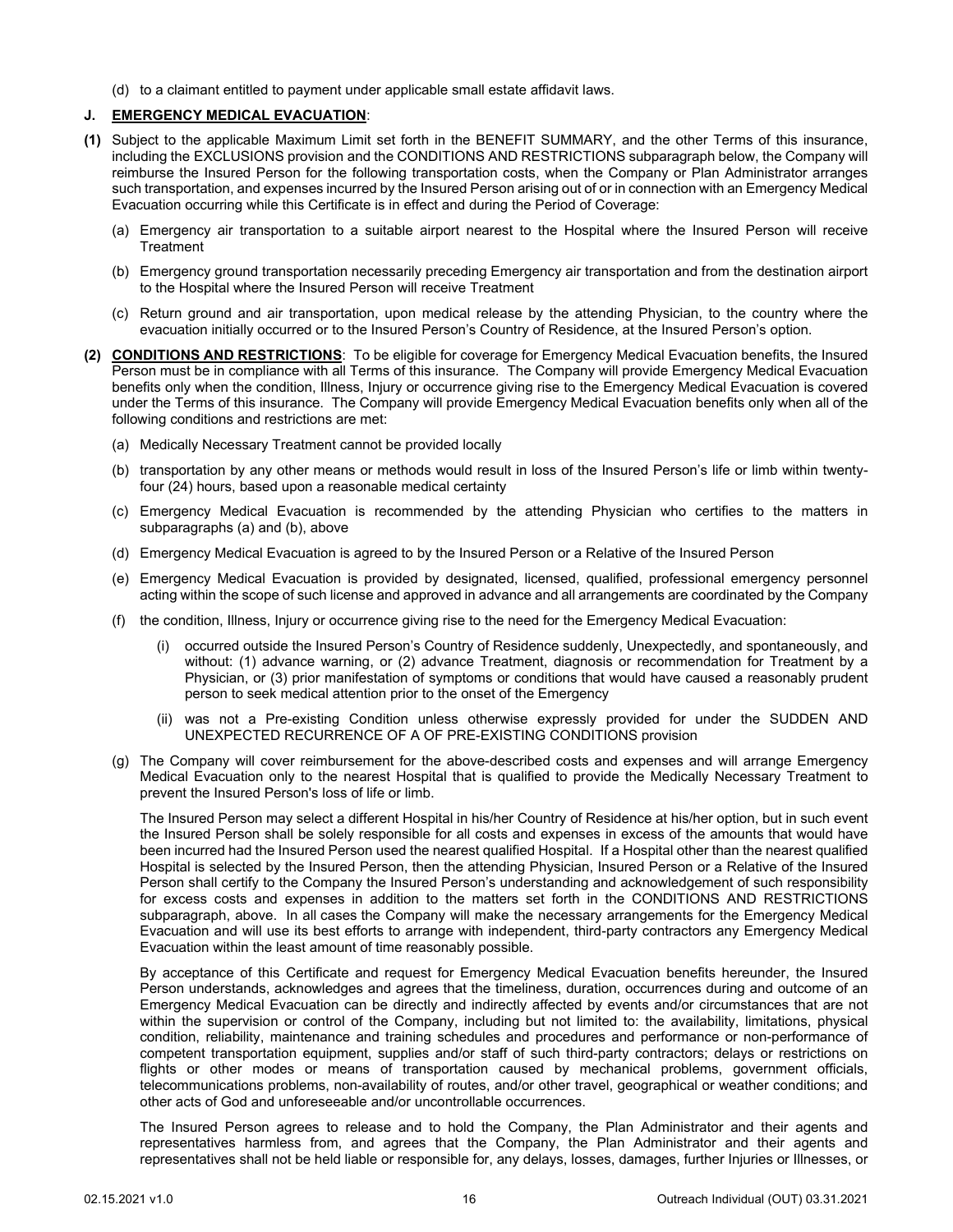any other claims that arise from or are caused in whole or in part by the acts or omissions of such independent thirdparty contractors or their agents, employees or representatives, or that arise from or are caused in whole or in part by any acts, omissions, events or circumstances that are not within the direct and immediate supervision and control of the Company, the Plan Administrator and/or their authorized agents and representatives, including without limitation the events and circumstances set forth above.

The Insured Person further agrees that upon seeking an Emergency Medical Evacuation, he or she will cooperate fully as required by the CONDITIONS AND GENERAL PROVISIONS, COOPERATION provision. Failure to so cooperate and/or failure to use or accept Emergency Medical Evacuation once it has been arranged by the Company or Plan Administrator will require the Insured Person to reimburse the Company for costs incurred for any Emergency Medical Evacuation that was arranged, but not used, by the Insured Person. Furthermore, the Insured Person may be required to arrange for payment of any subsequent Emergency Medical Evacuation and seek reimbursement thereafter for eligible costs associated with that subsequent Emergency Medical Evacuation.

#### <span id="page-18-0"></span>**K. EMERGENCY REUNION**:

- **(1)** Subject to the Terms of this insurance, including without limitation the CONDITIONS AND RESTRICTIONS subparagraph below, Emergency Reunion expenses will be reimbursed to an Insured Person as outlined in the BENEFIT SUMMARY, in cases where there has been an Emergency Medical Evacuation covered under the Terms of this insurance. Subject to the applicable Deductible and Coinsurance and other limits and sub-limits as specified in the BENEFIT SUMMARY, and subject to the CONDITIONS AND RESTRICTIONS subparagraph below, the following costs and expenses incurred in respect of travel by a Relative or friend of the Insured Person will be reimbursable to the Insured Person upon the recommendation and prior approval of the Company:
	- (a) the cost of a round-trip economy commercial airline ticket for one (1) Relative or friend from the airport nearest to the location of the Relative or friend at the time of the Emergency to the airport serving the area where the Insured Person is Hospitalized as a result of the Emergency or is to be Hospitalized as a result of the Emergency Medical Evacuation (to be determined pursuant to the Terms of the CONDITIONS AND RESTRICTIONS subparagraph, below), and return from whichever of such locations is actually selected to the point of the original departure
	- (b) reasonable and necessary travel costs, meals (up to the amount shown in the BENEFIT SUMMARY), transportation and accommodation expenses incurred in relation to the Emergency Reunion (but excluding entertainment).

#### **(2) CONDITIONS AND RESTRICTIONS**:

- (a) the allowable maximum coverage for the Emergency Reunion shall not exceed fifteen (15) days, including travel days, and all costs and expenses incurred beyond fifteen (15) days shall be retained for the sole account and responsibility of the Insured Person, Relative or friend
- (b) the Emergency Reunion must be due to an Emergency Medical Evacuation covered under the Terms of this insurance
- (c) the Insured Person must be so seriously ill that the attending Physician deems it necessary and recommends the presence of a Relative or friend at either the location where the Insured Person is being evacuated from or the destination of the Emergency Medical Evacuation, whichever is considered by the attending Physician and the Company to be the more reasonable
- (d) all Emergency Reunion travel, transportation and accommodation arrangements and benefits must be approved in advance by the Company in order to be eligible for coverage under this insurance
- (e) the Insured Person, Relative and/or friend must submit to the Company upon completion of the Emergency Reunion travel legible and verifiable copies of all paid receipts for the travel and transportation costs and expenses so incurred for which reimbursement is sought.
- <span id="page-18-1"></span>**L. HOSPITAL INDEMNITY**: Subject to the Terms of this insurance and in the event the Insured Person has been Hospitalized in a Facility outside the Country of Residence and the United States, during the Period of Coverage, the Company will pay the Insured Person the amount shown in the BENEFIT SUMMARY for each overnight Hospitalization as an Inpatient, so long as the Treatment received during the overnight Hospitalization is considered to be an Eligible Medical Expense.
- <span id="page-18-2"></span>**M. IDENTITY THEFT**: Subject to the Terms of this insurance and in the event the Insured Person's identity is stolen, the Company will reimburse the Insured Person the Reasonable and Customary costs incurred by the Insured Person up to the amount shown in the BENEFIT SUMMARY for:
- **(1)** re-filing loan or other credit applications that are rejected solely as a result of the Insured Person's stolen identity
- **(2)** notarization of legal documents
- **(3)** long distance telephone calls and postage incurred solely as a result of necessary reporting of the Insured Person's stolen identity
- **(4)** amending and/or rectifying records as a result of the Insured Person's stolen identity
- **(5)** up to three (3) credit reports obtained within one (1) year of the Insured Person's knowledge of the stolen identity
- **(6)** stop payment orders placed on missing or unauthorized checks as a result of the Insured Person's stolen identity.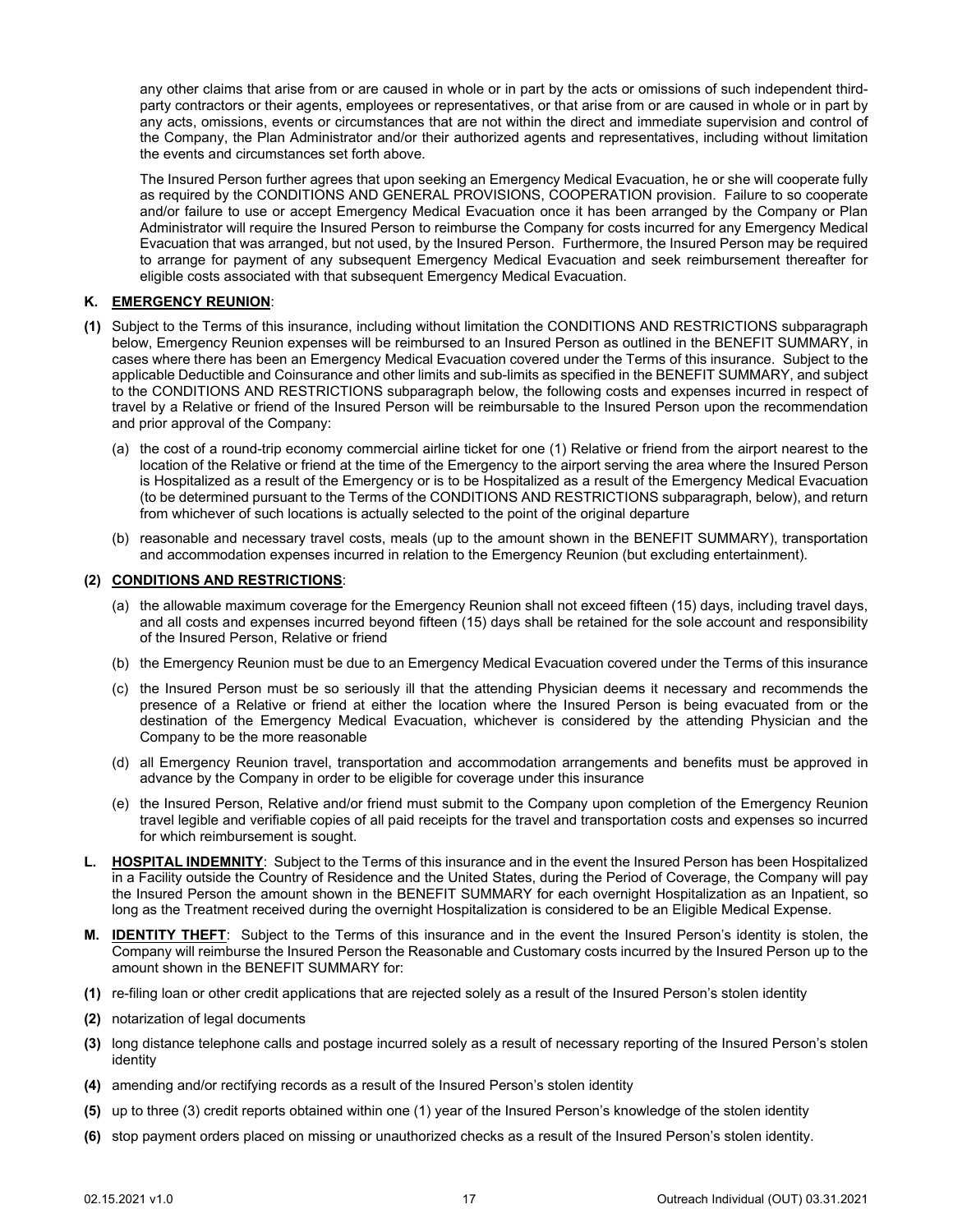- <span id="page-19-0"></span>**N. INCIDENTAL TRIP COVERAGE**: As an accommodation and supplemental benefit, the Insured Person will be covered under this insurance during incidental return trips to his/her Country of Residence p to fourteen (14) days during the Period of Coverage, beginning with the date the Insured Person first arrives back in his/her Country of Residence, provided that:
- **(1)** The Insured Person has departed his/her Country of Residence prior to any Incidental Trip
- **(2)** The Insured Person has timely paid applicable Premium for at least thirty (30) days of continuous coverage
- **(3)** The intention or purpose of the Insured Person's return trip to the Country of Residence is not to receive Treatment for an Illness or Injury incurred or sustained while traveling outside of his/her Country of Residence
- **(4)** The Insured Person's return trip to the Country of Residence does not result in receiving Treatment for an Illness or Injury incurred or sustained while traveling outside of his/her Country of Residence.
- <span id="page-19-1"></span>**O. LOST LUGGAGE**: Subject to Terms of this insurance and the limits set forth in the BENEFIT SUMMARY, the Company will reimburse the Insured Person for the cost of lost Checked Luggage when such Luggage was permanently lost in transit by a Common Carrier during the Period of Coverage, subject to the following conditions:
- **(1)** the Insured Person must submit to the Company a copy of the Common Carrier's claim form and such other documentation as the Company may reasonably require proof that the Insured Person's Luggage was permanently lost
- **(2)** the Common Carrier must first reimburse the Insured Person the full amount that it is legally required to pay for lost Checked Luggage, and proof of such reimbursement shall be provided to the Company by the Insured Person. Lost Luggage benefits under this insurance will be provided only if and to the extent the amount of the Insured Person's loss suffered as a result of Lost Luggage exceeds any such reimbursement by the Common Carrier.
- <span id="page-19-2"></span>**P.** NATURAL DISASTER: Subject to the Terms of this insurance and in the event of a Natural Disaster that occurred during the Period of Coverage, the Company will reimburse the Insured Person up to the amount shown in the BENEFIT SUMMARY if the Insured Person is displaced from scheduled, paid accommodations due to an evacuation before a forecasted Natural Disaster or following a Natural Disaster. The evacuation must have been ordered and mandated by the governmental authorities having jurisdiction over the location of the predicted or actual Natural Disaster.
- <span id="page-19-3"></span>**Q. POLITICAL EVACUATION AND REPATRIATION**: If the United States Department of State, Bureau of Consular Affairs or similar government organization of the Insured Person's Country of Residence orders the evacuation of all nonemergency government personnel from the Destination Country, due to political unrest, that becomes effective on or after the Insured Person's date of arrival in the Destination Country, the Company will reimburse up to the amount shown in the BENEFIT SUMMARY for transportation to the nearest place of safety or for repatriation to the Insured Person's Country of Residence provided that all of the following conditions are met:
- **(1)** the Insured Person contacts the Company within ten (10) days of the United States Department of State, Bureau of Consular Affairs or similar government organization of the Insured Person's Country of Residence issuing the evacuation order
- **(2)** the evacuation order pertains to persons from the same Country of Residence as the Insured Person
- **(3)** Political Evacuation and Repatriation is approved by the Company.

In no event will the Company pay for a Political Evacuation if there is a Travel Warning or Emergency Travel Advisory in effect on or within six (6) months prior to the Insured Person's date of arrival in the Destination Country. This coverage will provide the most appropriate and economical means of travel consistent under the circumstances of the Insured Person's health and safety.

- <span id="page-19-4"></span>**R. PUBLIC HEALTH EMERGENCY**: Subject to all other Terms of this insurance, in the event of a Public Health Emergency of International Concern, Epidemic, Pandemic, other disease outbreak, or Natural Disaster, that may affect an Insured Person's health, the Company will cover an Illness or Injury incurred during the Period of Coverage and caused by the Public Health Emergency of International Concern, Epidemic, Pandemic, other disease outbreak, or Natural Disaster when, prior to the issuance of a Travel Warning for the Destination Country or a Global Travel Warning:
- **(1)** the Effective Date of Coverage has occurred; and
- **(2)** the Insured Person has arrived in the Destination Country or Affected Area.

In the event that the applicable Travel Warning is removed for the Destination Country or Affected Area, coverage for an Illness or Injury incurred during the Period of Coverage after the Travel Warning is removed, which was caused by the Public Health Emergency of International Concern, Epidemic, Pandemic, other disease outbreak, or Natural Disaster will be considered by the Company the same as any other Illness or Injury, subject to all other Terms and conditions of this insurance.

Notwithstanding the above provisions of this section PUBLIC HEALTH EMERGENCY, COVID-19/SARS-CoV-2 shall be considered by the Company the same as any other Illness or Injury, subject to all other Terms and conditions of this insurance.

<span id="page-19-5"></span>**S. RETURN OF MINOR CHILDREN**: Subject to the Terms of this insurance, in the event the Insured Person is Hospitalized for a covered Injury or Illness as an Inpatient or dies during the Period of Coverage and at the time of such Hospitalization the Insured Person was traveling alone with a Child, the Company will reimburse the Insured Person up to the amount shown in the BENEFIT SUMMARY for the cost of a one-way economy commercial airline ticket to return the Child to his/her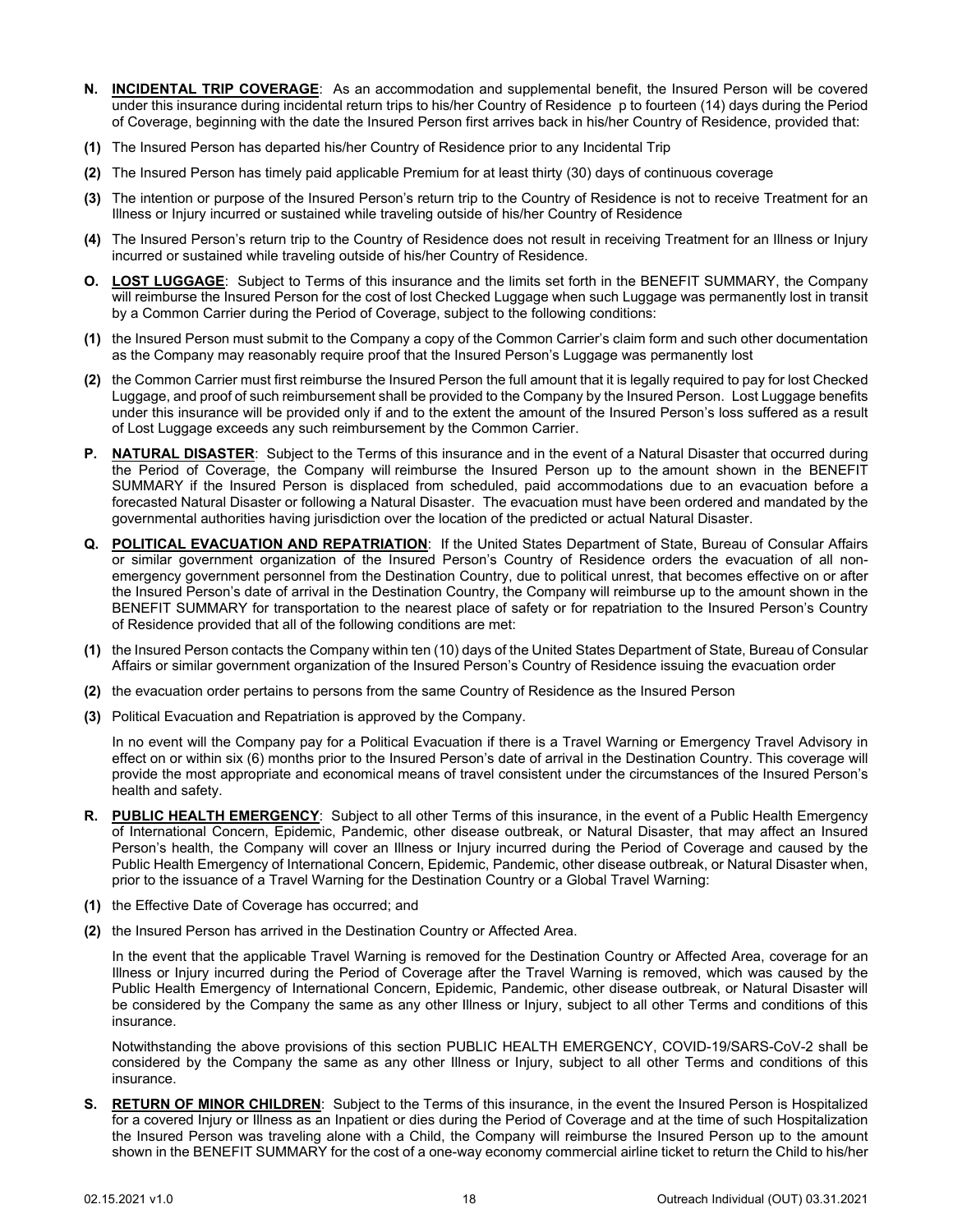Country of Residence, including such economy commercial airline ticket cost for a chaperone if necessary and required by the airline for the safety of the Child, subject to the following conditions and limitations:

- **(1)** the Insured Person must be outside the Country of Residence at the time of the Hospitalization as an Inpatient
- **(2)** the return of the Child must occur during the Insured Person's Hospitalization
- **(3)** reimbursable costs are only for a one-way economy commercial airline ticket from the airport nearest to the Child at the time of the Insured Person's Hospitalization to the airport within the Child's Country of Residence
- **(4)** all travel and transportation arrangements for the Child must be approved in advance by the Company in order to be eligible for coverage under this insurance
- **(5)** the Company will deduct from the return transportation benefits payable hereunder the value, if any, of the unused commercial airline return ticket(s) possessed by or for the benefit of the Child at the time of the Insured Person's Hospitalization. The Insured Person and/or the Child must first attempt to receive credit for or deduct toward the costs of the return trip.

The Company will not provide any benefits, reimbursements or coverages for any costs or expenses incurred by the Insured Person and/or by the Child for a return trip, if any, to the original location of the Child at the time of the Hospitalization.

<span id="page-20-0"></span>**T. RETURN OF MORTAL REMAINS**: In the event of the death of the Insured Person during the Period of Coverage as a result of an Illness or Injury covered under this insurance while the Insured Person is outside of his/her Country of Residence, the Company will reimburse the authorized personal representative or the estate of the Insured Person up to the amount shown in the BENEFIT SUMMARY for the costs and expenses incurred to return the Insured Person's Mortal Remains to his/her Country of Residence and thereafter to the place of burial or other final disposition (but not including any costs of burial or other disposition); provided, however, that the Company must approve all costs and expenses related to the return of the Insured Person's Mortal Remains in advance as a condition to the availability of this benefit; or up to the amount shown in the BENEFIT SUMMARY for preparation, local burial or cremation of the Insured Person's Mortal Remains at the place of death in accordance with the commonly accepted cultural and religious beliefs practiced by the Insured Person. Coverage is not provided for burial and cremation costs incurred for religious practitioners, flowers, music, food or beverages.

#### <span id="page-20-1"></span>**U. SUDDEN AND UNEXPECTED REOCCURRENCE OF PRE-EXISTING CONDITIONS**:

- **(1)** Subject to the Terms of this insurance and the CONDITIONS AND RESTRICTIONS set forth below and in the event the Insured Person suffers or experiences an Unexpected reoccurrence of a known or unknown Pre-existing Condition during the Period of Coverage for which immediate Treatment is essential and necessary to stabilize the Pre-existing Condition, the Insured Person will be reimbursed up to the amount shown in the BENEFIT SUMMARY for Eligible Medical Expenses incurred during the Period of Coverage with respect to the Unexpected reoccurrence of the Pre-existing Condition.
- **(2) CONDITIONS AND RESTRICTIONS**: To be eligible for benefits for an Unexpected reoccurrence of a Pre-existing Condition, the Insured Person must be in compliance with the following conditions and restrictions. At the time of the Unexpected recurrence of the Pre-existing Condition:
	- (a) The Insured Person must not be traveling against or in disregard of the recommendations, established Treatment programs, or medical advice of a Physician or other healthcare provider
	- (a) The Insured Person must not be traveling with the intent or purpose to seek or obtain Treatment for the Pre-existing **Condition**
	- (b) The Insured Person must not be traveling during a period of time when the Insured Person is preparing or waiting for, involved in, or undertaking a new, changed or modified Treatment program with respect to the Pre-existing Condition, and is not traveling subsequent to any such new, changed or modified Treatment program having been advised or recommended, and no new, changed, or modified Treatment program or medication will be recommended in the foreseeable future
	- (c) The Pre-existing Condition must have been stabilized for at least thirty (30) days prior to the Effective Date without change in Treatment
	- (d) The Insured Person must be traveling outside the Country of Residence.

In addition, in order to qualify for the higher coverage limit for Insured Persons with a Primary Health Plan the following must apply:

- (a) The Primary Health Plan must have been in effect prior to the Effective Date of Coverage and must remain in force during the entire Period of Coverage
- (b) The Pre-existing Condition must be covered under the Primary Health Plan.

If these two (2) requirements cannot be substantiated at the time of claim, the benefits under this provision will be limited to the amount shown in the BENEFIT SUMMARY

<span id="page-20-2"></span>**TRIP INTERRUPTION:** Subject to the Terms of this insurance and in the event of the Unexpected death of a Relative of the Insured Person, or in the event the Insured Person's trip or travel plans must be cancelled or interrupted as a result of a break-in or substantial destruction due to a fire or Natural Disaster of the Insured Person's principal residence in his/her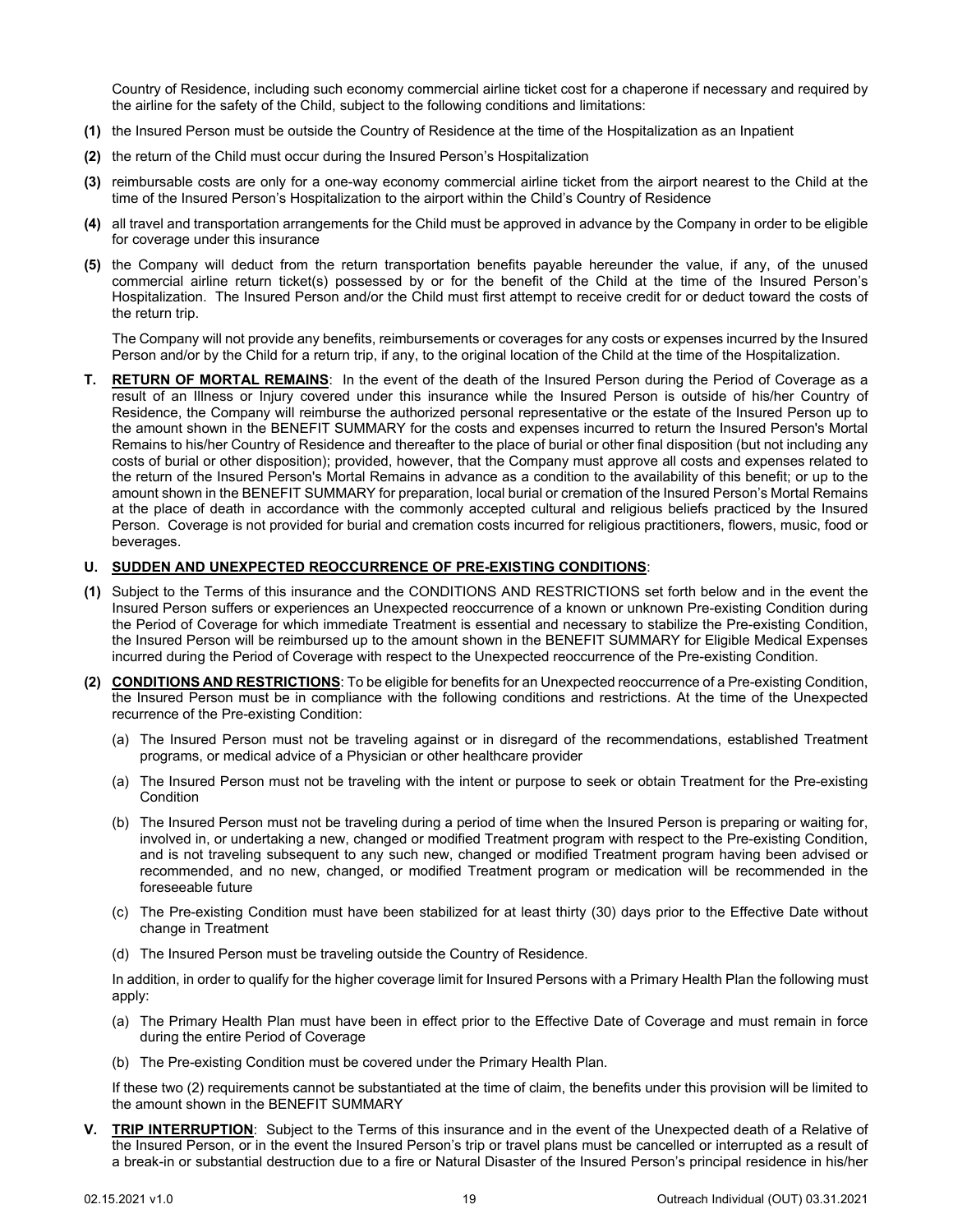Country of Residence, the Company will reimburse the Insured Person's actual expense up to the amount shown in the BENEFIT SUMMARY for the costs of a one-way commercial airline or ground transportation ticket of the same class as the unused travel ticket to transport the Insured Person from the International airport nearest to where the Insured Person was located at the time of learning of such death or destruction to the International airport nearest to (1) the location of the Relative's funeral or place of burial, or (2) the Insured Person's destroyed principal residence; subject to the following conditions and limitations:

- **(1)** the Insured Person must be outside of his/her Country of Residence at the time of the Unexpected death of the Relative or the substantial destruction of the principal residence
- **(2)** the Unexpected death of the Relative or the substantial destruction of the residence must have occurred during the Period of Coverage and was not caused by, due to, or a result of negligence or willful misconduct by the Insured Person
- **(3)** the Company will deduct from any Trip Interruption benefits payable hereunder the value of any unused, return tickets held by the Insured Person at the time of the event. The Insured Person must promptly undertake all necessary actions to apply for and receive credit for any unused tickets.

The Company will not provide any benefits, reimbursements or coverages for any of the costs or expenses incurred by the Insured Person for a return trip, if any, to the location of the Insured Person at the time of learning of such death or destruction.

- <span id="page-21-0"></span>**W. EXCLUSIONS**: Except as expressly provided for in the BENEFIT SUMMARY, all Charges, costs, expenses and/or claims incurred by the Insured Person, and any claim for death or dismemberment benefits, and directly or indirectly relating to or arising or resulting from or in connection with any of the following acts, omissions, events, conditions, Charges, consequences, claims, Treatment (including diagnoses, consultations, tests, examinations and evaluations related thereto), services and/or supplies are expressly excluded from coverage under this insurance, and the Company shall provide no benefits or reimbursements and shall have no liability or obligation for any coverage thereof or therefor:
- **(1) ECONOMIC SANCTIONS**: The Company will not cover any person as an Insured Person if such cover would result in the Company being exposed to any sanction, prohibition or restriction under United Nations resolutions or the trade or economic sanctions, laws, or regulations of the European Union, United Kingdom or the United States of America.
- **(2) WAR; MILITARY ACTION**: The Company shall not be liable for and will not provide coverage or benefits for any claim or Charges incurred with respect to any Illness, Injury, death and dismemberment, or other consequence, whether directly or indirectly, proximately or remotely occasioned by, contributed to by, or traceable to or arising or incurred in connection with or as a result of any of the following acts or occurrences:
	- (a) war, invasion, act of foreign enemy hostilities, warlike operations (whether war be declared or not), or civil war
	- (b) mutiny, riot, strike, military or popular uprising, insurrection, rebellion, revolution, military or usurped power
	- (c) any act of any person acting on behalf of or in connection with any organization with activities directed towards the overthrow by force of the Government de jure or de facto or to the influencing of it by violence of any type
	- (d) martial law or state of siege or any events or causes which determine the proclamation or maintenance of martial law or state of siege
	- (e) any use of radiological, chemical, nuclear or biological weapons or any other radiological, chemical, nuclear or biological events of any type (including in connection with an act of Terrorism).

Any claim, Charges, Illness, Injury or other consequence happening or arising during the existence of abnormal conditions (whether physical or otherwise), whether or not directly or indirectly, proximately or remotely occasioned by, or contributed to by, traceable to, or arising in connection with, any of the said occurrences shall be deemed and considered to be consequences for which the Company shall not be liable under the Master Policy or this Certificate, except to the extent that the Insured Person shall prove that such claim, Charges, Illness, Injury or other consequence happened independently of the existence of such abnormal conditions and/or occurrences.

- **(3) TERRORISM**: The Company shall not be liable for and will not provide coverage or benefits in excess of the amount shown in the BENEFIT SUMMARY for any claim or Charges, Illness, Injury or other consequence, whether directly or indirectly, proximately or remotely occasioned by, contributed to by, or traceable to or arising in connection with any act of Terrorism. Further, the Company shall not be liable for and will not provide any coverage or benefits for any claim, Charges, Illness, Injury or other consequence, whether directly or indirectly, proximately or remotely occasioned by, contributed to by, or traceable to or arising in connection with the following:
	- (a) the Insured Person's active and voluntary planning or coordination of or participation in any act of Terrorism
	- (b) any act of Terrorism that takes place in a location, post, area, territory or country for which a Travel Warning or Emergency Travel Advisory was issued or in effect on or within six (6) months prior to the Insured Person's date of arrival in said location, post, area, territory or country
	- (c) any act of Terrorism that takes place in a location, post, area, territory or country for which a Travel Warning or Emergency Travel Advisory becomes effective or is in effect on or after the Insured Person's date of arrival in said location, post, area, territory or country, and the Insured Person unreasonably fails or refuses to heed such warning and thereafter remains in said location, post, area, territory or country.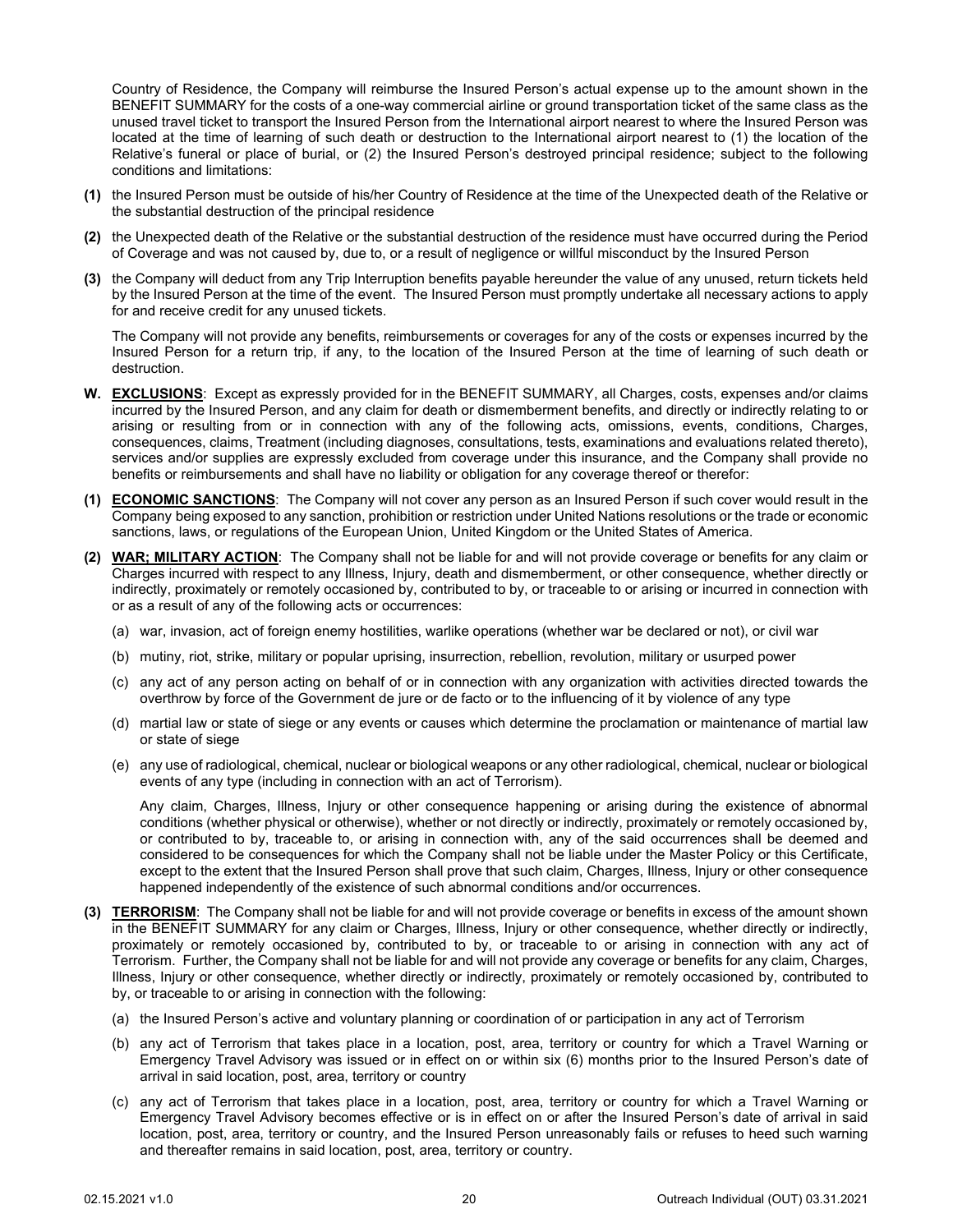- **(4) PRE-EXISTING CONDITIONS**: Charges resulting directly or indirectly from or relating to any Pre-existing Condition are excluded from coverage under this insurance except and unless the Charges resulted directly from an Sudden and Unexpected Recurrence of a of Pre-existing Condition, in which case the Charges will be covered only according to the Terms of the SUDDEN AND UNEXPECTED RECURRENCE OF A OF PRE-EXISTING CONDITIONS provision.
- **(5) MATERNITY AND NEWBORN CARE**: Charges for pre-natal care, delivery, post-natal care, and care of Newborns, including complications of Pregnancy, miscarriage, complications of delivery and/or of Newborns are excluded from this insurance.
- **(6) MENTAL OR NERVOUS DISORDERS**: Charges for Treatment of Mental or Nervous Disorders are excluded from coverage under this insurance.
- **(7) PREVENTATIVE CARE**: Charges for Routine Physical Examinations and immunizations are excluded from coverage under this insurance.
- **(8)** Charges for any Treatment or supplies that are:
	- (a) not incurred, obtained or received by an Insured Person during the Period of Coverage
	- (b) not presented to the Company for payment by way of a completed Proof of Claim within one hundred eighty (180) days from the date such Charges are incurred
	- (c) not administered or ordered by a Physician
	- (d) not Medically Necessary for the diagnosis, care or Treatment of the physical condition involved. This also applies when and if they are prescribed, recommended or approved by the attending Physician
	- (e) provided at no cost to the Insured Person or for which the Insured Person is not otherwise liable
	- (f) in excess of Usual, Reasonable and Customary
	- (g) related to Hospice Care
	- (h) incurred by an Insured Person who was HIV + on or before the Initial Effective Date of this insurance, whether or not the Insured Person had knowledge of his/her HIV status prior to the Effective Date, and whether or not the Charges are incurred in relation to or as a result of said status. This exclusion includes Charges for any Treatment or supplies relating to or arising or resulting directly or indirectly from HIV, AIDS virus, AIDS related Illness, ARC Syndrome, AIDS and/or any other Illness arising or resulting from any complications or consequences of any of the foregoing conditions
	- (i) provided by or at the direction or recommendation of a chiropractor, unless ordered in advance by a Physician
	- (j) performed or provided by a Relative of the Insured Person
	- (k) not expressly included in the ELIGIBLE MEDICAL EXPENSES provision
	- (l) provided by a person who resides or has resided with the Insured Person or in the Insured Person's home
	- (m) required or recommended as a result of complications or consequences arising from or related to any Treatment, Illness, Injury, or supply received prior to coverage under this insurance or that is excluded from coverage or which is otherwise not covered under this insurance
	- (n) for Congenital Disorders and conditions arising out of or resulting therefrom
- **(9)** Charges incurred for failure to keep a scheduled appointment
- **(10)** Telehealth or Telemedicine services not considered Medically Necessary as determined by the Company under the plan
- **(11)** Charges incurred for Surgeries, Treatment or supplies which are Investigational, Experimental and for research purposes
- **(12)** Charges incurred related to genetic medicine, genetic testing, surveillance testing and/or wellness screening procedures for genetically predisposed conditions indicated by genetic medicine or genetic testing, including, but not limited to amniocentesis, genetic screening, risk assessment, preventive and prophylactic surgeries recommended by genetic testing, and/or any procedures used to determine genetic pre-disposition, provide genetic counseling, or administration of gene therapy
- **(13)** Charges incurred for testing that attempts to measure aspects of an Insured Person's mental ability, intelligence, aptitude, personality and stress management. Such testing may include but is not limited to psychometric, behavioral and educational testing
- **(14)** Charges incurred for Custodial Care
- **(15)** Charges incurred for Educational or Rehabilitative Care that specifically relates to training or retraining an Insured Person to function in a normal or near-normal manner. Such care may include but is not limited to job or vocational training, counseling, occupational therapy and speech therapy
- **(16)** Charges for weight modification or any Inpatient, Outpatient, Surgical or other Treatment of obesity (including without limitation morbid obesity), including without limitation wiring of the teeth and all forms or procedures of bariatric Surgery by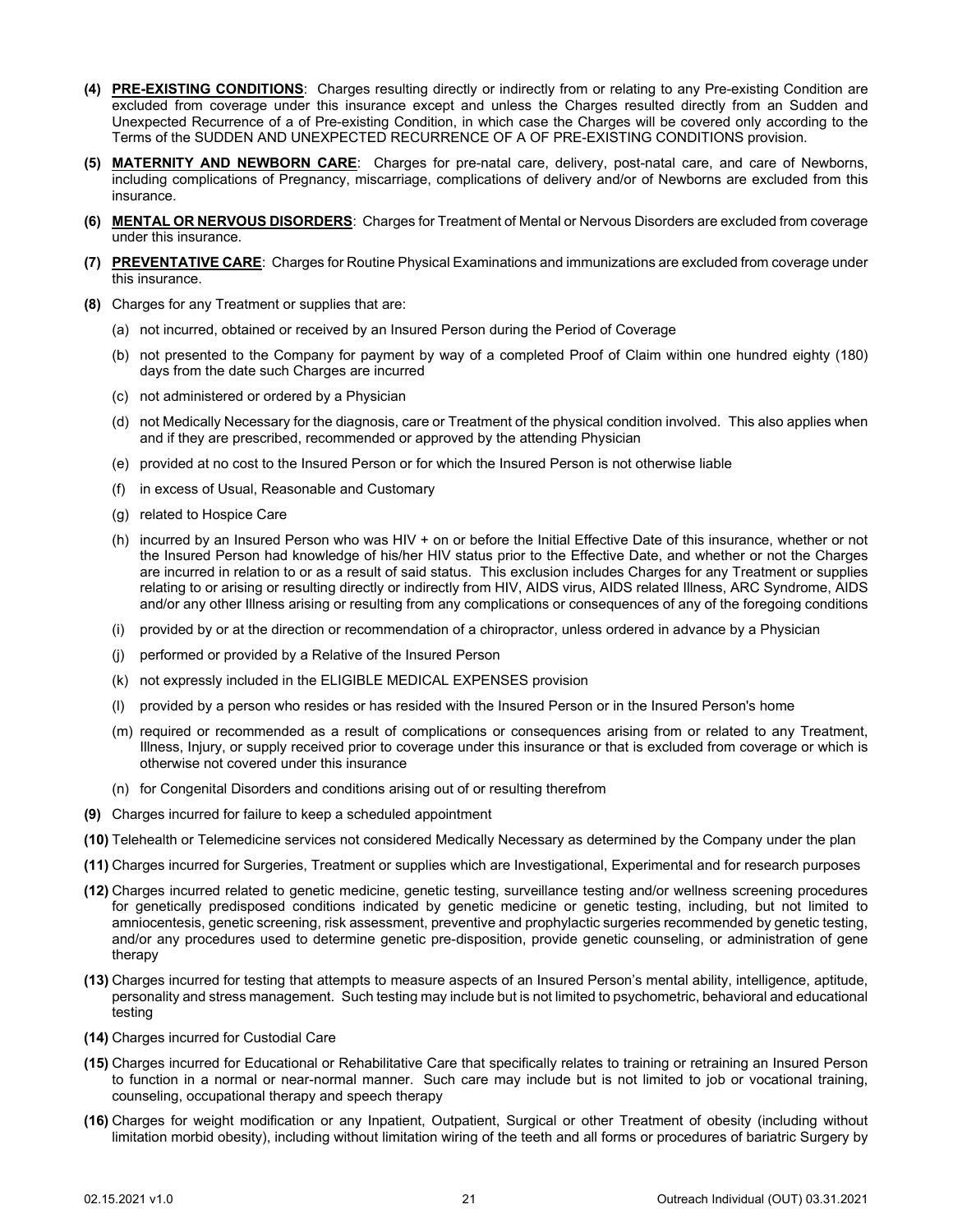whatever name called, or reversal thereof, including without limitation intestinal bypass, gastric bypass, gastric banding, vertical banded gastroplasty, biliopancreatic diversion, duodenal switch, or stomach reduction or stapling

- **(17)** Charges for modification of the physical body in order to change or improve or attempt to change or improve the physical appearance or psychological, mental or emotional well-being of the Insured Person (such as but not limited to sex-change Surgery or Surgery relating to sexual performance or enhancement thereof)
- **(18)** Charges or Treatment for cosmetic or aesthetic reasons, except for reconstructive Surgery when such Surgery is Medically Necessary and is directly related to and follows a Surgery which was covered under this insurance
- **(19)** elective Surgery or Treatment of any kind
- **(20)** Charges incurred for any Treatment or supply that either promotes or prevents or attempts to promote or prevent conception, insemination (natural or otherwise) or birth, including but not limited to: artificial insemination; oral contraceptives; Treatment for infertility or impotency; vasectomy; reversal of vasectomy; sterilization; reversal of sterilization; surrogacy or abortion
- **(21)** Charges incurred for any Treatment or supply that either promotes, enhances or corrects or attempts to promote, enhance or correct impotency or sexual dysfunction
- **(22)** any Illness or Injury sustained while taking part in, practicing or training for: Amateur Athletics; Professional Athletics; or athletic activities that are sponsored by any Governing Body or Authority, including but not limited to the National Collegiate Athletic Association, any other collegiate sanctioning or Governing Body or the International Olympic Committee
- **(23)** any Illness or Injury sustained while taking part in activities designated as Adventure Sports, which are limited to the following: abseiling; BMX; bobsledding; bungee jumping; canyoning; caving; hot air ballooning; jungle zip lining; parachuting; paragliding; parascending; rappelling; skydiving; spelunking; wildlife safaris; and windsurfing
- **(24)** any Illness or Injury sustained while taking part in activities designated as Extreme Sports, which include but are in no way limited to the following (and include any combination or derivative of the following): BASE jumping; cave diving; cliff diving; downhill mountain biking and racing; extreme skiing; freediving; free flying; free running; free skiing; freestyle scootering; gliding; heli-skiing; ice canoeing; ice climbing; kitesurfing; mixed martial arts; motocross; motorcycle racing; motor rally; mountaineering above elevation of 4500 meters from ground level; parkour; piloting a commercial or non-commercial aircraft; powerbocking; scuba diving or sub aqua pursuits below a depth of 50 meters; snowmobile racing; truck racing; whitewater kayaking or whitewater rafting Class VI and higher difficulty; and wingsuit flying
- **(25)** any Illness or Injury sustained while taking part in snow skiing, snowboarding or snowmobiling where the Insured Person is in violation of applicable laws, rules or regulations of a ski resort, out of bounds or in unmarked or unpatrolled areas
- **(26)** any Illness or Injury sustained while taking part in backcountry skiing
- **(27)** any Illness or Injury sustained while taking part in skiing off-piste
- **(28)** any Illness or Injury sustained while taking part in Collision Sports
- **(29)** any Illness or Injury sustained while taking part in athletic or recreational activities where the Insured Person is not physically or medically fit or does not hold the necessary qualifications to engage in said activities
- **(30)** any Illness or Injury sustained while participating in any sporting, recreational or adventure activity where such activity is undertaken against the advice or direction of any local authority or any qualified instructor or contrary to the rules, recommendations and procedures of a recognized Governing Body for the sport or activity
- **(31)** any Illness or Injury sustained while participating in any activity where such activity is undertaken in disregard of or against the recommendations, Treatment programs, or medical advice of a Physician or other healthcare provider
- **(32)** any Injury or Illness sustained as a result of being under the influence of or due wholly or partly to the effects of alcohol, liquor, intoxicating substance, narcotics or drugs other than drugs taken in accordance with Treatment prescribed and directed by a Physician but not for the Treatment of Substance Abuse
- **(33)** any Injury or Illness sustained while operating a moving vehicle after consumption of intoxicating liquor or drugs in excess of the applicable blood/alcohol legal limit, other than drugs taken in accordance with Treatment prescribed and directed by a Physician. For purposes of this exclusion, "vehicle" shall include motorized devices regardless of whether or not a driver or operator license is required (including watercraft and aircraft) and non-motorized bicycles and scooters for which no permit or license is required
- **(34)** any willfully Self-inflicted Injury or Illness
- **(35)** any sexually transmitted or venereal disease
- **(36)** any testing for the following when not Medically Necessary: HIV, seropositivity to the AIDS virus, AIDS-related Illnesses, ARC Syndrome, AIDS
- **(37)** any Illness or Injury resulting from or occurring during the commission of a violation of law by the Insured Person, including, without limitation, the engaging in an illegal occupation or act, but excluding minor traffic violations
- **(38)** any Substance Abuse
- **(39)** biofeedback, acupuncture, music, occupational, recreational, sleep, speech, or vocational therapy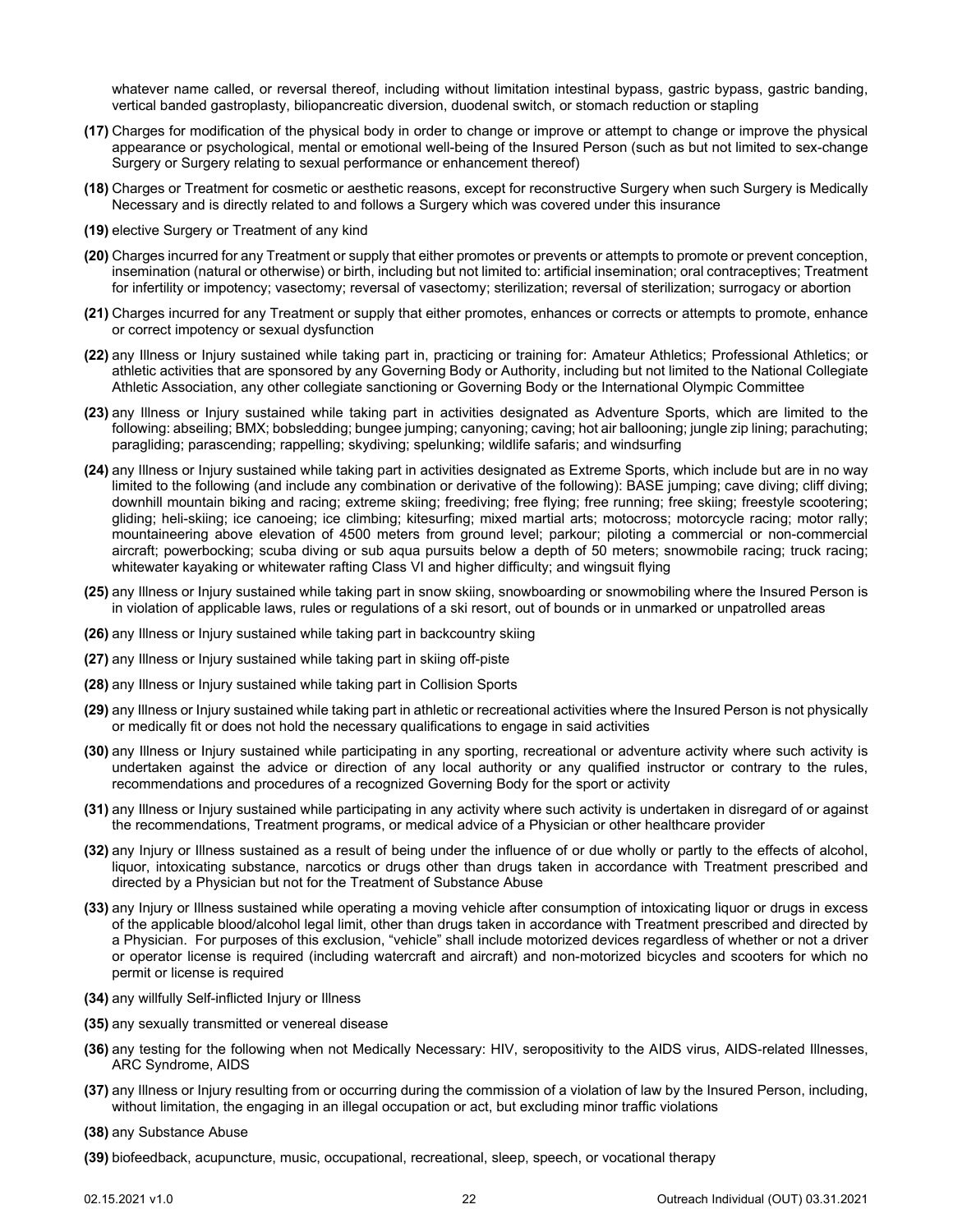- **(40)** orthoptics, visual therapy or visual eye training
- **(41)** any non-surgical Illness or Treatment of the feet, including without limitation: orthopedic shoes; orthopedic prescription devices to be attached to or placed in shoes; Treatment of weak, strained, flat, unstable or unbalanced feet; metatarsalgia, bone spurs, hammer toes or bunions; and any Treatment or supplies for corns, calluses or toenails; except as otherwise expressly set forth
- **(42)** hair loss, including without limitation wigs, hair transplants or any drug that promises to promote hair growth, whether or not prescribed by a Physician
- **(43)** any sleep disorder, including without limitation sleep apnea
- **(44)** any exercise and/or fitness program or equipment, whether or not prescribed or recommended by a Physician
- **(45)** any exposure to any non-medical nuclear or atomic radiation, and/or radioactive material(s)
- **(46)** any organ or tissue or other transplant or related services, Treatment or supplies
- **(47)** any artificial or mechanical devices designed to replace human organs temporarily or permanently after termination of Inpatient status
- **(48)** any efforts to keep a donor alive for a transplant procedure
- **(49)** any Illness or Injury incurred in the Destination Country, Affected Area or Country of Residence as a result of a Public Health Emergency of International Concern, Epidemic, Pandemic, other disease outbreak, or Natural Disaster, that may affect an Insured Person's health, unless coverage is expressly provided under the PUBLIC HEALTH EMERGENCY provision of this insurance

This exclusion DOES NOT apply to Charges resulting from COVID-19/SARS-CoV-2.

- **(50)** Charges incurred for eyeglasses, contact lenses, hearing aids or hearing implants and Charges for any Treatment, supply, examination or fitting related to these devices, or for eye refraction for any reason, except as otherwise expressly provided for hereunder
- **(51)** Charges incurred for eye Surgery, such as but not limited to radial keratotomy, when the primary purpose is to correct or attempt to correct nearsightedness, farsightedness, or astigmatism
- **(52)** Charges incurred for Treatment or supplies for temporomandibular joint (TMJ) including but not limited to TMJ syndrome, craniomandibular syndrome, chronic TMJ pain, orthognathic Surgery, Le-Fort Surgery or splints
- **(53)** Charges incurred in the Insured Person's Country of Residence, except as otherwise expressly provided for in this insurance
- **(54)** Charges incurred for any travel, meals, transportation and/or accommodations, except as otherwise expressly provided for in this insurance
- **(55)** Charges or expenses incurred for nonprescription drugs, medicines, vitamins, food extracts, or nutritional supplements; IV vitamin or herbal therapy; drugs or medicines not approved by the United States Food and Drug Administration (FDA) or which are considered "off-label" drug use; and for drugs or medicines not prescribed by a Physician
- **(56)** any Treatment for an Illness or Injury requiring an unapproved U.S. Food and Drug Administration (FDA) medical product, services, Surgery, Surgical Procedure, prescription medication, drug, biological product, Durable Medical Equipment (DME) or device when an Emergency Use Authorization (EUA) is in place issued by the U.S. Food and Drug Administration (FDA)
- **(57)** Charges incurred at a Hospital or Facility when the Insured Person checks himself or herself out Against Medical Advice of their Physician and leaves before reaching a Medically Necessary specified endpoint of Treatment
- **(58)** Charges incurred for the Worsening of an Illness or Injury after the Insured Person left a Hospital or Facility Against Medical Advice or was a Discharge Against Medical Advice
- **(59)** any infection of the urinary tract (including, without limitation, infection of the kidney, ureter, bladder, prostate or urethra) and any complication, medical condition or other Illness directly or indirectly arising therefrom, that occurs within ninety (90) days of the Effective Date of this Insurance and that requires Treatment of the Insured Person in a Hospital as an Inpatient
- **(60)** Charges and all costs related to or arising from or in connection with all trips to the Destination Country undertaken for the purpose of securing medical Treatment or supplies
- **(61)** Charges incurred for Dental Treatment, except as specifically provided for hereunder
- **(62)** Wear and tear of teeth due to cavities and chewing or biting down on hard objects, such as but not limited to pencils, ice cubes, nuts, popcorn, and hard candies
- **(63)** Dental Injury without associated face, skull, neck and/or jaws Injury or that can be evaluated and Treated in a dental office
- **(64)** Dental Treatment for services which provide oral care maintenance including tooth repair by fillings, root canals, tooth removal and x-rays
- **(65)** Charges for Treatment of an Illness or Injury for which payment is made or available through a workers' compensation law or a similar law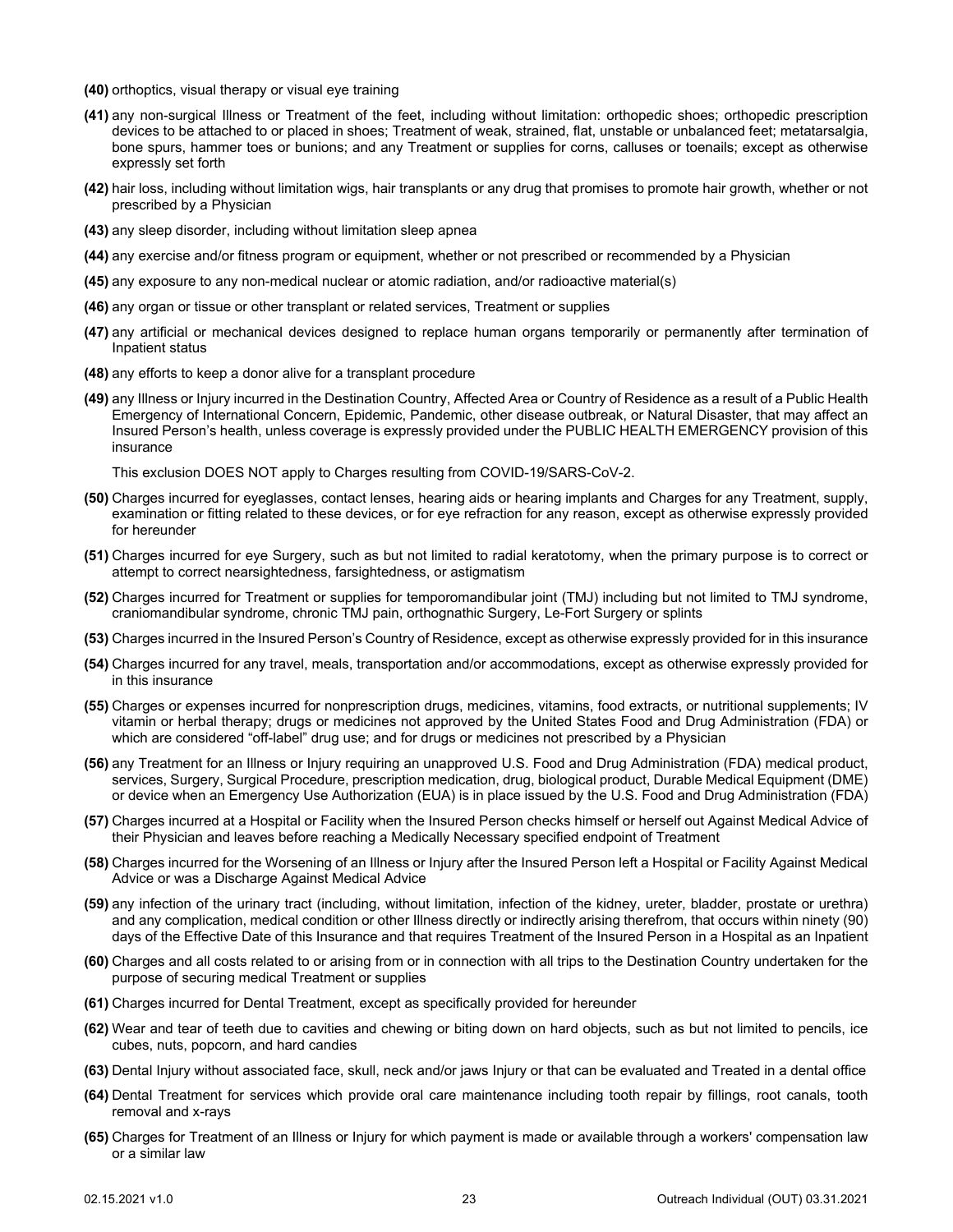- **(66)** Accidental Death or Dismemberment when the Insured Person's death or dismemberment is caused directly or indirectly by, results from, or where there is a contribution from, any of the following:
	- (a) bodily or mental infirmity, Illness or disease
	- (b) infection, other than infection occurring simultaneously with, and as a direct result of, the accidental Injury.
- <span id="page-25-0"></span>**X. DEFINITIONS**: Certain words and phrases used in this Certificate are defined below. Other words and phrases may be defined elsewhere in this Certificate, including where they are first used.

**Accident**: An Unexpected occurrence directly caused by external, visible means and resulting in physical Injury to the Insured Person.

**Adventure Sports**: Activities undertaken for the purposes of recreation, an unusual experience or excitement. These activities are typically undertaken outdoors and involve a medium degree of risk.

**Affected Area(s)**: Any and all countries, states, provinces, territories, cities or other areas experiencing ongoing transmission of an Epidemic, Pandemic or other disease outbreak, or Natural Disaster.

**Against Medical Advice; Discharge Against Medical Advice**: Against Medical Advice, or AMA, sometimes known as DAMA, Discharge Against Medical Advice, is a term used with a patient who checks himself or herself out of a Hospital against the advice of their Treating Physician.

**AIDS**: Acquired Immune Deficiency Syndrome, as that term is defined by the United States Centers for Disease Control.

**Amateur Athletics**: An amateur or other non-professional sporting, recreational, or athletic activity that is organized, sponsored and/or sanctioned, and/or involves regular or scheduled practices, games and/or competitions. Amateur Athletics does not include athletic activities that are non-organized, non-contact, non-collision, and engaged in by the Insured Person solely for recreational, entertainment or fitness purposes.

**Ancillary Services**: All Hospital services for a patient other than room and board and professional services. Laboratory tests and Radiology are examples of Ancillary Services.

**Application**: The fully answered and signed individual or Family Application/enrollment form submitted by or on behalf of the Insured Person for acceptance into, renewal of coverage under this insurance plan, which Application shall be incorporated in and become part of the Master Policy and this Certificate and the insurance contract. Any insurance agent/broker or other person or entity assigned to, soliciting, or assisting with the Application is the agent and representative of the applicant/Insured Person and is not and shall not be deemed or considered as an agent or representative for or on behalf of the Company or the Plan Administrator.

**ARC**: AIDS-related complex, as that term is defined by the United States Centers for Disease Control.

**Assured**: The Global Medical Services Group Insurance Trust, c/o Mutual Wealth Management Group, Carmel, IN.

**Authorization for Release of Medical Information**: A written authorization by the Insured Person for health providers to release medical records and information regarding their past and current Treatment.

**Certificate; Certificate of Insurance**: This document as issued to the Insured Person, that describes and provides an outline and evidence of eligible coverages and benefits payable to or for the benefit of the Insured Person under the insurance contract, which includes the Master Policy, Application, Declaration and any Riders.

**Charges**: Any cost, fee or tax incurred for Eligible Medical Expenses incurred in the Treatment of an Injury or Illness.

**Checked Luggage**: The Insured Person's Luggage placed in possession of the Common Carrier during travel in exchange for a receipt for the Luggage.

**Child; Children**: An Insured Person who is at least fourteen (14) days old but less than nineteen (19) years of age.

**Class VI**: A section of a river, stream or other waterway or watercourse where the current moves with enough speed or force to meet, but not to exceed, the qualifications of Class VI as determined by the International Scale of River Difficulty or as commonly published by a local authority or government agency.

**Coinsurance**: The payment by or obligations of the Insured Person for payment of ELIGIBLE MEDICAL EXPENSES at the percentage specified in the BENEFIT SUMMARY contained herein and not including any applicable Deductible.

**Collision Sports**: A sport in which the participants purposely hit or collide with each other or inanimate objects, including the ground, with great force and limited to the following: American football, boxing, ice hockey, lacrosse, full contact martial arts, rodeo, rugby and wrestling.

**Common Carrier**: A company or organization that holds itself out to the public as engaging in the business of transporting persons from place to place by air, rail, bus and/or water for compensation, offering its scheduled services to the public generally, and is licensed by a recognized and approved government authority to transport fare-paying passengers. The term Common Carrier does not include taxi, motorcar, motorcycle, or limousine services, or transportation by animal or human means (for example, by horse, camel, elephant or rickshaw).

**Company**: The Company, as referred to in the Master Policy and this Certificate, is Sirius Specialty Insurance Corporation (publ), located at 140 Broadway, 32<sup>nd</sup> Floor, New York, New York 10005. This insurance and its risks are underwritten by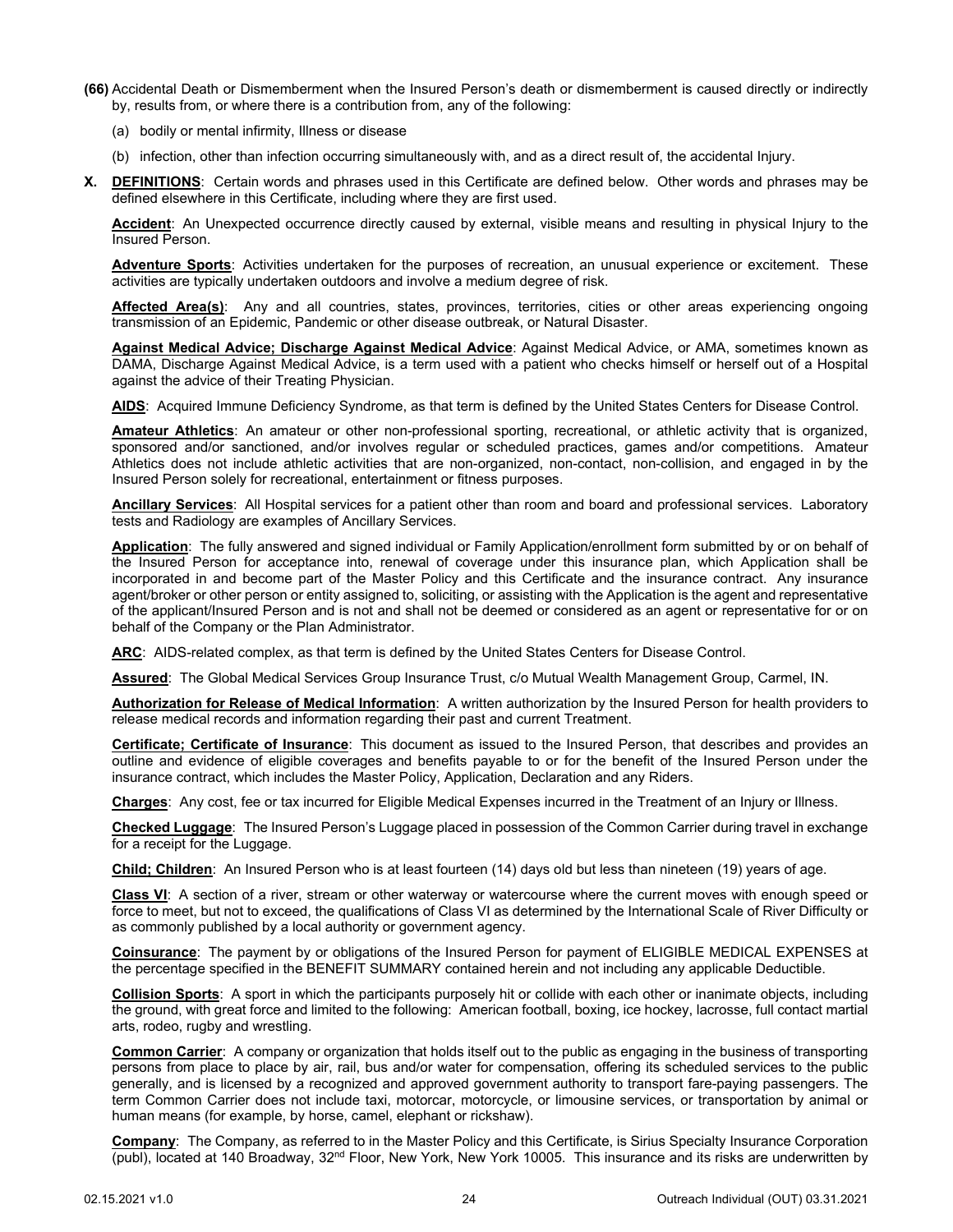the Company as the insurer and carrier, and the Company is solely obligated and liable for the coverage and benefits provided by this insurance.

**Congenital Disorder**: Any abnormality, deformity, disease, Illness, Injury or medical condition present at birth, whether diagnosed or not.

**Continuing Treatment**: Treatment that is Medically Necessary, as a result of a covered Injury or Illness that occurred during the Period of Coverage, and which is part of the course of Treatment prescribed by a Physician.

**Convalescent**: Treatment, services and supplies provided to aid in the recovery of a patient to reach a degree of body functioning to permit self-care in essential daily activities.

**Country of Residence**: The Country of Residence is the country in which the Insured Person maintains his/her current primary residence or usual place of abode and any country to which the Insured Person pays income taxes based upon employment in that country. In the event there is more than one Country of Residence under the above-listed criteria, the Country of Residence is the country meeting the above-listed criteria and listed by the Insured Person as his or her Country of Residence on the Application.

**Custodial Care**: Those types of Treatment, care or services, wherever furnished and by whatever name called, that are designed primarily to assist an individual in activities of daily life.

**Declaration**: The Declaration of Insurance issued by the Plan Administrator for and on behalf of the Company to the Insured Person contemporaneously with this Certificate (and/or upon renewal hereof) evidencing the Insured Person's insurance coverage under the Master Policy as evidenced by this Certificate.

**Deductible**: The dollar amount, as selected on the Application and specified in the Declaration, that the Insured Person must pay of ELIGIBLE MEDICAL EXPENSES per Period of Coverage prior to receiving benefits or coverage under this insurance, and not including any applicable Coinsurance.

**Dental Provider; Dentist**: A person duly licensed to practice dentistry in the state or country in which the dental service is rendered.

**Dental Treatment**: Treatment or supplies relating to the care, maintenance or repair of teeth, gums or bones supporting the teeth, including dentures and preparation for dentures.

**Destination Country**: All the geographical areas that the Insured Person is traveling to or within other than the primary place of residence declared on the application as the Country of Residence.

**Disabled**: A person who has a congenital or acquired mental or physical defect that interferes with normal functioning of the body system or the ability to be self-sufficient.

**Durable Medical Equipment (DME)**: Exclusively the following items: a standard basic hospital bed and/or a standard basic wheelchair.

**Educational or Rehabilitative Care**: Care for restoration (by education or training) of a person's ability to function in a normal or near normal manner following an Illness or Injury. This type of care includes, but is not limited to job training, counseling, vocational or occupational therapy, and speech therapy.

**Effective Date; Effective Date of Coverage**: The later of (a) the date of coverage for the Insured Person as indicated on the Declaration or (b) the date that the Insured Person departs his/her Country of Residence.

**Emergency:** A medical condition manifesting itself by acute signs or symptoms which could reasonably result in placing the Insured Person's life or limb in danger if medical attention is not provided within twenty-four (24) hours, based upon a reasonable medical certainty. Immediate medical intervention and attention is required as a result of a severe, lifethreatening or potentially disabling condition.

**Emergency Medical Evacuation**: Emergency transportation from the Hospital or medical Facility where the Insured Person is located to a non-local Hospital or medical Facility following the recommendation by the attending Physician who certifies, to a reasonable medical certainty, that the Insured Person has experienced:

- (a) a medical condition manifesting itself by acute signs or symptoms which could reasonably result in placing the Insured Person's life or limb in danger if medical attention is not provided within twenty-four (24) hours; and
- (b) where Medically Necessary Treatment cannot be provided locally, either in the Facility of the attending Physician or another local Facility.

**Emergency Use Authorization (EUA)**: A temporary authorization issued by the U.S. Food and Drug Administration (FDA) to allow the use of unapproved medical product, service, a Surgery or Surgical Procedure, prescription medication, drug, biological product, Durable Medical Equipment (DME) or device; or by allowing an otherwise unapproved use or application of an approved medical product, service, Surgery or Surgical Procedure, prescription medication, drug, biological product, Durable Medical Equipment (DME) or device.

**Epidemic**: The occurrence of more cases of disease than expected in a given area or among a specific group of people over a particular period of time.

**EST**: United States Eastern Standard Time.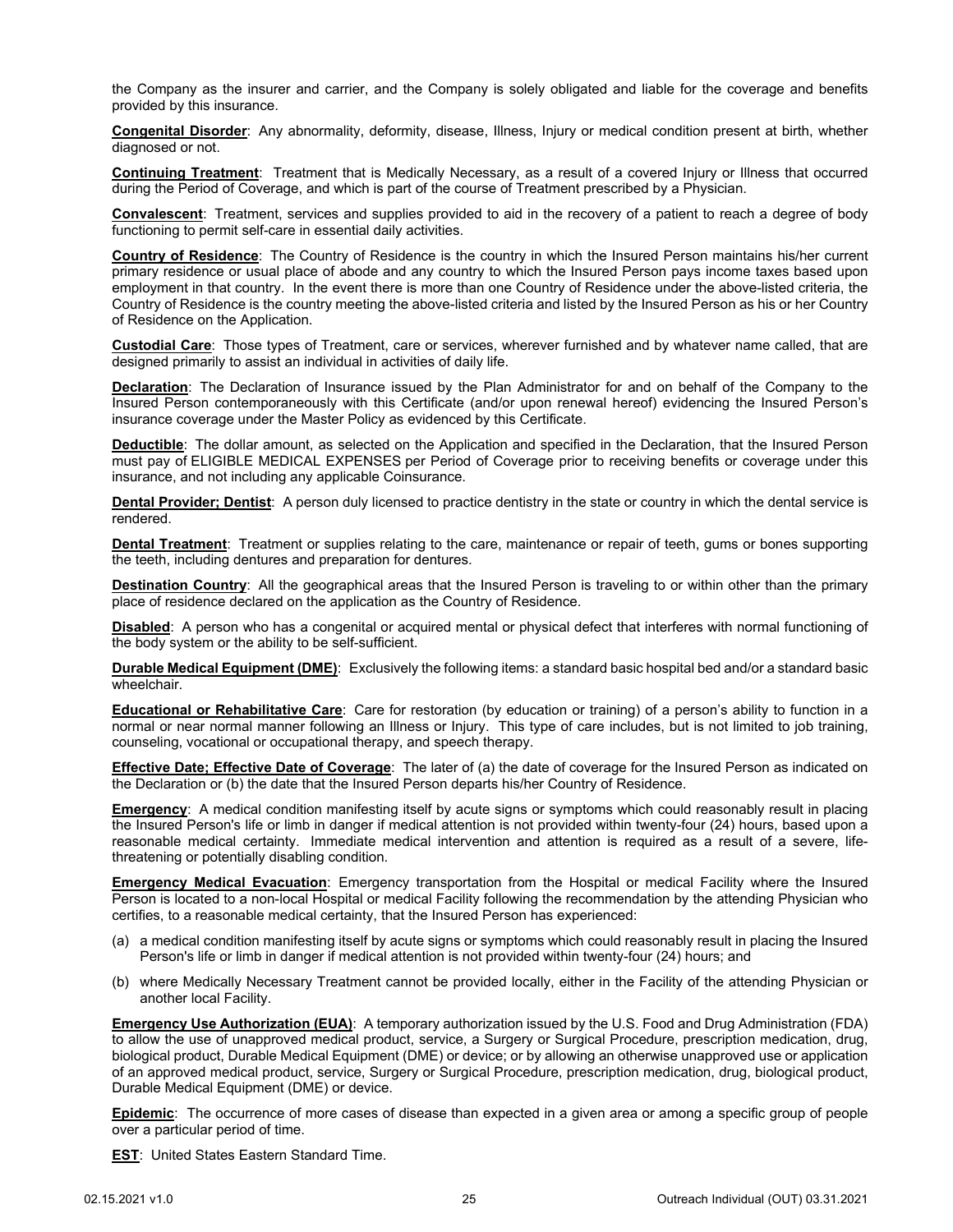**Experimenta**l: Any Treatment that includes completely new, untested drugs, procedures, or services, or the use of which is for a purpose other than the use for which they have previously been approved by the U.S. Food and Drug Administration (FDA); new drug procedure or service combinations; and/or alternative therapies which are not generally accepted standards of current medical practice.

**Extended Care Facility**: An institution, or a distinct part of an institution, which is licensed as a Hospital, Extended Care Facility or rehabilitation Facility by the state or country in which it operates; and is regularly engaged in providing twentyfour (24) hour skilled nursing care under the regular supervision of a Physician and the direct supervision of a Registered Nurse; and maintains a daily record on each patient; and provides each patient with a planned program of observation prescribed by a Physician; and provides each patient with active Treatment of an Illness or Injury. Extended Care Facility does not include a Facility primarily for rest, the aged, Substance Abuse, Custodial Care, nursing care, or for care of Mental or Nervous Disorders or the mentally incompetent.

**Extreme Sports**: Recreational activities involving a high degree of risk. These activities often involve speed, height, a high level of physical exertion, and/or highly specialized gear and often carry the potential risk of serious or permanent physical Injury and even death.

**Facility**: Licensed health care entity such as a Hospital, clinic, rehabilitation, and/or Extended Care Facility.

**Family**: An Insured Person, his/her Spouse, any Child or Children, and any Grandchild or Grandchildren who are covered as an Insured Person under this insurance plan.

**Global Travel Warning**: A published statement, warning or advisory, including any website document, issued by the World Health Organization (WHO), United States Centers for Disease Control & Prevention (CDC), United States Department of State, United States Bureau of Consular Affairs, or similar government or non-governmental agency of the Insured Person's Country of Residence or Destination Country, warning that any global travel (travel anywhere) poses serious risks to health, safety and security or exposes the Insured Person to a greater likelihood of life-threatening risks, including all United States Department of State global advisories or global warnings Levels "3 - reconsider travel" and "4 -do not travel" and CDC global advisories or global warnings Level "3 – avoid nonessential travel" or any higher level. For the avoidance of doubt, a Global Travel Warning covers all Affected Areas, including the United States of America and all of its territories.

**Governing Body or Authority**: A nationally recognized controlling organization for a sport or activity, or an organization that provides guidelines and recommendations in safety practices for a sport or activity.

**Grandchild; Grandchildren**: An Insured Person who is at least fourteen (14) days old but less than nineteen (19) years of age.

**HIV**: Human Immunodeficiency Virus, as that term is defined by the United States Centers of Disease Control.

**HIV +**: Laboratory evidence defined by the United States Centers for Disease Control as being positive for Human Immunodeficiency Virus infection.

**Home Health Care Agency**: A public or private agency or one of its subdivisions, which operates pursuant to law; and is regularly engaged in providing Home Nursing Care under the supervision of a Registered Nurse; and maintains a daily record on each patient; and provides each patient with a planned program of observation and Treatment prescribed by a Physician.

**Home Nursing Care**: Services and/or Treatment provided by a Home Health Care Agency and supervised by a Registered Nurse that are directed toward the Convalescent care of a patient, provided always that such care is Medically Necessary and in lieu of Medically Necessary Inpatient care. Home Nursing Care does not include services or Treatment primarily for Custodial Care or rehabilitative purposes.

**Hospice; Hospice Care**: Care provided in an Inpatient Facility or at a patient's home. Hospice Care must be certified by a Physician and life expectancy is six (6) months or less.

**Hospital**: An institution which operates as a Hospital pursuant to law; is licensed by the state or country in which it operates; operates primarily for the reception, care, and Treatment of sick or injured persons as Inpatient; provides twenty-four (24) hour nursing service by Registered Nurses on duty or call; has a staff of one (1) or more Physicians available at all times; provides organized Facilities and equipment for diagnosis and Treatment of acute medical or surgical conditions or Mental or Nervous Disorders on its premises; and is not primarily a long-term care Facility, Extended Care Facility, nursing, rest, Custodial Care, convalescent home, place for the aged, drug addicts or abusers, alcoholics or runaways, or similar establishment.

**Hospitalization; Hospitalized**: Confined and/or Treated in a Hospital as an Inpatient.

**Illness**: A sickness, disorder, illness, pathology, abnormality, malady, morbidity, affliction, disability, defect, handicap, deformity, birth defect, congenital defect, symptomatology, syndrome, malaise, infection, infirmity, ailment, disease of any kind, or any other medical, physical or health condition. Provided, however, that Illness does not include learning disabilities, or attitudinal disorders or disciplinary problems. All Illnesses that exist simultaneously or which arise subsequent to a prior Illness and which directly or indirectly relate to or result or arise from the same or related causes or as a consequence thereof or from one another are considered to be a single Illness. Further, if a subsequent Illness results or arises from causes or consequences that are the same as or related to the causes or consequences of a prior Illness, the subsequent Illness will be deemed to be a continuation of the prior Illness and not a separate Illness.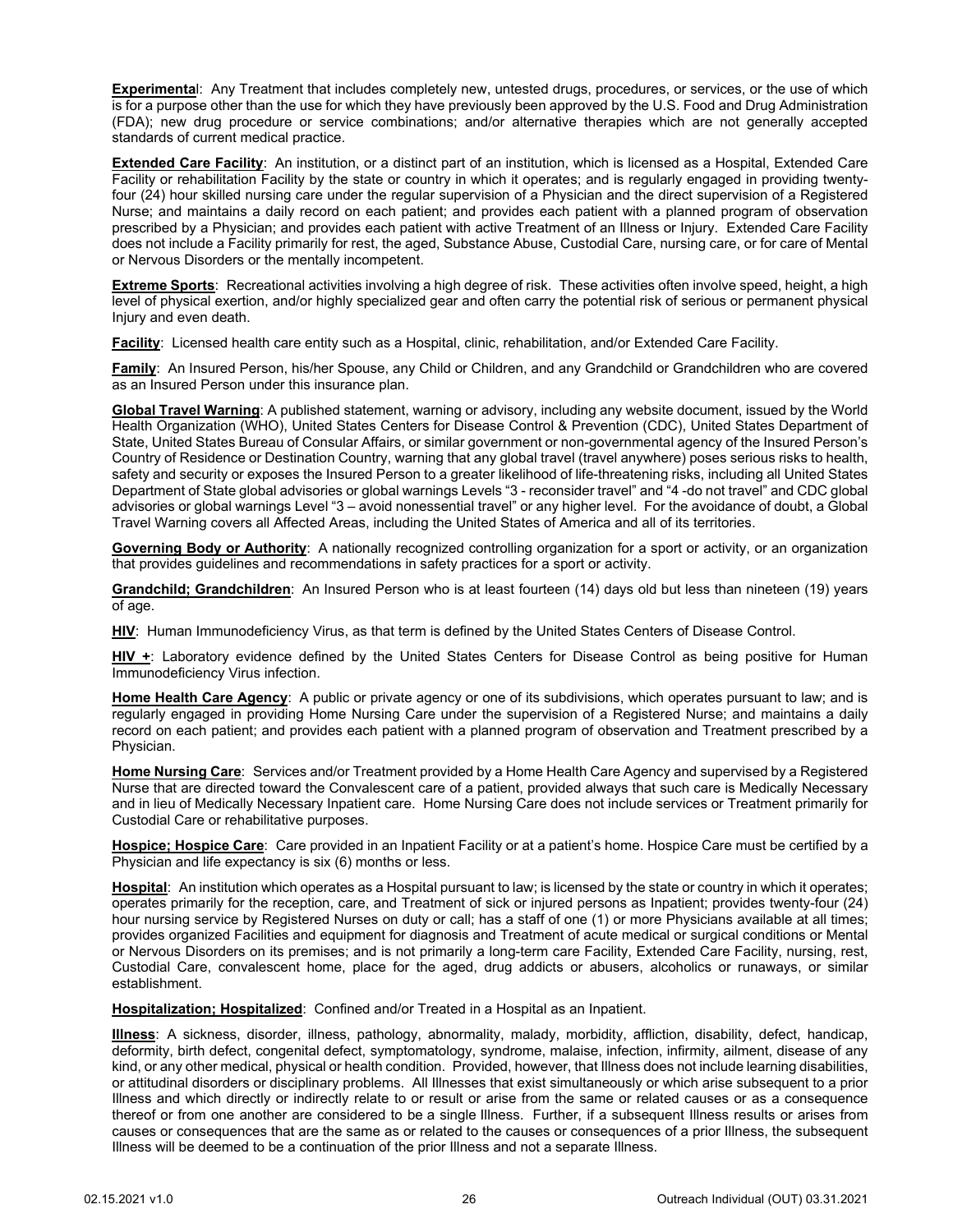**IMG Claim Form**: A form which allows the Insured Person to request reimbursement or direct payment for medical services.

**Implant**: Any device, object, or medical item that is surgically imbedded, inserted, or installed for medical purposes within or on a patient's body, including for orthotic or prosthetic reasons.

**Initial Effective Date**: The date the Insured Person originally obtains coverage under this insurance plan and maintains continuous unbroken coverage thereafter.

**Injury**: Bodily injury resulting or arising directly from an Accident. All Injuries resulting or arising from the same Accident shall be deemed to be a single Injury.

**Inpatient**: A person who has been admitted to and charged by a Hospital for bed occupancy for purposes of receiving Inpatient Hospital services. Generally, a patient is considered an Inpatient if billed by the Hospital for Charges as an Inpatient, and formally admitted as an Inpatient with the expectation that person will occupy a bed and (a) remain at least overnight or (b) is expected to need Hospital care for twenty-four (24) hours or more.

**Insured Person**: The person named as the Insured Person on the Declaration.

**Intensive Care Unit**: An area or unit of a Hospital that meets the required standards of the Joint Commission on Accreditation of Healthcare Organizations for Special Care Units.

**Interfacility Ambulance Transfer**: Movement of the patient locally within the United States from one licensed health care Facility to another licensed health care Facility via air or land ambulance (examples: Hospital to Hospital, clinic to Hospital, Hospital to Extended Care Facility). The Interfacility Ambulance Transfer must be Medically Necessary and Pre-certified in advance to be an Eligible Medical Expense.

**Investigational**: Any Treatment that includes drugs, procedures, or services that are still in the clinical stages of evaluation and not yet approved for use by the U.S. Food and Drug Administration (FDA) including an Emergency Use Authorization by the FDA.

**Local Ambulance Transport; Local Ambulance Expense**: Transportation and accompanying Treatment provided by designated, licensed, qualified, professional emergency personnel from the location of an Accident, Injury or acute Illness to a Hospital or other appropriate health care Facility.

**Luggage**: Bags, cases, and containers that hold clothing, personal items and toiletries while the Insured Person is traveling.

**Master Policy**: The applicable Master Policy issued by the Company to the Assured, and under which insurance coverage and benefits are provided by the Company to the Insured Person, subject to the Terms thereof, and as outlined and evidenced by this Certificate and subject to the Terms hereof. The Company, as insurance carrier and underwriter of the Master Policy, is solely liable and responsible for the coverage and benefits provided thereunder.

**Maximum Limit**: The cumulative total dollar amount of benefit payments and/or reimbursements available to an Insured Person under this insurance. When the Maximum Limit is reached, no further benefits, reimbursements or payments will be available under this insurance.

**Medically Necessary; Medical Necessity**: A Treatment, service, medicine or supply which is necessary and appropriate for the diagnosis or Treatment of an Illness or Injury based on generally accepted standards of current medical practice as determined by the Company. By way of example but not limitation, a service, Treatment, medicine or supply will not be considered Medically Necessary or a Medical Necessity if it is provided or obtained only as a convenience to the Insured Person or his/her provider; and/or if it is not necessary or appropriate for the Insured Person's Treatment, diagnosis or symptoms; and/or if it exceeds (in scope, duration or intensity) that level of care which is needed to provide safe, adequate, and appropriate diagnosis or Treatment.

**Mental or Nervous Disorders**: Any mental, nervous, or emotional Illness which generally denotes an Illness of the brain with predominant behavioral symptoms; an Illness of the mind or personality, evidenced by abnormal behavior; or an Illness or disorder of conduct evidenced by socially deviant behavior. Mental or Nervous Disorders include without limitation: psychosis; depression; schizophrenia; bipolar affective disorder; learning disabilities and attitudinal or disciplinary problems; any disease or condition, regardless of whether the cause is organic, that is classified as a Mental Disorder in the current edition of the International Classification of Diseases as published by the U.S. Department of Health and Human Services; and those psychiatric and other mental Illnesses listed in the current edition of the Diagnostic and Statistical Manual for Mental Disorders published by the American Psychiatric Association. For purposes of this insurance, Mental or Nervous Disorders does not include Substance Abuse.

**Mortal Remains**: The bodily remains or ashes of an Insured Person.

**Natural Disaster**: Widespread disruption of human lives by disasters such as flood, drought, tidal wave, fire, hurricane, earthquake, windstorm, or other storm, landslide, or other natural catastrophe or event resulting in migration of the human population for its safety. The occurrence must be a disaster that is due entirely to the forces of nature and could not reasonably have been prevented.

**Newborn**: An infant from the moment of birth through the first thirty-one (31) days of life.

**Outpatient**: A person who receives Medically Necessary Treatment by a Physician or other healthcare provider and is not an Inpatient, regardless of the hour that the person arrived at the Hospital, whether a bed was used, or whether the person remained in the Hospital past midnight.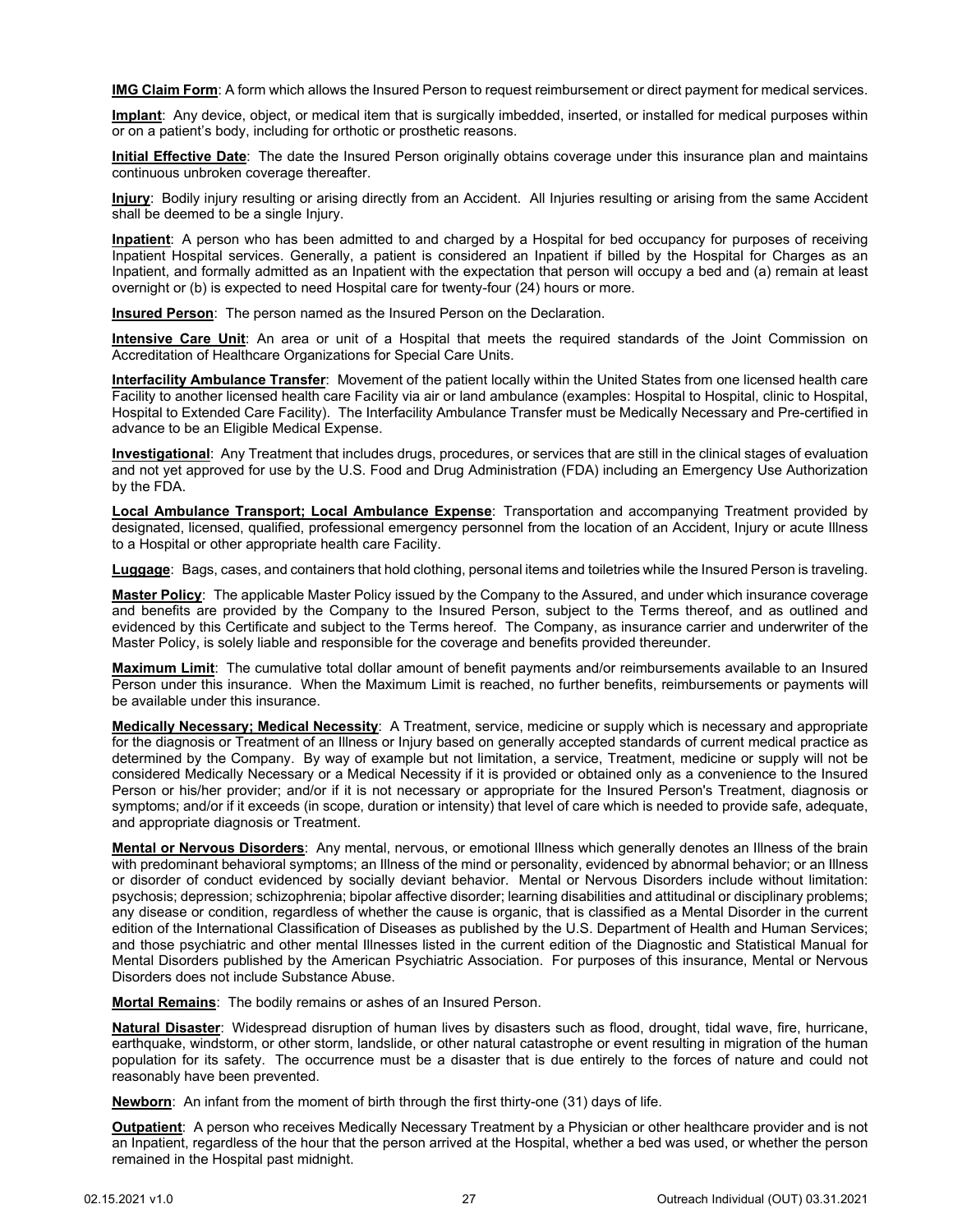**Pandemic**: A global outbreak of a disease.

**Period of Coverage**: The period beginning on the Effective Date of Coverage of this Certificate and ending on the earliest of the following dates:

- (a) the termination date specified in the Declaration; or
- (b) the termination date as determined in accordance with the CONDITIONS AND GENERAL PROVISIONS, TERMINATION OF COVERAGE FOR INSURED PERSONS provision.

The Period of Coverage can be no less than five (5) days and no more than twelve (12) consecutive months.

**Physician**: A duly educated, trained and licensed practitioner of the medical arts. A Physician must be currently and appropriately licensed by the state or country in which the services are provided, and the services must be within the scope of that license, training, experience, competence, and health professions standards of practice.

**Plan Administrator**: The Plan Administrator for this insurance is International Medical Group®, Inc., 2960 North Meridian Street, Indianapolis, Indiana, 46208, Telephone Number +1.317.655.4500, or +1.800.628.4664, Fax Number +1.317.655.4505, Website: http : / / www . imglobal . com, Email: insurance@imglobal.com. As the Plan Administrator, International Medical Group, Inc., acts solely as the disclosed and authorized agent and representative for and on behalf of the Company, and does not have, and shall not be deemed, considered or alleged to have any, direct, indirect, joint, several, separate, individual, or independent liability, responsibility or obligation of any kind under the Master Policy, the Declaration, any Riders or this Certificate to the Insured Person or to any other person or entity, including without limitation to any Physician, Hospital, Extended Care Facility, Home Health Care Agency, or any other health care or medical service provider or supplier.

**Pre-certification; Pre-certify**: A general determination of Medical Necessity only, made by the Company in reliance and based upon the completeness and accuracy of the information provided by the Insured Person and/or the Insured Person's healthcare or medical service providers, guardians, Relatives and/or proxies at the time thereof. Pre-certification is not an assurance, authorization, pre-authorization or verification of coverage, a verification of benefits, or a guarantee of payment.

**Pre-existing Condition**: Any Injury, Illness, sickness, disease, or other physical, medical, Mental or Nervous Disorder, condition or ailment that, with reasonable medical certainty, existed at the time of Application or at any time during the three (3) years prior to the Effective Date of this insurance, whether or not previously manifested, symptomatic or known, diagnosed, Treated, or disclosed to the Company prior to the Effective Date, and including any and all subsequent, chronic or recurring complications or consequences related thereto or resulting or arising therefrom.

**Pregnancy; Pregnant**: The process of growth and development within a woman's reproductive organs of a new individual from the time of conception through the phases where the embryo grows and fetus develops to birth.

**Premium**: The Premium payments required to effectuate and maintain the Insured Person's insurance coverage and benefits under this insurance, in the amounts and at the times ("Due Dates") established by the Company in its sole discretion from time to time.

**Primary Health Plan**: A group, individual or governmental health plan that is the first payer of claims for an Insured Person prior to this insurance. For the purpose of this insurance, the Primary Health Plan must be effective prior to the Effective Date of Coverage for this insurance and must remain in force during the entire Period of Coverage. Medicaid and V.A. health plans are not considered Primary Health Plans.

**Professional Athletics**: A sport activity, including practice, preparation, and actual sporting events, for any individual or organized team that is a member of a recognized professional sports organization; is directly supported or sponsored by a professional team or professional sports organization; is a member of a playing league that is directly supported or sponsored by a professional team or professional sports organization; or has any athlete receiving for his or her participation any kind of payment or compensation, directly or indirectly, from a professional team or professional sports organization.

**Proof of Claim**: Duly completed and signed claim form, authorization to release medical information, Physician, Hospital and other healthcare provider's statement detailing the cost and services rendered and proof of payment for services rendered. Refer to the PROOF OF CLAIM provision for further details.

**Public Health Emergency of International Concern**: A formal declaration by the World Health Organization (WHO) of an extraordinary event which is determined to constitute a public health risk through the international spread of disease, Epidemic, Pandemic and potentially requires a coordinated international response.

**Radiology**: Specialty services that use medical imaging to diagnose and Treat an Illness or Injury seen within the body. Imaging techniques used in Radiology include x-ray, radiography, ultrasound, computed tomography (CT), nuclear medicine, including positron emission tomography (PET), and magnetic resonance imaging (MRI).

**Reasonable and Customary**: A typical and reasonable amount of reimbursement for similar services in the geographic area in which the Charges are incurred for services related to the necessary notification of the identity theft, such as filing and/or notarizing legal documents, notifying credit reporting agencies, long distance telephone calls and/or postage for mailing documentation.

**Registered Nurse**: A graduate nurse who has been registered or licensed to practice by a State Board of Nurse Examiners or other state authority, and who is legally entitled to place the letters "R.N." after his or her name.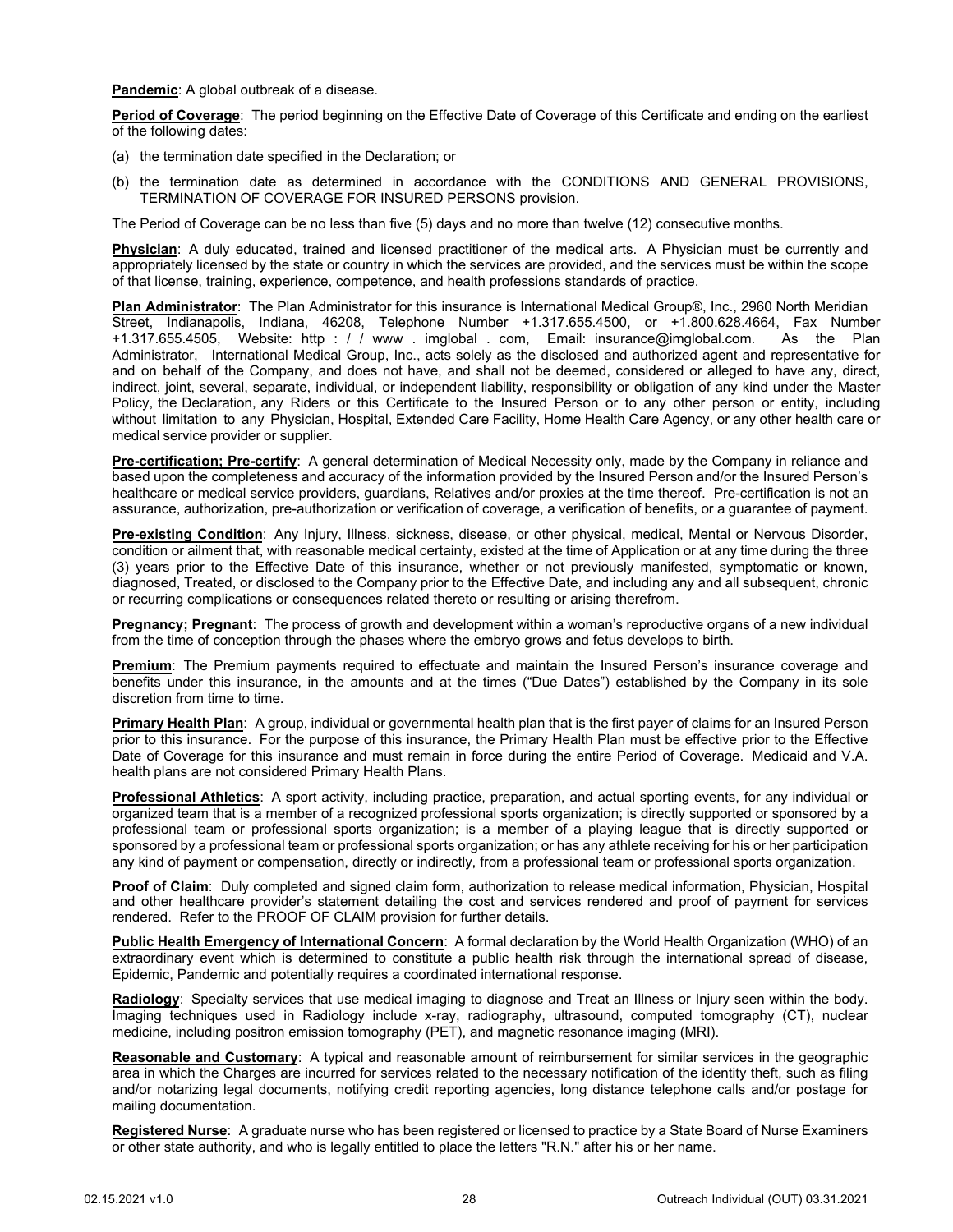**Relative**: A parent, legal guardian, Spouse, son, daughter, Grandchild, or immediate Family member of the Insured Person.

**Rider**: Any exhibit, schedule, attachment, amendment, endorsement, Rider or other document attached to, issued in connection with, or otherwise expressly made a part of or applicable to, the Master Policy, this Certificate, the Declaration, or the Application, as the case may be.

**Routine Physical Examination**: Examination of the physical body by a Physician for preventative or informative purposes only, and not for the Treatment of any previously manifested, symptomatic, diagnosed or known Illness or Injury.

**Self-inflicted**: Action or inaction by the Insured Person that the Insured Person consciously understands will or may cause or contribute, directly or indirectly, to his or her personal Injury or Illness. Self-inflicted specifically includes failure of an Insured Person to follow his or her doctor's orders, complete prescriptions as directed, or follow any health care protocol or procedures designed to return or maintain his or her health.

**Spouse**: An Insured Person's legal Spouse or domestic partner. Such relationship must have met all requirements of a valid marriage contract, domestic partnership, or civil union in the state or Country of Residence where the parties' ceremony was performed.

**Substance Abuse**: Alcohol, drug or chemical abuse, misuse, illegal use, overuse or dependency.

**Surgery; Surgical Procedure**: An invasive diagnostic or surgical procedure, or the Treatment of Illness or Injury by manual or instrumental operations performed by a Physician while the patient is under general or local anesthesia.

**Superbill**: An itemized list of all services provided to the Insured Person by a Physician or medical provider.

**Teleconsultation**: Treatment of an Illness or Injury involving the Insured Person and a Physician at different locations, and who are connected by video, audio and computers.

**Telehealth**: The distribution of health-related services and information via electronic information and telecommunication technologies. It allows long-distance patient and clinician contact, care, advice, reminders, education, intervention, monitoring, and remote admissions.

**Telemedicine**: A process where an Insured Person is teleconferenced for a Teleconsultation with a qualified Physician but is attended at the remote point by a Telepresenter. This Telepresenter may be equipped with either an exam camera or a stethoscope, and possibly other medical equipment as well, for the purpose of using those medical devices to gather and relay data to the Physician's office or to the Treating Physician.

**Telepresenter**: A medical assistant who is present with the Insured Person during a Teleconsultation led by a remote Physician.

**Terms**: All Terms, provisions, conditions, definitions, Deductibles, Coinsurance, limits, sub-limits, limitations, wordings, restrictions, requirements, qualifications and/or exclusions that bind the Insured Person as set forth in the Master Policy, Application and any Riders.

**Terrorism**: Criminal acts, including against civilians, committed with the intent to cause death or serious bodily injury, or taking of hostages, with the purpose to provide a state of terror in the general public or in a group of persons or particular persons, intimidate a population, or compel a government or international organization to do or to abstain from doing an act.

#### **Traumatic Dental Injury**: An injury that includes:

- (a) Trauma involving the face, skull, neck and/or jaws which resulted in loss of teeth or a serious dental Injury; and
- (b) Injury requiring evaluation and Treatment in a Hospital Emergency room or a Hospital confinement setting.

**Travel Warning; Emergency Travel Advisory**: A published statement, warning or advisory, including any website document, issued by the World Health Organization (WHO), United States Centers for Disease Control & Prevention (CDC), United States Department of State, United States Bureau of Consular Affairs, or similar government or non-governmental agency of the Insured Person's Country of Residence or Destination Country, warning that travel to Affected Areas poses serious risks to health, safety and security or exposes the Insured Person to a greater likelihood of life-threatening risks, including all United States Department of State Travel Advisories or Warnings Levels "3 - reconsider travel" and "4 -do not travel" and CDC Travel Advisories or Warnings Level "3 – avoid nonessential travel" or any higher level. For the avoidance of doubt, a Travel Warning covers all specified Affected Areas, including the United States of America as applicable.

**Treated; Treating; Treatment**: Any and all services and procedures rendered in the management and/or care of a patient for the purpose of identifying, diagnosing, treating, curing, preventing, controlling and/or combating any Illness or Injury, including without limitation: verbal or written advice, consultation, examination, discussion, diagnostic testing or evaluation of any kind, pharmacotherapy or other medication, and/or Surgery.

**Treating Physician**: A Physician providing Treatment to an Insured Person.

**Unexpected**: Sudden, unintentional, not expected and unforeseen.

**Uninhabitable**: The Insured Person's location within the Destination Country is deemed unfit for residence, as determined by the Company and local authorities within the Destination Country, due to lack of habitable shelter, food, heat and/or potable water available within one hundred (100) miles of the disaster site.

**Universal Billing Form**: UB 04 and CMS 1500 forms, which are standard and uniform forms in the healthcare industry to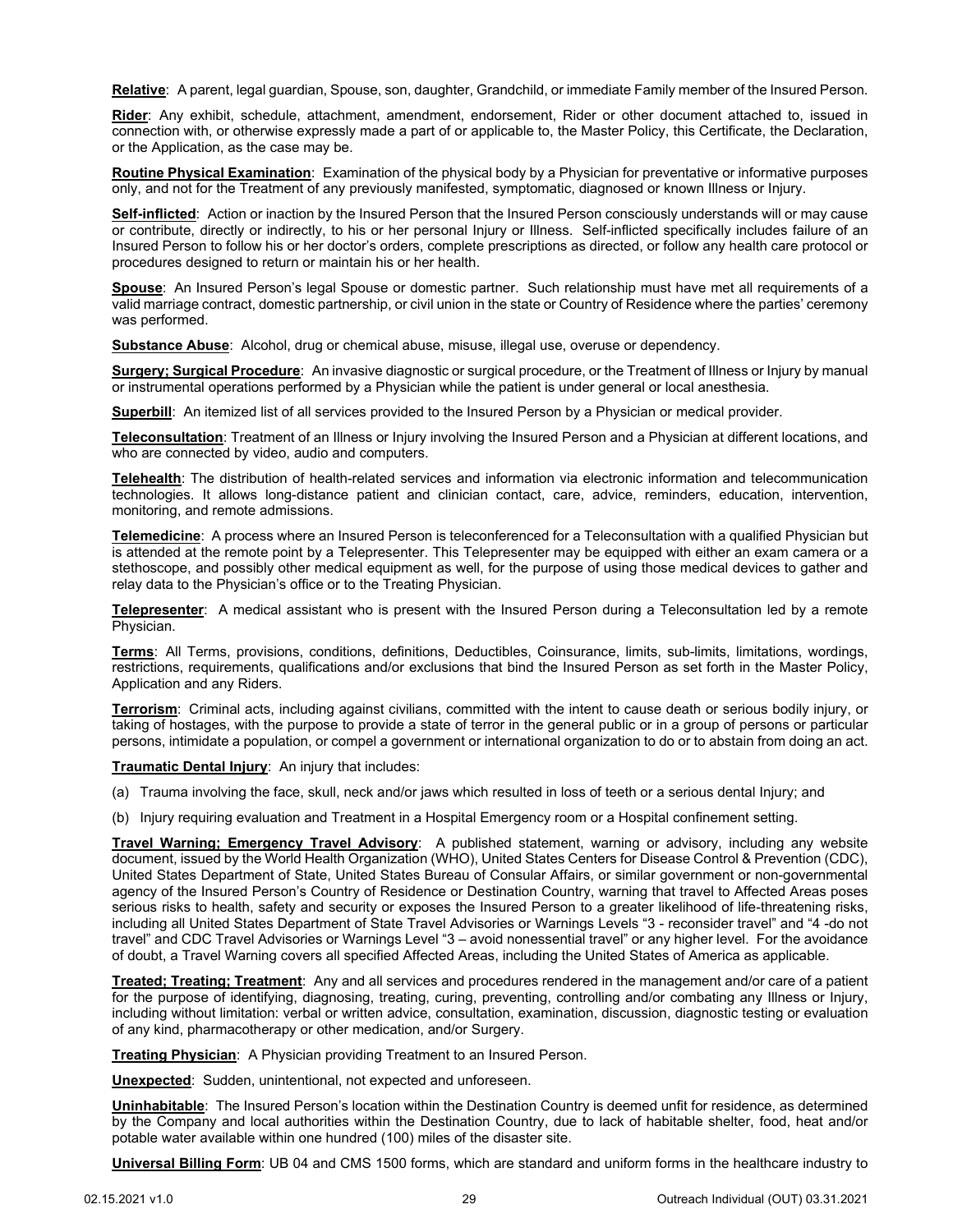submit insurance claims to Medicare or other health insurance companies for reimbursement.

**Urgent Care Clinic**: A standalone Facility or a Facility located inside a Hospital that staffs Physicians, nurse practitioners (NP) or physician assistants (PA). Urgent Care Clinics provide medical services that are not life-threatening Injuries or Illnesses. Urgent Care Facilities have onsite x-ray equipment and provide Treatment for more severe urgent care services such as broken bones, burns and other non-emergent conditions that Walk-in Clinics are unable to treat.

**Usual, Reasonable and Customary**: A typical and reasonable amount of reimbursement for similar services, medicines, or supplies within the area in which the Charge is incurred. In determining the typical and reasonable amount of reimbursement, the Company may, in its reasonable discretion, consider one or more of the following factors, without limitation: the amount charged by the provider; the amount charged by similar providers or providers in the same or similar locality; the amount reimbursed by other payors for the same or comparable services, medicines or supplies in the same or similar locality; whether the services or supplies were unbundled or should have been included in the allowance of another service; the amount reimbursed by other payors for the same or comparable services, medicines or supplies in other parts of the country; the cost to the provider of providing the service, medicine or supply; the level of skill, extent of training, and experience required to perform the procedure or service; the length of time required to perform the procedure or service as compared to the length of time required to perform other similar services; the length of time required to perform the procedure or service as compared to national standards and/or benchmarks; the severity or nature of the Illness or Injury being Treated; and such other factors as the Company, in the reasonable exercise of its discretion, determines are appropriate.

**Virtual Physician Visit**: A live consultation conducted over the internet or phone between Physician and the Insured Person.

**Walk-in Clinic**: A medical Facility that provides medical services for a minor Injury or Illness. The clinics are often found in or near retail establishments or pharmacies. The staff providing medical services are nurse practitioners and physician assistants.

**Worsening**: Deterioration of an Insured Person's medical condition, symptoms or diagnosis that may lead to further complications following a Discharge Against Medical Advice or an increased likelihood or need for readmission.